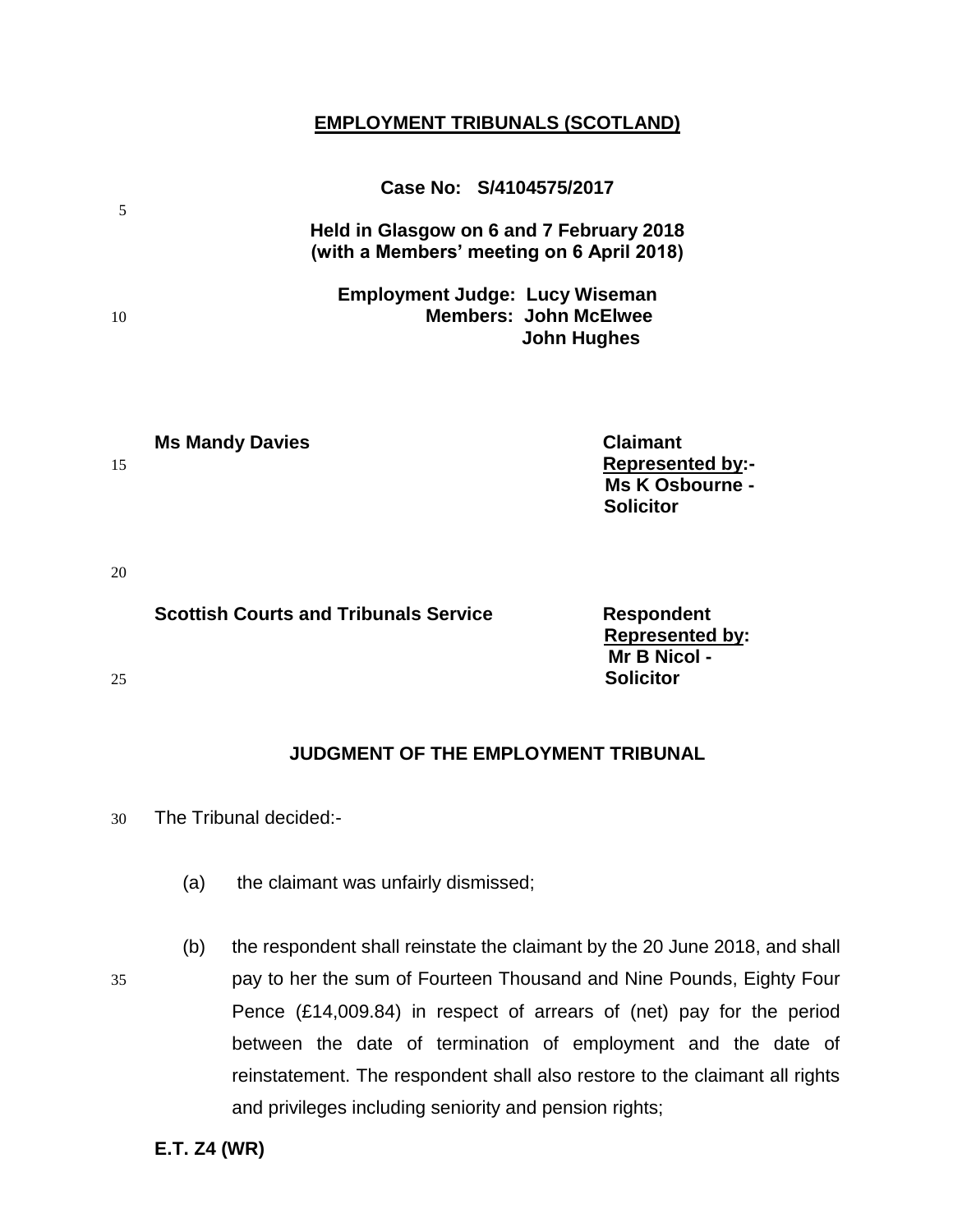- (c) the claimant's dismissal was because of something arising in consequence of her disability in terms of section 15 Equality Act 2010, and the respondent could not show the treatment was a proportionate means of 5 achieving a legitimate aim and
	- (d) the respondent shall pay to the claimant the sum of Five Thousand Pounds (£5,000) in respect of injury to feelings.
- 10

# **REASONS**

- 1. The claimant presented a claim to the Employment Tribunal on 14 September 2017 alleging she had been unfairly dismissed and discriminated against 15 because of the protected characteristic of disability.
	- 2. The respondent entered a response admitting the claimant had been dismissed for gross misconduct, but denying the dismissal was unfair. The respondent also denied the allegation of discrimination.
- 20
- 3. We heard evidence from Mr Stephen Bain, Sheriff Clerks Manager, who took the decision to dismiss; Mr Eric McQueen, Chief Executive, who heard the appeal; and the claimant.
- 25 4. We were also referred to a jointly produced bundle of documents.
	- 5. We, on the basis of the evidence before us, made the following material findings of fact.

30

# **Findings of fact**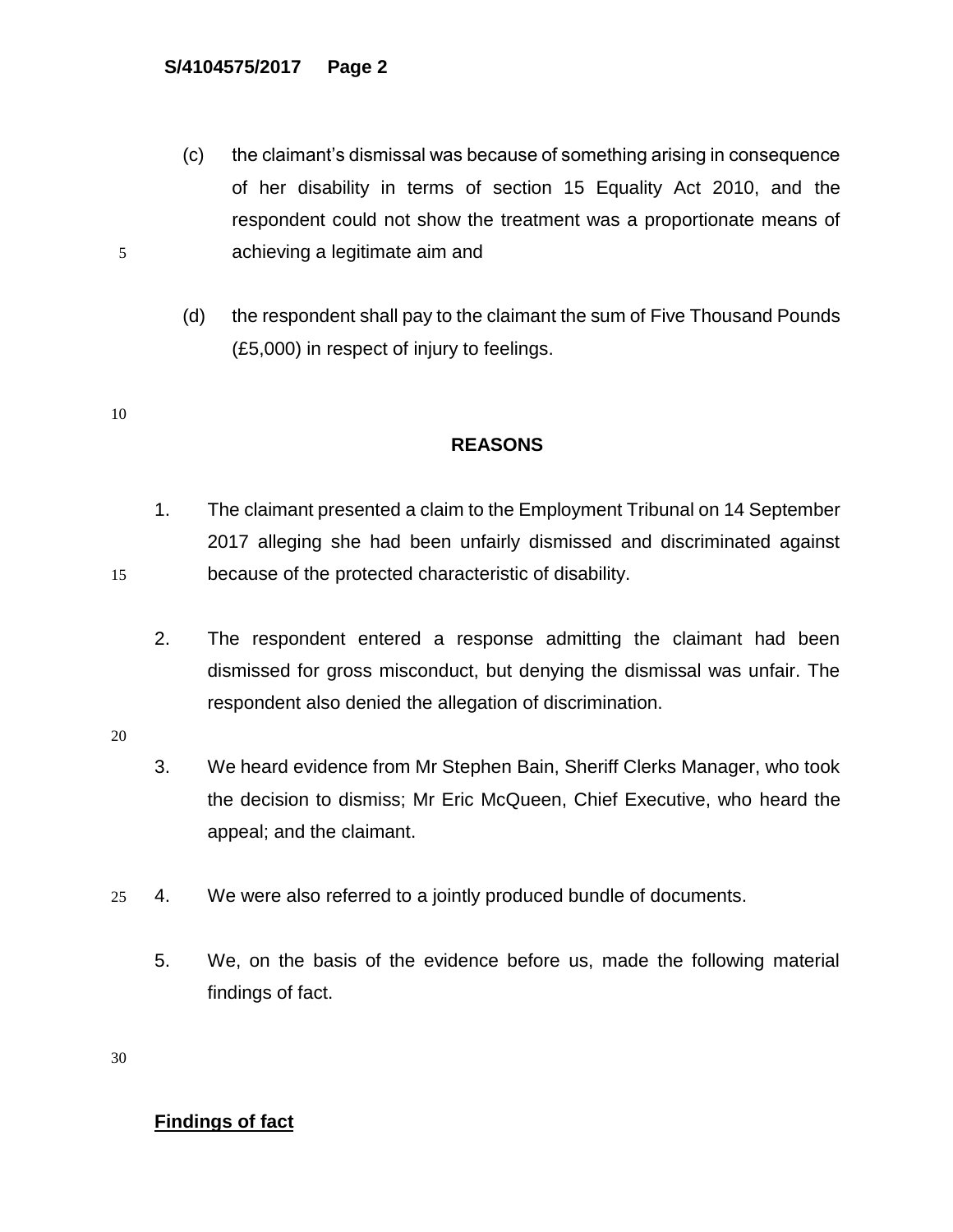- 6. The claimant commenced employment with the respondent on 27 July 1997. She was employed as a Court Officer, responsible for assisting the Clerk in the running of the Court. The claimant earned £1,315 gross per month, giving a net monthly take home pay of £1,112.42.
- 7. The claimant experienced, over the last 2 3 years, the onset of menopause which resulted in very heavy bleeding (generally referred to as flooding). The claimant became severely anaemic due to the heavy bleeding, and also felt "fuzzy", emotional and lacking in concentration at times.
- 10

- 8. The claimant was referred to a menopause clinic where she was put on a form of hormone replacement therapy. This has helped to the extent the bleeding is more regular, but still severe.
- 15 9. The claimant informed her line managers, Ms Jean Kerrachan and Ms Anne McKechnie, of her condition in or about April 2016. It was agreed the claimant would no longer do jury court and she was also taken off mail duties. It was also agreed with Ms McKechnie that on weeks when the claimant's bleeding was very severe (and she required to change sanitary protection twice an 20 hour) that she would work in a Court where there was easy access to a toilet.
- 10. The claimant consulted a nurse in February 2017 because she felt she may have cystitis. The claimant was told to take Cystopurin. This medication comes in a granular form to be diluted in water. The claimant took the 25 medication to work with her on 22 February with the intention of diluting and drinking it during the course of the day.
- 11. The claimant, on the 22 February 2017, was working in Court Room 23 because it had easy access to a toilet. The claimant had made the Sheriff 30 aware she would require to take toilet breaks during proceedings.
	- 12. The claimant placed her pencil case and other items on the Court Officer's desk in Court. The claimant uses a large pencil case because she carries her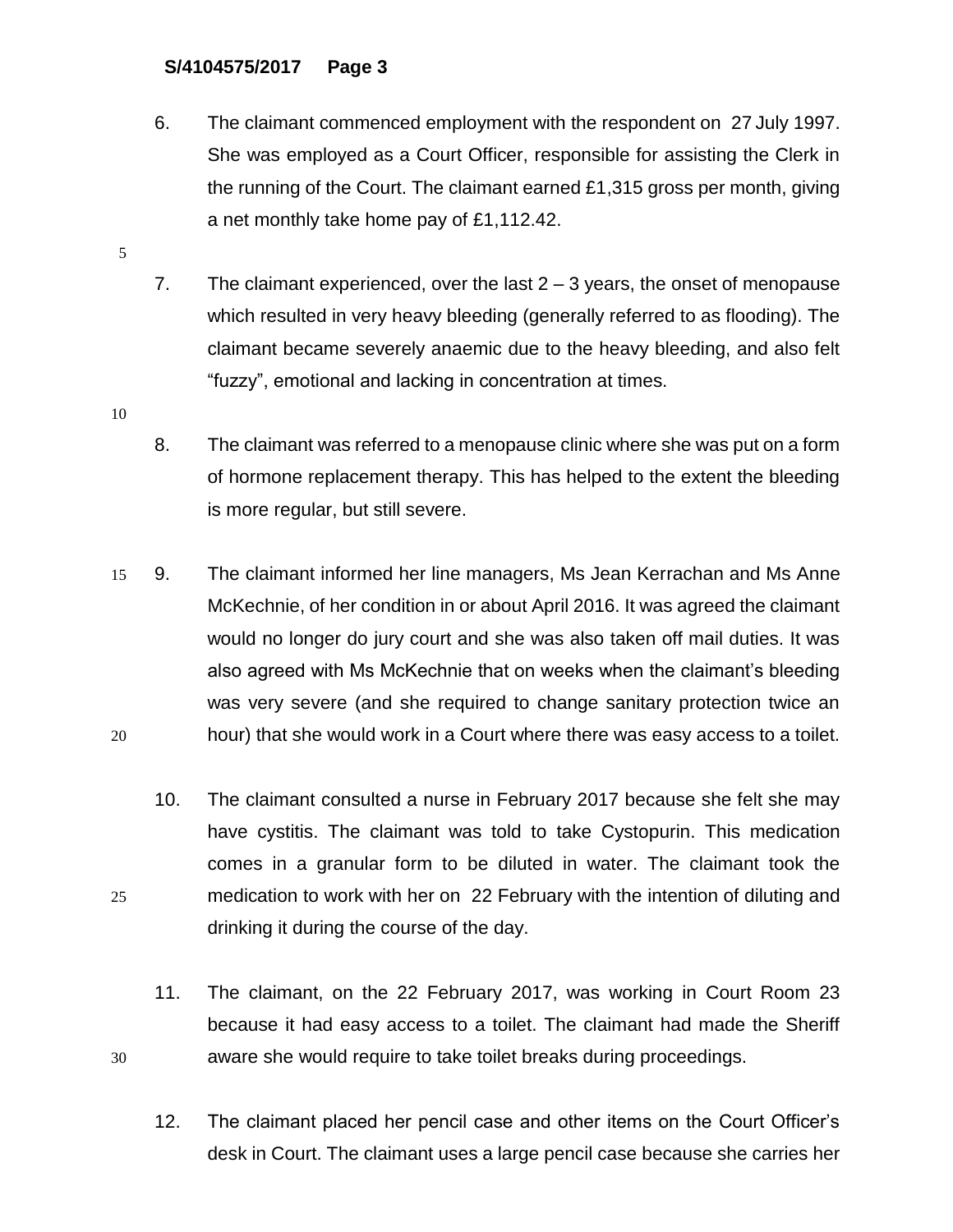sanitary protection in it. The claimant had also placed her medication in the pencil case.

- 13. The claimant escorted the Sheriff off the bench for an adjournment and when 5 she returned to Court she noticed the items on her desk had been moved and the water jug on her table had been emptied. The claimant noticed two men in the public area of the Court drinking water.
- 14. The claimant was concerned the men were drinking the water from her desk 10 because she could not remember if she had diluted her medication into the water. The claimant approached the men, asked where the water had come from, and was told the Clerk had given it to them. The men asked the claimant why it was of any concern, and the claimant informed them her medication may have been in the water. The claimant was asked what medication was in 15 the water, and she refused to confirm this because it was in open Court.
	- 15. One of the men (Mr J) launched into a rant and made comments to the effect of 'trying to poison the two old guys in the court' and asking if he would grow "boobs".
- 20
- 16. The other man (Mr M) told Mr J to stop otherwise he would remove him from Court. Mr M spoke to the claimant after his case had been dealt with, to ask if there was anything in the water to do him harm, and the claimant confirmed she did not think so.
- 25
- 17. Mr McGhee, the Clerk, returned to Court in the middle of the situation.
- 18. The Health and Safety team was notified at or about 4pm on 22 February of the incident. They ascertained what medication had been involved, and took 30 medical advice about the medication and the potential risks of taking it. A Health and Safety Officer attended at the homes of Mr J and Mr M to inform them of the name of the medication and to advise them to seek medical advice.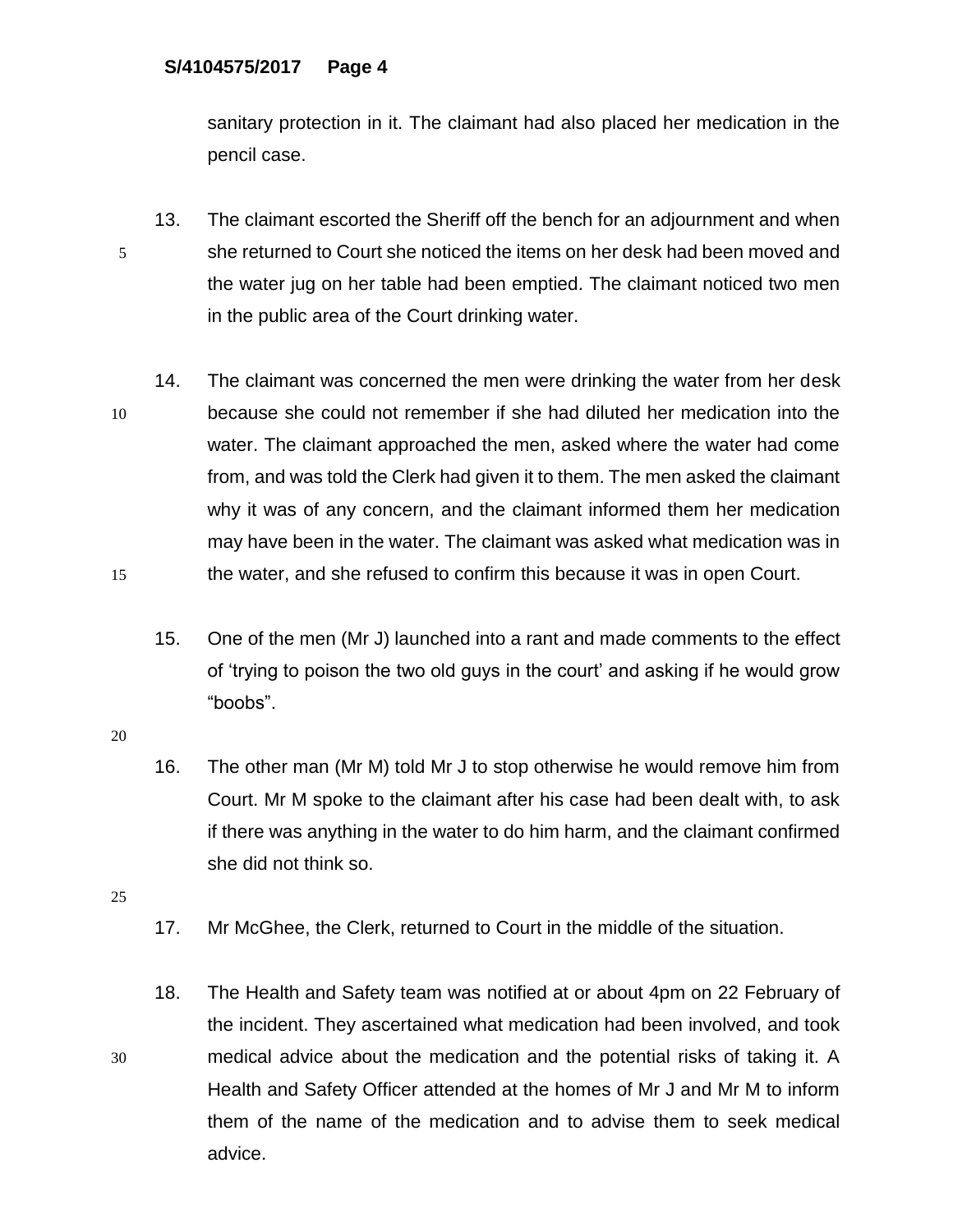- 19. The following day (23 February) the claimant was asked by Ms Margo Mackie to provide a written account of what had happened. The claimant did so by email (page 175 sent at 10.16) with an amended version (page 176 sent at 5 10.44). The claimant, in the email, stated she had put the medication into the jug.
- 20. The claimant was called to a Health and Safety investigation meeting held by Mr Vincent (Dusty) Miller and Mr Paul McClintock on 23 February. The 10 claimant was told Mr Miller and Mr McClintock wanted to have "a wee word" with her about what had happened in Court.
- 21. Mr Miller, by the time he met with the claimant on 23 February, knew the medication had not been added to the water. This had become clear upon 15 learning the medication would have turned the water pink, and would have given it a cranberry taste. Mr Miller told the claimant this during the meeting on 23 February.
- 22. Mr Miller produced a Health and Safety Investigation report (page 193). The 20 report noted Mr McGhee, Clerk; Mr J; Mr M and the claimant had been interviewed as part of the investigation. The report not only dealt with health and safety issues, but went far beyond that in giving Mr Miller's opinion about various matters including the conclusion that "*there can be no doubt that Mandy would have known that [that is, that there was medication in the water]*  25 *not to be true as the water jug was clear and had no taste. In addition Mandy showed no remorse for her actions and did not appear worried they had taken this medication."*
- 23. Mr Miller noted there were no immediate health and safety issues surrounding 30 the incident, but he went on to make various recommendations regarding the claimant, which included that the claimant had not shown the values and behaviours held by the respondent and had behaved inappropriately; that she had breached section 7 of the Health and Safety Act; that that caused Mr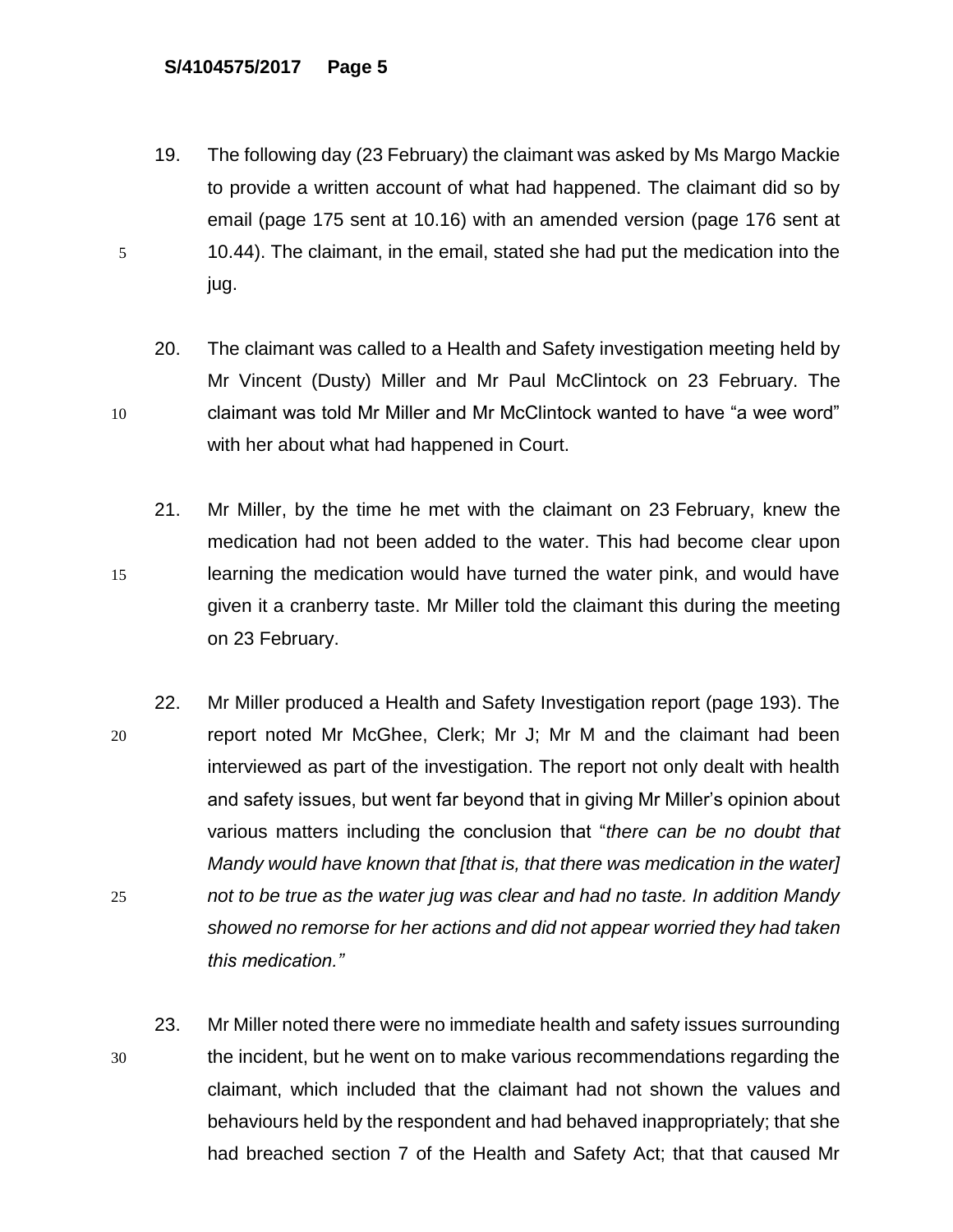Miller concern because it could cause embarrassment for the respondent and that the claimant should be considered for formal disciplinary action for her actions, which constituted gross misconduct.

- 5 24. The claimant, having spoken with Mr Miller and Mr McClintock on 23 February, acknowledged she had been wrong about the medication being in the water, and she provided an amended statement (page 181) to Ms Margo Mackie.
- 10 25. Mr Alan Pirie, Business Support Team Manager, was asked to carry out a disciplinary investigation into the incident on 27 February 2017. Mr Pirie was provided with a copy of the Health and Safety Investigation Report as part of his investigation.
- 15 26. Mr Pirie interviewed Mr McGhee, Mr J, Mr M and the claimant. Mr Pirie concluded there had been an incident on 22 February 2017 whereby two members of the public were advised by the claimant that water they had ingested from a court water jug contained medicine belonging to the claimant.
- 20 27. Mr Pirie noted the claimant had told him that her pencil case was open upon her return to court, and that she had medication and personal items in there. She had been flustered and agitated and that explained why she could not remember precisely what had been said in respect of the water. The claimant also explained she could have anxiety attacks when she did not remember 25 things, and the fact her pencil case was open made her panicky and forgetful.
	- 28. Mr Pirie concluded the claimant's conduct was a breach of the respondent's values and behaviours.
- 30 29. Mr Stephen Bain, Sheriff Clerks Manager, was appointed to hear the disciplinary hearing. He, upon receipt of the Investigation Report from Mr Pirie, decided a supplementary investigation should be carried out because the claimant had not seen the Health and Safety report.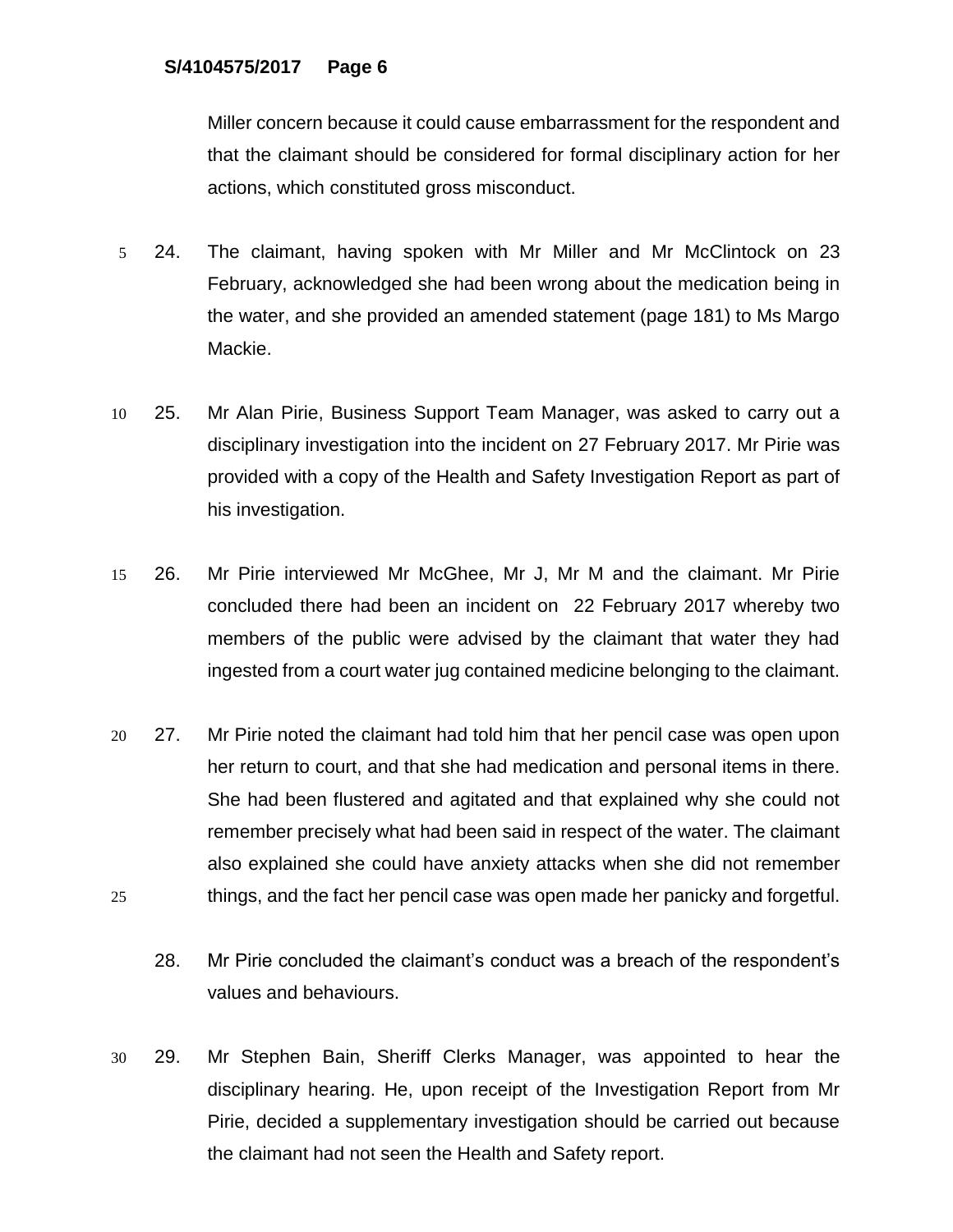- 30. Mr Bain also took the decision not to suspend the claimant. The respondent's Conduct and Discipline Policy (page 139) provides that suspension will seriously be considered where the case to be investigated is thought to 5 involve serious or gross misconduct. Mr Bain decided not to suspend the claimant because there was a "workable solution" involving moving the claimant to work in a witness muster role.
- 31. The claimant was referred to Occupational Health on 9 March 2017 and a 10 report was produced (page 219). The report confirmed the claimant had been suffering from peri-menopausal symptoms which included "heavy bleeding which can continue for several weeks, and also stress, anxiety, palpitations, memory loss and pins and needles in hands and feet." It was further noted the "heavy bleeding has also caused severe anaemia, causing tiredness, light 15 headedness and fainting." The report concluded the claimant was fit for work with adjustments.
- 32. Mr Pirie concluded the supplementary investigation and produced a report (page 269). Mr Pirie noted that Mr J had lost his case in court on 22 February, 20 and had brought an appeal based on being upset by the incident in court which had caused him to lose concentration and focus on his case. Mr Pirie concluded that had the claimant not acted in the way she did, then the appeal would not have had any basis. The appeal would have to be heard and "SCTS will not be shown in the good light" and this aggravated the breach of conduct 25 (the appeal was subsequently dismissed because there was no legal basis for it).
	- 33. Mr Bain wrote to the claimant by letter of 24 April 2017 (page 281) inviting her to attend a disciplinary hearing. The allegations to be considered were:-
- 30
- 1. On 22 February 2017 .. you failed to manage your personal medication, Cystopurin, with sufficient care and attention and knowingly misled two party litigants into believing the water they had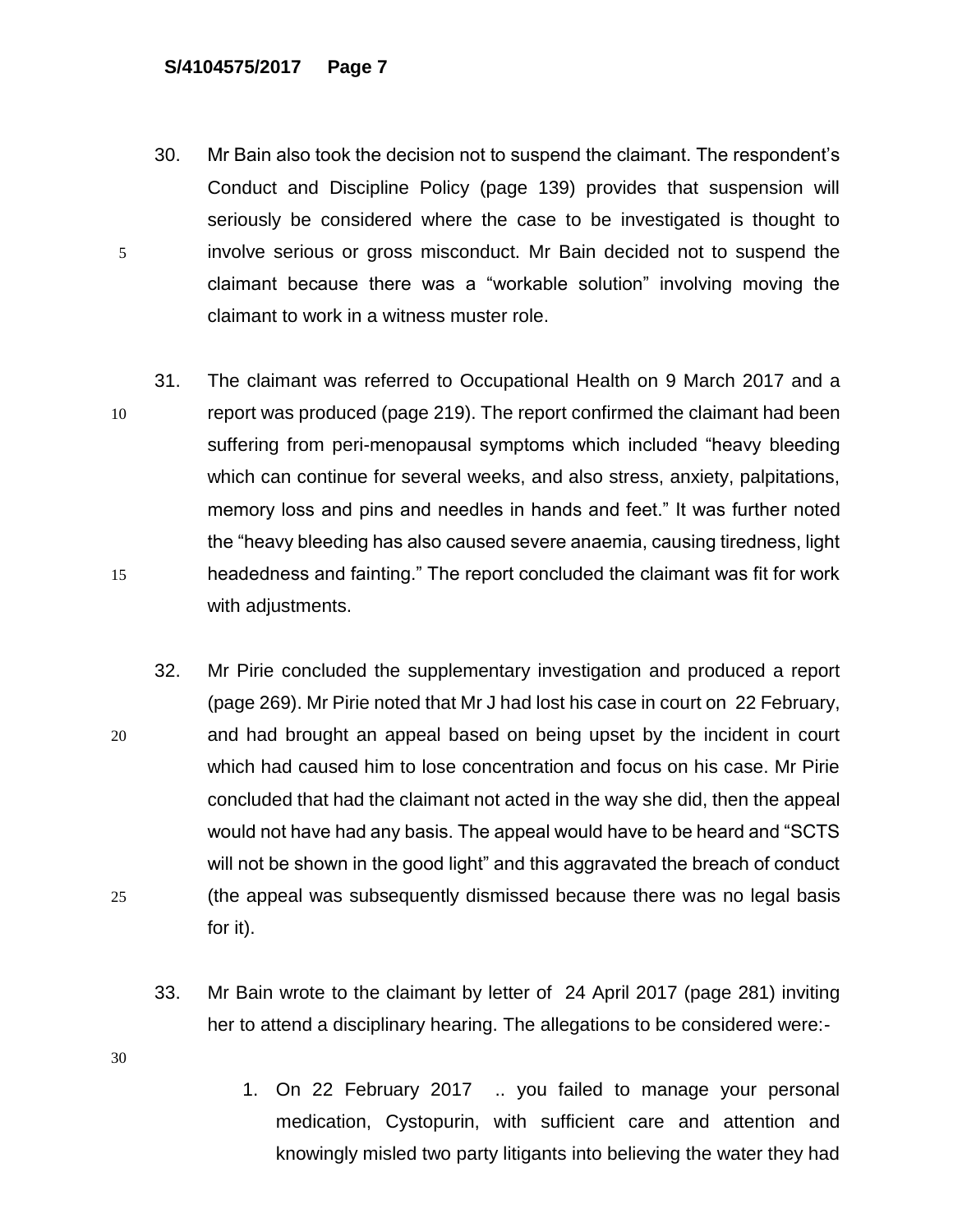ingested from the [water jug] contained the said personal medication; you did so by shouting at said party litigants in the presence of other court users and as a result the said Mr J appealed against the final decision in his case, citing your actions as the reason he was unable 5 to properly conduct his case;

- 2. On 22 February 2017 you knowingly misled local SCTS management and the SCTS Health and Safety Officer into believing that water that the two party litigants had ingested contained the said personal 10 medication and as a result action was taken by the SCTS officers to investigate the matter as a matter of urgency in order to ensure the health and safety of said party litigants;
- 3. You failed to comply with section 7 Health and Safety at Work Act 15 1974 which states that "*it shall be the duty of every employee while at work (a) to take reasonable care for the health and safety of himself and of other persons who may be affected by his acts or omissions at work";*
- 20 4. You failed to meet the staff responsibility for Health and Safety as set out in the SCTS Health and Safety Policy at 2.1.1 "*staff have a responsibility to do everything they can to prevent injury to themselves or others affected by their actions or omissions at work"*;
- 25 5. You failed to comply with the SCTS values and behaviours then in force, in particular"
- a) Commitment and Professionalism and the associated behaviour of projecting a positive image of yourself and the 30 organisation;
	- b) Providing a high quality service and the associated behaviours of recognising and being responsible to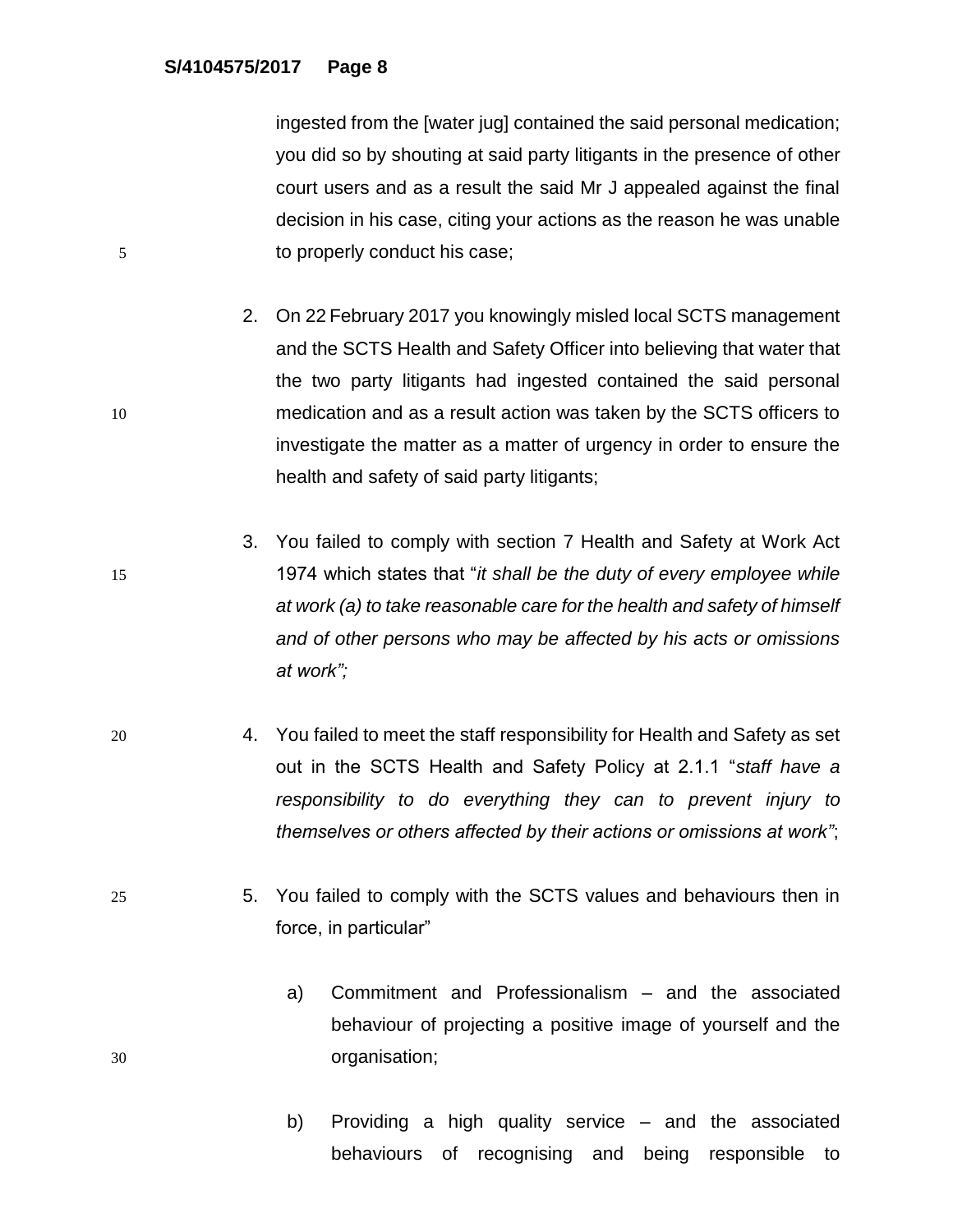customers/visitors and their individual needs, recognising the importance of your work to others and helping to support colleagues and working as a team player;

- 5 c) Integrity and impartiality and the associated behaviours of treating everyone with courtesy and dignity, setting out facts openly and taking action to correct errors as soon as possible, using your best judgement and being objective when making decisions, displaying SCTS values and behaviours and 10 challenging inappropriate behaviours;
	- d) Using resources effectively and the associated behaviours of taking care of all SCTS equipment and resources recognising their cost and value;
	- 6. You failed to comply with the values and behaviours set out in The Civil Service Code, in particular: -
- (a) Integrity and the associated behaviour of fulfilling your duties 20 and obligations responsibly, always acting in a way that is professional and that serves and retains the confidence of all those with whom you have dealings and dealing with the public and their affairs fairly, efficiently, promptly, effectively and sensitively to the best of your ability;
	- (b) Honesty and the associated behaviours of setting out the facts and relevant issues truthfully, and correcting any errors as soon as possible, and not deceiving or knowingly misleading ministers, Parliament or others.

30

25

15

7. You have by your actions brought the SCTS into disrepute.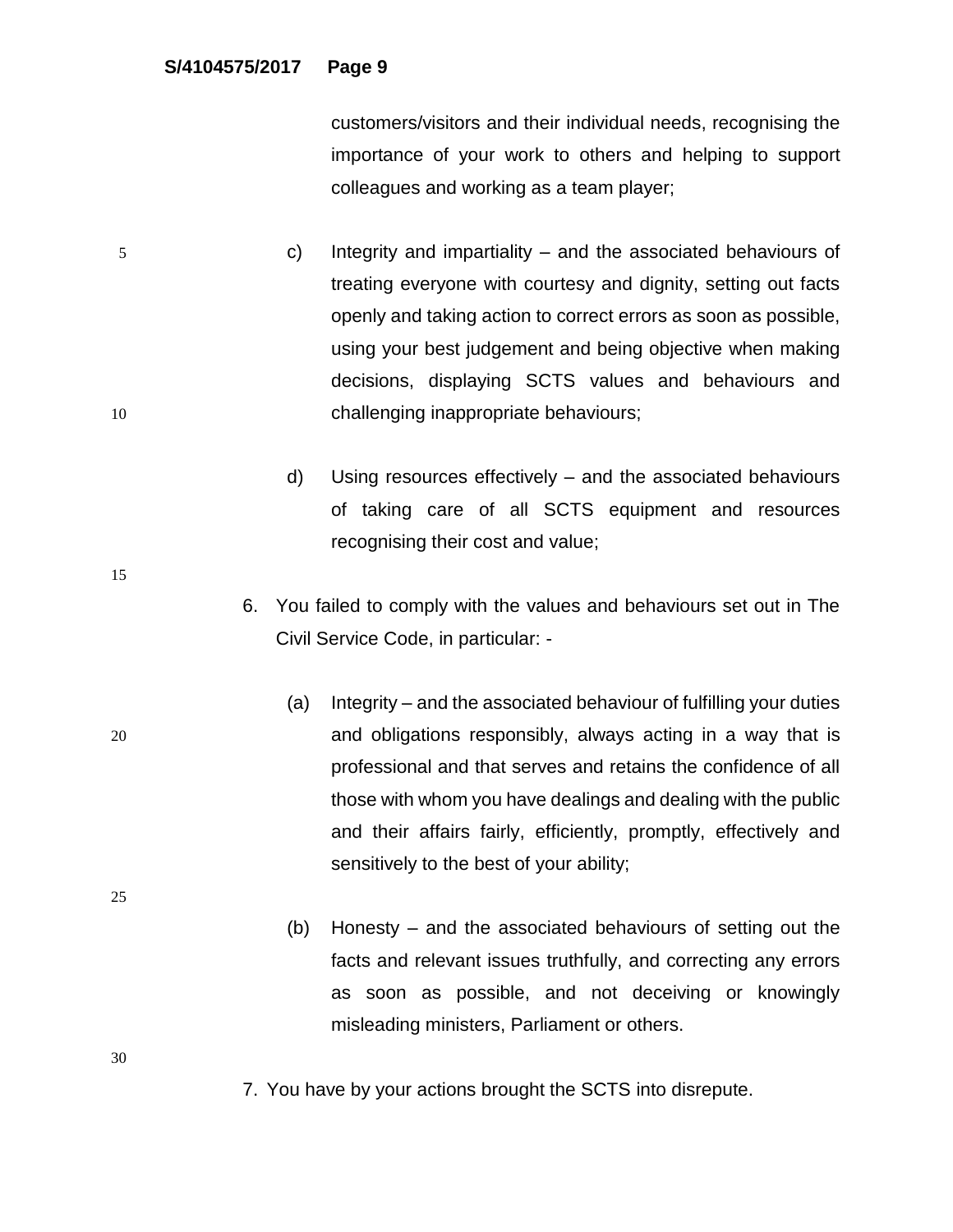- 34. The claimant was provided with copies of all relevant documents, which had also been provided to Mr Bain in advance of the disciplinary hearing.
- 35. The disciplinary hearing took place on 30 May 2017. The claimant was 5 accompanied by Mr Brian Carroll, the trade union (PCS) branch secretary. Mr Carroll presented objections to the Health and Safety report in terms of the way in which the meeting had been conducted with the claimant, who had not been given the right to be accompanied and who had not been told the reason for the meeting. Mr Carroll further objected to the fact the report had gone far 10 beyond its remit in giving opinions and making conclusions. He submitted the report was fatally flawed and should be disregarded.
- 36. Mr Bain retired to consider the matter and upon his return he informed Mr Carroll that the process had not been prejudiced by the health and safety 15 report and that Mr Bain would place appropriate weight on it whilst disregarding the opinions expressed.
- 37. The claimant told Mr Bain that she had taken her medication to work that day because she had intended to take it. She had not been feeling her best that 20 day, and she could not remember if she had taken the medication or not. She genuinely thought the sachet had been put into the jug, particularly when she saw her things had been moved. She wondered "what if someone has taken it" and that is when she spoke to the two men.
- 25 38. Mr Carroll's closing submission focused on the fact the claimant had 20 years unblemished service with the respondent, and that there had never been any issues regarding her conduct, performance or attendance during that time. Mr Carroll also focused on the medical information which had been produced, being a personal statement from the claimant explaining the impact of the 30 condition (page 317) and a booklet on the menopause, a letter from the claimant's doctor and the occupational health report.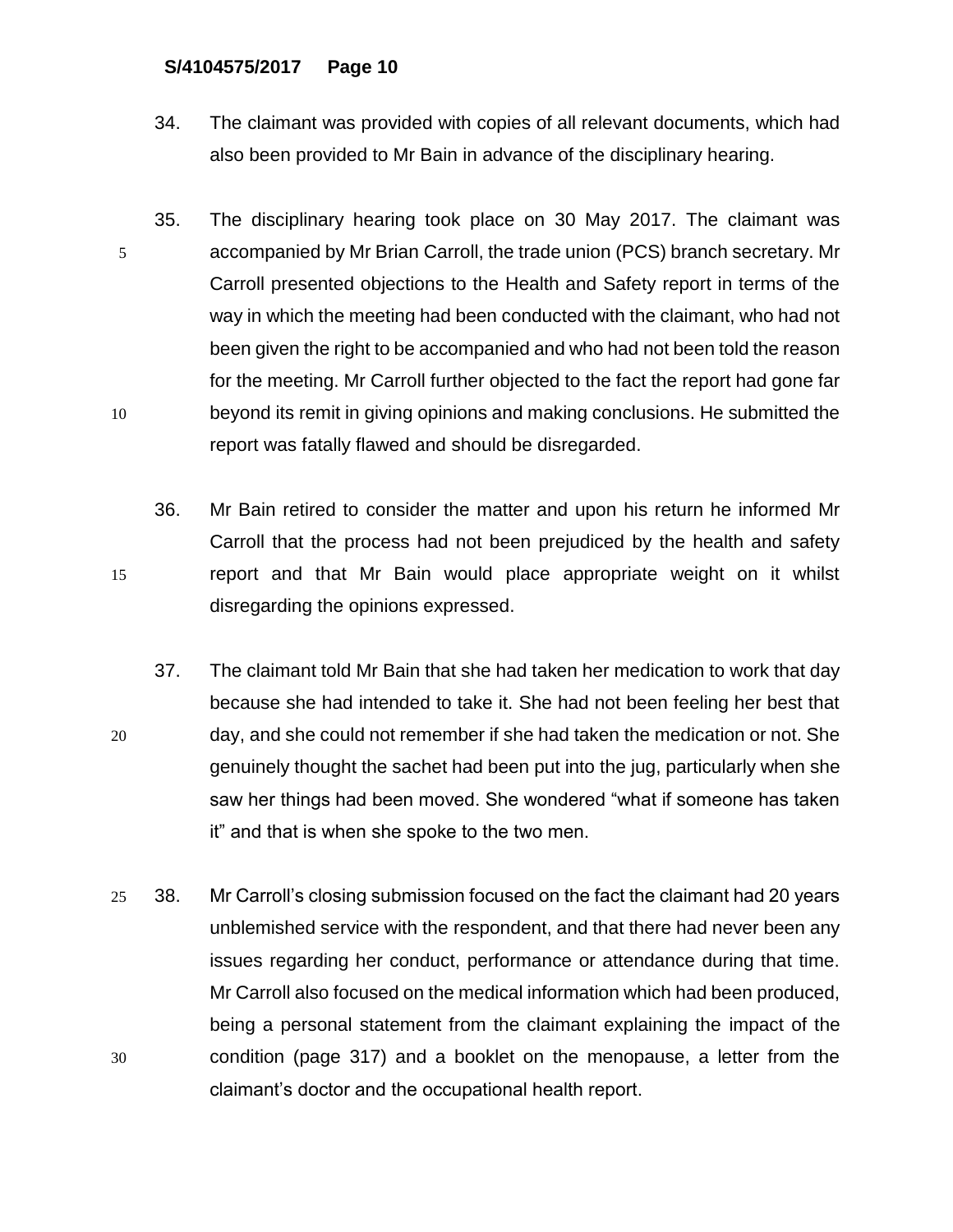- 39. Mr Bain confirmed the outcome of the disciplinary hearing in a letter dated 21 June 2017 (page 327). Mr Bain concluded the claimant was aware from the outset that there was no medication in the jug and knowingly misled the two party litigants and SCTS management. In reaching this conclusion Mr Bain 5 attached weight to his belief the claimant had been using the medication for some time and would have known it turned water pink, and because the claimant had changed her story and been inconsistent regarding some facts. Mr Bain acknowledged the claimant's medical condition but concluded the symptoms of inability to remember appeared only to have started after the 10 Health and Safety interview.
	- 40. Mr Bain concluded the claimant's actions were "so serious" and amounted to such a serious breach of trust that the damage was irretrievable. Mr Bain decided to summarily dismiss the claimant for gross misconduct.
- 15
- 41. The claimant appealed against the decision to dismiss (page 337). There were two grounds of appeal and they were firstly that there had been a fatal flaw in the procedure in respect of the way in which the initial health and safety investigation had been conducted and the fact it had strayed far outwith its 20 remit; and secondly, the decision to dismiss was too harsh.
- 42. The appeal was heard on 24 July 2017 by Mr Eric McQueen, Chief Executive. The notes of the hearing were produced at page 349. Mr McQueen spoke with Mr Bain regarding the health and safety report and was satisfied with Mr 25 Bain's explanation that he had not relied on the opinions expressed in that report.
- 43. Mr McQueen, in considering the second ground of appeal, felt the claimant's position had been clear and consistent and that she had given precise details, 30 for example, about the medicine being in the water and not raising her voice. He was of the opinion the claimant's story only changed once the health and safety report had been produced, and the claimant adopted the position that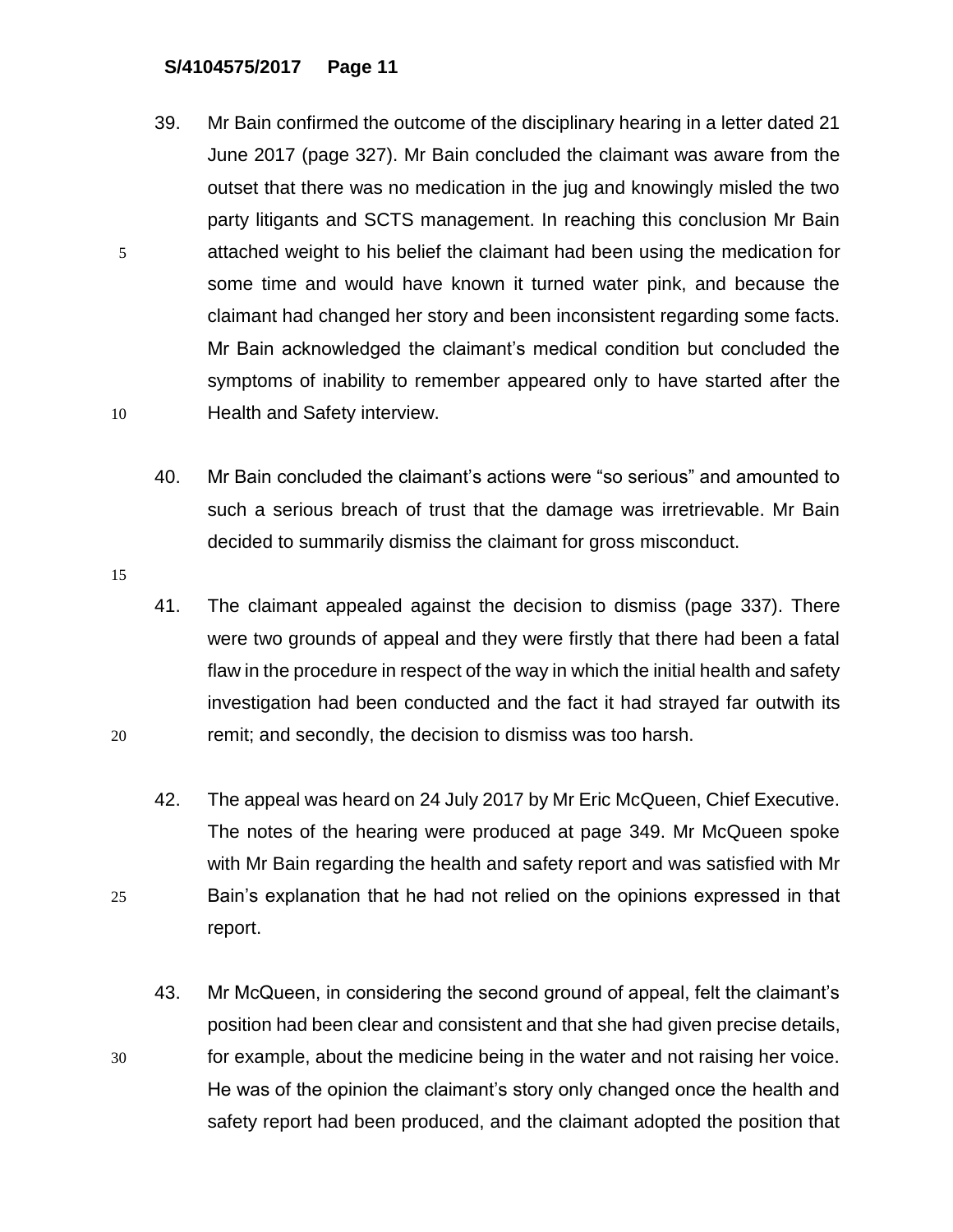the medicine might have been in the water, and she had only raised her voice because it had been loud and busy in the court room.

- 44. Mr McQueen concluded the claimant had lied because her version of events 5 changed after the health and safety report. He further concluded the claimant had shown no genuine remorse. Mr McQueen (and Mr Bain) confirmed that if the claimant had accepted she had been wrong, the outcome could have been different.
- 10 45. Mr McQueen had regard to the occupational health report and the letter from the claimant's GP. He found the documents helpful, but concluded the claimant's condition had not been a factor in what had happened because the claimant had been clear regarding the details.
- 15 46. Mr McQueen concluded dismissal was an appropriate sanction because lying was contrary to the respondent's core values and broke trust. Mr McQueen did not consider the claimant's lengthy service and unblemished record to be relevant because the issue was serious. Mr McQueen's decision was confirmed in a letter to the claimant dated 26 July (page 347).

- 47. The claimant was in receipt of Jobseekers Allowance from 28 June until 18 October 2017 at the rate of £73.10 per week. The claimant was thereafter in receipt of Employment Support Allowance from 19 October until 28 December 2017.
- 25
- 48. The claimant was signed off as unfit for work in August 2017. The GP diagnosed reactive depression and prescribed anti-depressants.
- 49. The claimant tried to find alternative employment (page 33) prior to being 30 signed off as unfit for work. The claimant's confidence to find alternative work has been affected by these events. The claimant would also experience difficulty travelling any distance on public transport because of her condition, and this limited the scope of jobs for which she could apply.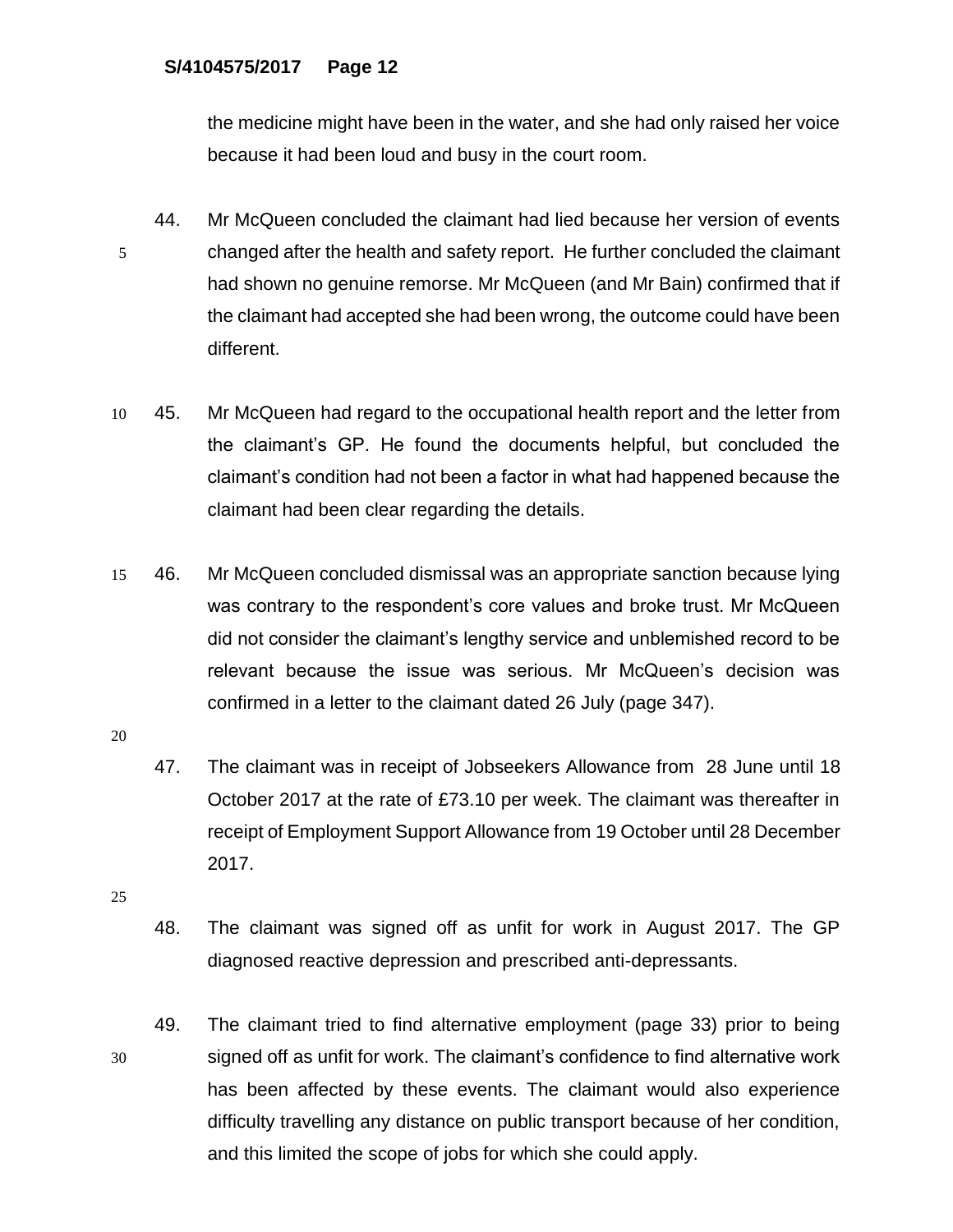- 50. The claimant wished, if successful with her claim, to be reinstated. She considered support/adjustments had been in place for her prior to her dismissal and her line managers had been very supportive. The claimant 5 acknowledged she was currently signed off unfit for work, but she had discussed reinstatement with her GP and it was felt she would be able to return to work if reinstated because this would have a positive impact on her mindset and she would be supported.
- 10 51. Mr McQueen confirmed there were vacancies at the claimant's grade, but considered reinstatement would be very difficult because trust had been broken in respect of one of the fundamental values, and he did not consider the relationship was recoverable. Mr McQueen is based in Edinburgh. Mr Bain is retiring at the end of this year.
- 15

# **Credibility and notes on the evidence**

- 52. We found the claimant to be a wholly credible and reliable witness. She gave her evidence in a clear and straightforward manner and tried very hard to 20 remember as much detail as possible about what had happened.
- 53. We also found Mr Bain and Mr McQueen to be credible witnesses who were able to explain the decisions made and the reasons for them. The one question they could not however answer was if they believed the claimant had 25 lied about this matter, why she had done so.

# **Respondent's submissions**

54. Mr Nicol noted the respondent conceded the claimant was a disabled person 30 in terms of section 6 Equality Act, and that she was so as at the date of dismissal.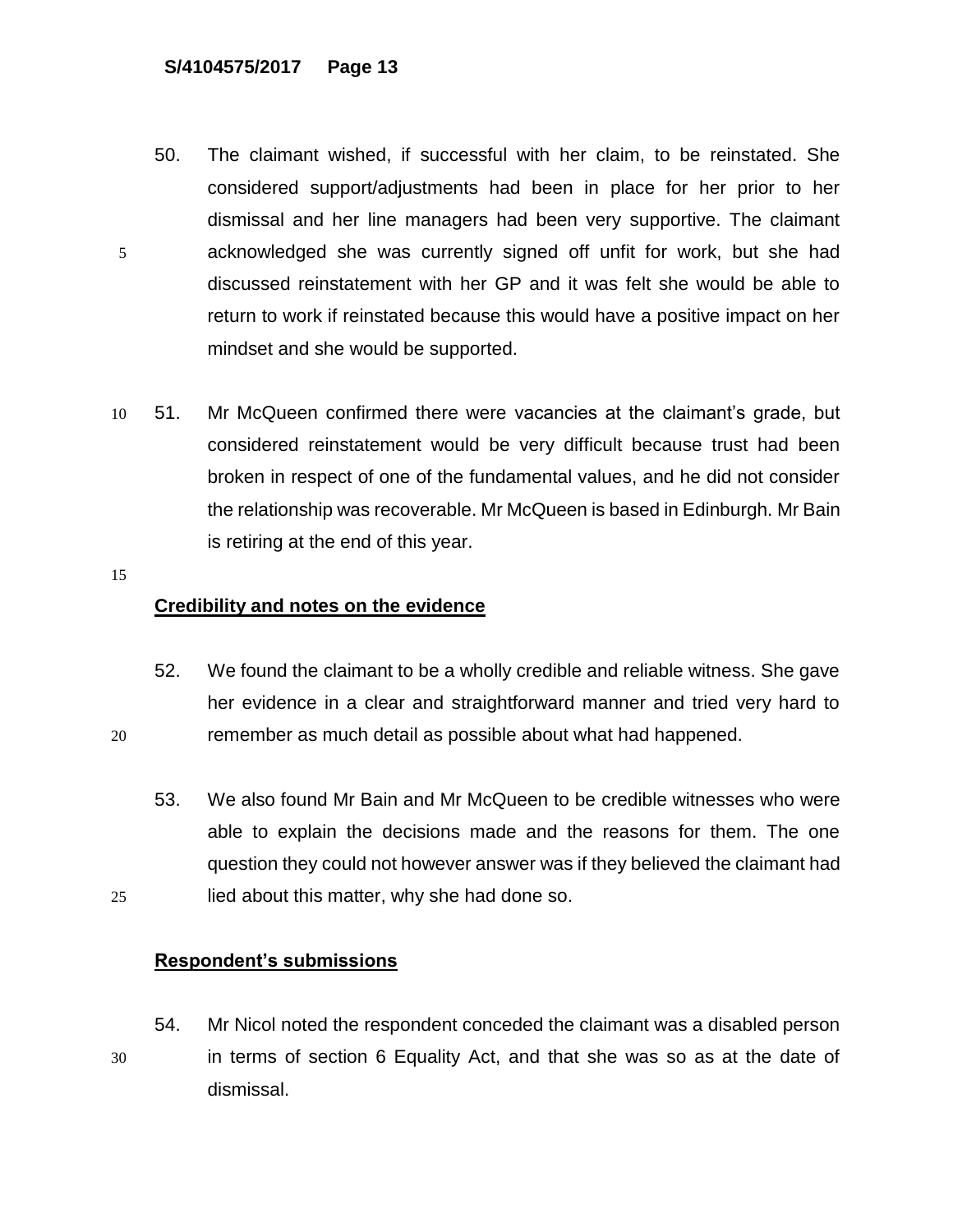- 55. The issues to be determined by the Tribunal had been agreed and were as follows:-
- What was the reason for the claimant's dismissal and was it for a 5 reason falling within section 98(1) Employment Rights Act;
	- Was the claimant's dismissal fair under section 98(4) Employment Rights Act;
- 10 If the answer to (2) is yes, was the claimant's dismissal because of something arising as a consequence of her disability;
	- If so, can the respondent show that the treatment was a proportionate means of achieving a legitimate aim and
- 15
- Remedy (including Polkey/contributory conduct/ whether an order for reinstatement should be made).
- 56. Mr Nicol submitted the reason for the claimant's dismissal was misconduct. 20 Mr Bain believed the claimant had lied about the medication being in the water jug and that she had lied about this to the two men in court, to the health and safety investigators and throughout the disciplinary process. Mr Bain also believed the claimant raised her voice to the two men in court. Mr McQueen also believed the claimant lied, and that this was the principal reason for her 25 dismissal. The claimant was not asserting the reason was anything other than conduct. In those circumstances, Mr Nicol submitted the reason for dismissal was conduct, which is a potentially fair reason for dismissal in terms of section 98(1) Employment Rights Act.
- 30 57. Mr Nicol referred to the case of **British Home Stores Ltd v Burchell 1978 IRLR 379** and submitted the respondent did genuinely believe the claimant was guilty of misconduct. Further, there were reasonable grounds for that belief in circumstances where Mr Bain believed the claimant was well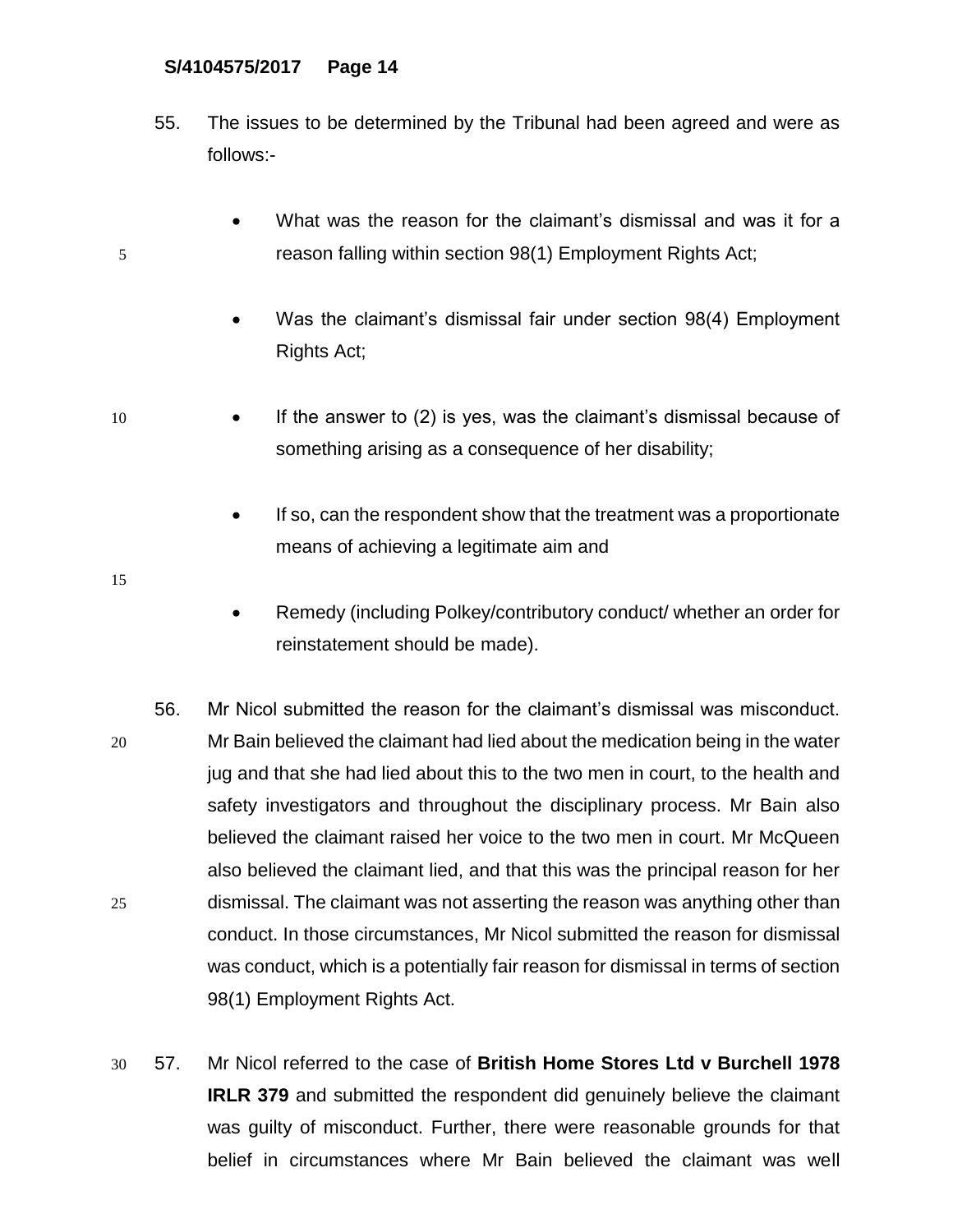acquainted with the medication and would have known it turned the water pink and tasted of cranberry. The claimant had been clear the medication was in the jug and her story only changed when the health and safety investigators told her the medication could not have been in the water. The claimant then 5 changed her story. Mr Bain believed the claimant only started to say she could not remember clearly once she was caught out in the lie.

58. Mr Bain did not believe the claimant was confused or had a poor memory, he considered that if that had been so, the claimant would have acted differently 10 upon returning to court.

59. The medical report from occupational health and the claimant's GP were taken into account but did not explain the claimant's lying.

- 15 60. Mr Bain also believed, having had regard to the statements of Mr McGhee, Mr J and Mr M, that the claimant had shouted at the two men in court.
- 61. Mr Nicol submitted that at the time the employer formed their belief on those grounds, it had carried out as much investigation into the matter as was 20 reasonable. The only criticism of the investigation was that the health and safety investigation had been disciplinary in nature. Mr Bain and Mr McQueen both rejected that suggestion and confirmed the health and safety investigators had no locus to come to disciplinary conclusions. Both only considered the factual content of the health and safety report and not the 25 opinions expressed.
- 62. Mr Nicol referred to the case of **Iceland Frozen Foods Ltd v Jones 1983 ICR 17** and submitted the respondent's decision to dismiss had been within the band of reasonable responses. This was so because there had been a 30 significant and repeated lie; the two men in court had been told they had ingested medication when they had not; this could have had serious health consequences for the two men; the claimant's actions caused a statutory appeal and the claimant had not shown remorse.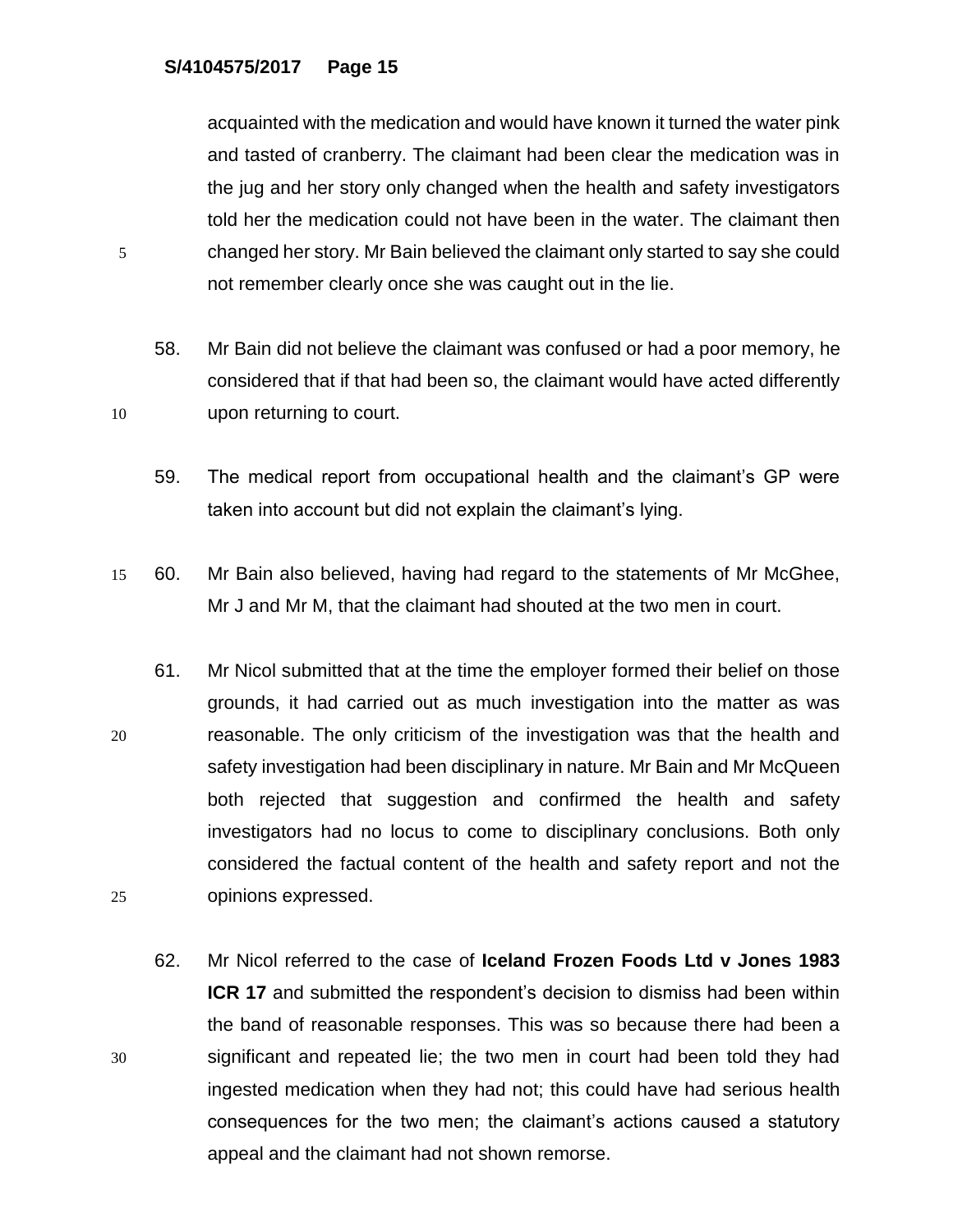- 63. In the case of **Sandwell & West Birmingham Hospitals NHS Trust v Westwood UKEAT/0032/09** the EAT summarised the law on what amounts to gross misconduct and found it involved either deliberate wrongdoing or 5 gross negligence. The respondent considered the conduct so serious, deliberate and sustained in this case that it went to the root of the contract. Honesty goes to the core of the respondent's values.
- 64. Mr Nicol submitted the respondent was entitled to conclude the actions of the 10 claimant destroyed trust and confidence, and that dismissal fell within the band of reasonable responses. Lack of remorse had been an issue and both Mr Bain and Mr McQueen stated that if the claimant had accepted early on that she had got this wrong, and apologised, things could have ended up differently.
- 15
- 65. The claimant's representative had sought to make something of the fact the claimant had not been suspended. Mr Bain and Mr McQueen's evidence regarding suspension had been clear that it is a last resort. The respondent had moved the claimant and put safeguards in place pending the outcome of 20 the investigation.
- 66. The disability discrimination complaint was brought under section 15 Equality Act. The unfavourable treatment was the dismissal and the Tribunal had to ask whether dismissal occurred because of something arising from the 25 claimant's disability. Mr Bain was aware the claimant's condition could cause memory loss, but he concluded the claimant's actions were not due to disability –related memory loss, but due to the claimant being intentionally dishonest and maintaining that lie. He did not believe the claimant's conduct was the cause of her behaviour which led to dismissal.

30

67. The respondent genuinely believed on reasonable grounds that the claimant lied and that was the cause of the dismissal, not anything arising in consequence of disability.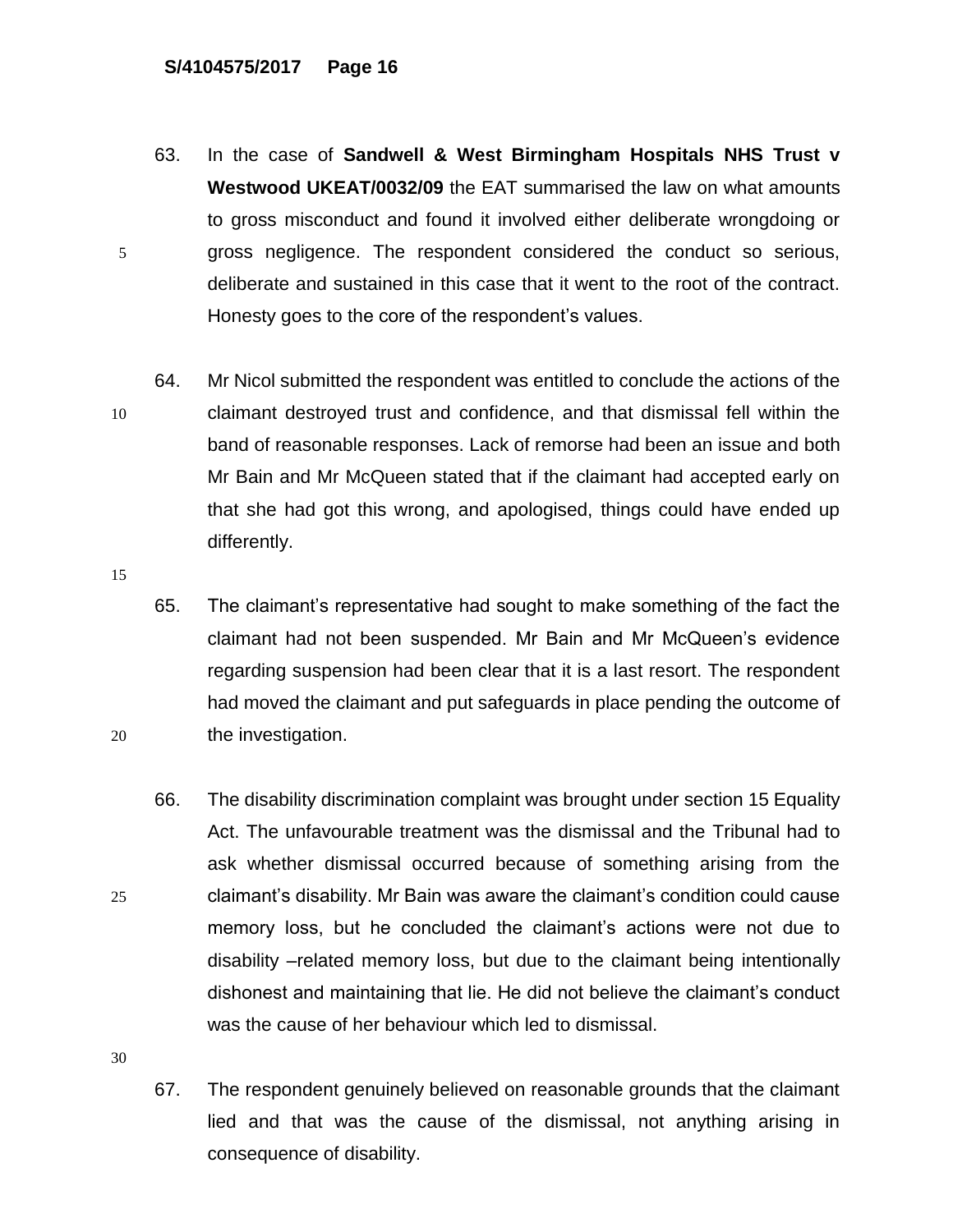68. Mr Nicol submitted the respondent would be objectively justified in dismissing the claimant given the nature of the work, the organisation and the requirement for high levels of honesty. Mr Nicol submitted the legitimate aim 5 of the respondent was to have an honest and trustworthy staff.

69. Mr Nicol invited the Tribunal to dismiss the claim. If however, the Tribunal found the dismissal unfair, there should be a Polkey deduction of 100%; and a deduction for significant contributory fault. Reinstatement would not be 10 practicable in the circumstances because the claimant was dismissed for a repeated and significant lie which broke trust and confidence; she contributed to her dismissal and did not mitigate her loss.

70. Mr Nicol invited the Tribunal to dismiss the complaint of disability 15 discrimination. However, if the Tribunal upheld the complaint, he submitted the only appropriate award would be injury to feelings which should be at the low end of the Vento scale.

# **Claimant's submissions**

- 71. Ms Osbourne referred to the provisions of section 15 Equality Act and to the cases of **Trustees of Swansea University Pension and Assurance Scheme v Williams 2015 IRLR 885; Basildon & Thurrock NHS Foundation Trust v Weerasinghe 2016 ICR 305; Hall v Chief Constable**  25 **of West Yorkshire Police 2015 IRLR 893; Paisner v NHS England 2016 IRLR 170** and **Nagarajan v London Regional Transport 1999 IRLR 572** in respect of the approach to be adopted by Tribunals when considering cases brought in terms of section 15 Equality Act. Ms Osbourne also referred to the case of **Hardy and Hansons plc v Lax 2005 ICR 1565** regarding the test for 30 justification.
	- 72. Ms Osbourne noted the claimant had depression, cystitis, gynaecological issues which cause excessive bleeding, anaemia and is peri-menopausal.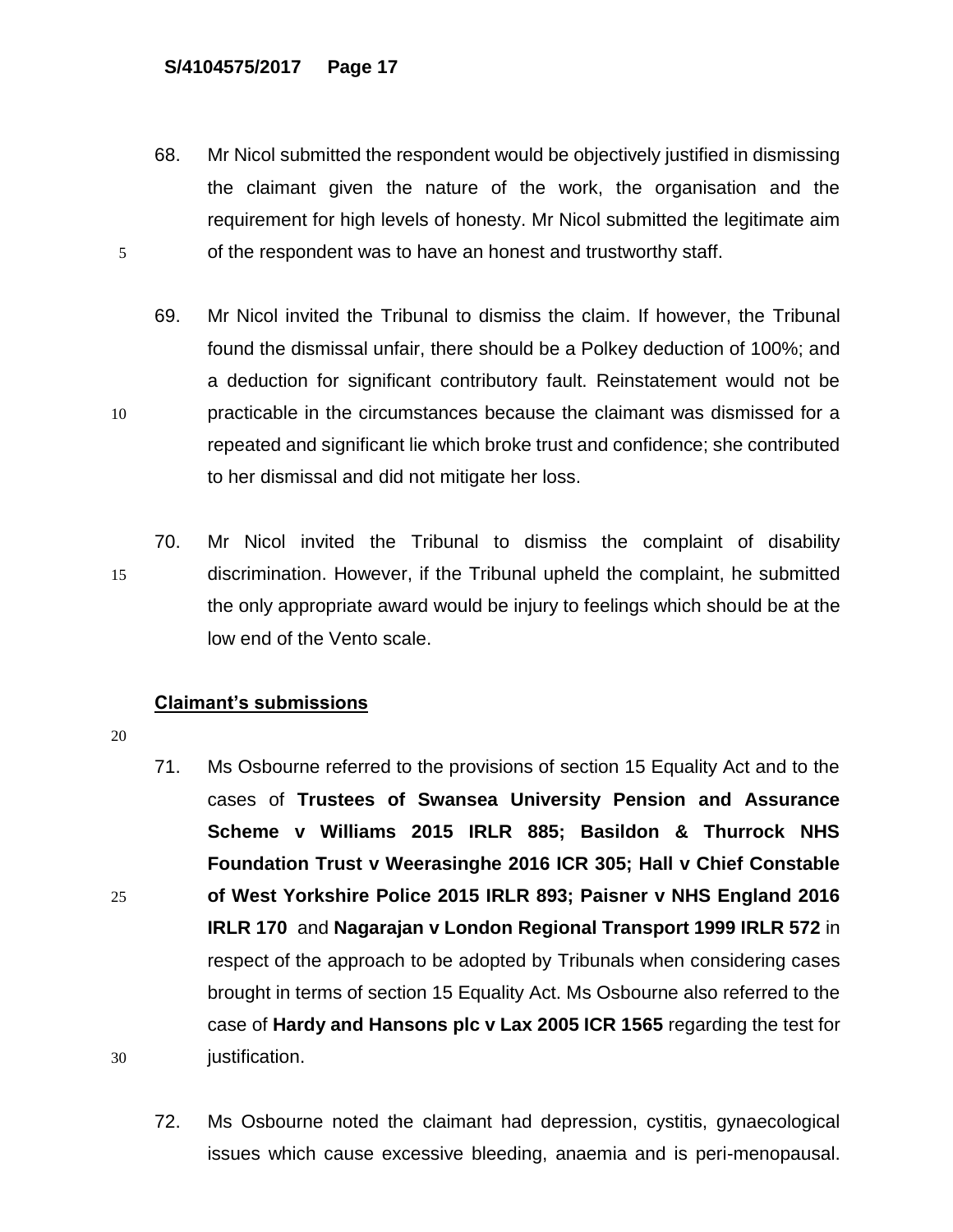The claimant's conditions amounted to a disability in terms of section 6 Equality Act. The Tribunal heard evidence regarding the impact of those conditions on the claimant's day to day living and her performance at work. The claimant gets anxious and upset; suffers short term memory loss and 5 becomes confused; bleeds heavily and needs to attend the toilet frequently to change sanitary protection and she becomes weak, dizzy and disorientated because of the anaemia. The respondent knew of the claimant's condition.

- 73. The claimant's dismissal was an act of unfavourable treatment. The reason 10 for the claimant's dismissal was her conduct. It was submitted that it was clear from the evidence that the claimant's conduct was affected by her disability. The claimant mistakenly advised the two men in court that they may have drunk water containing her medication due to her memory problems which arose from her peri-menopause and anxiety. These issues also impacted on 15 the accuracy and consistency of the information provided by the claimant during the investigation. The claimant raised her voice to be heard and her reaction can be attributed to her heightened anxiety.
- 74. Ms Osbourne submitted there was a clear causal link between the effects of 20 the claimant's disability and the unfavourable treatment. Accordingly, it was for the respondent to show dismissal was a proportionate means of achieving a legitimate aim. The respondent had not set out in their response, or in initial submissions, what their legitimate aim was. Further, the question of whether there was any alternative to dismissal was relevant to the issue of 25 proportionality and it was noted the respondent had moved the claimant to another role during the investigation.
- 75. Ms Osbourne submitted the reasonable needs of the business did not outweigh the discriminatory effect of the respondent's act. Dismissal was not 30 a proportionate means of achieving the legitimate aim and the respondent had discriminated against the claimant.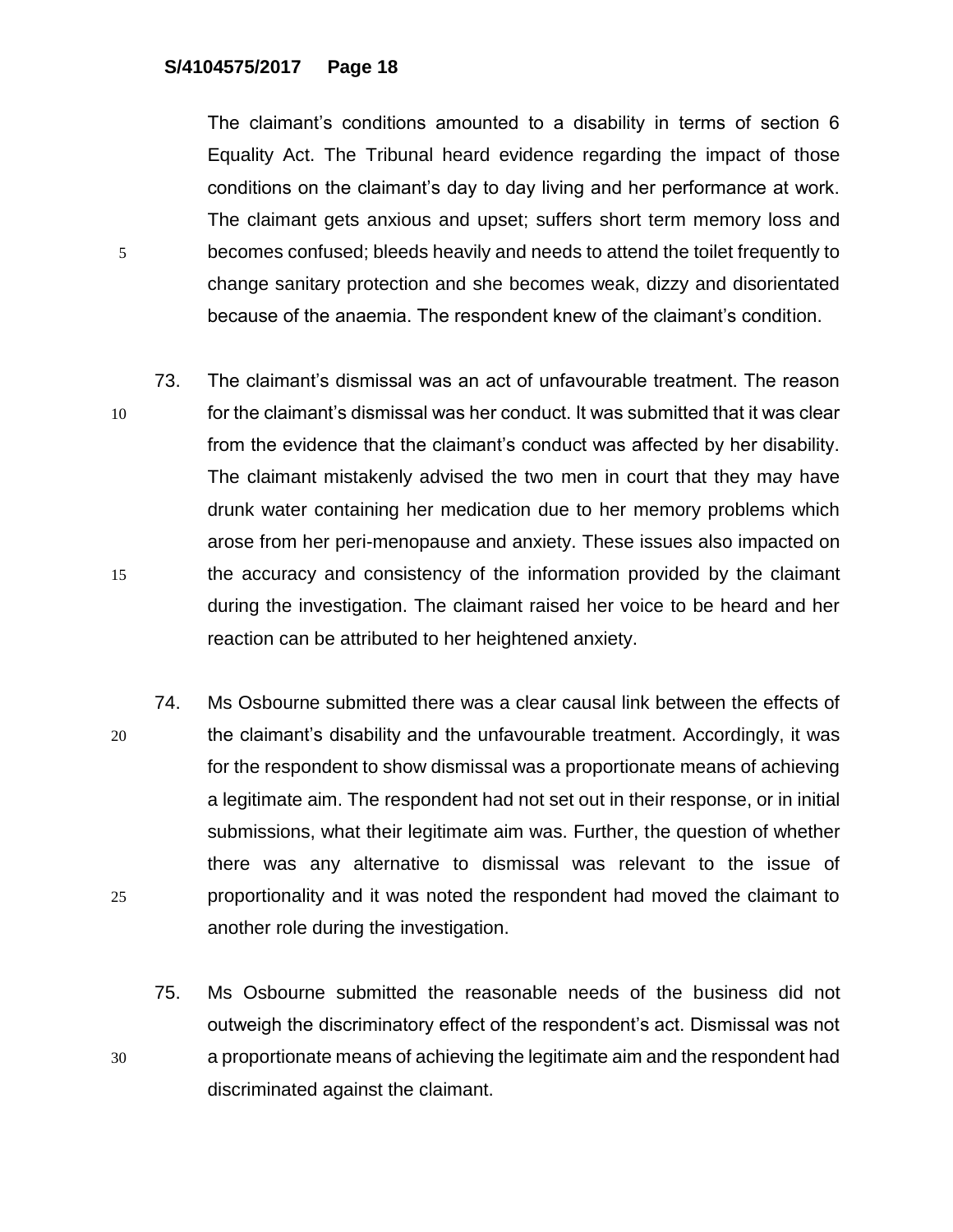- 76. Ms Osbourne referred the Tribunal to the terms of section 98 Employment Rights Act and also to the cases of **British Home Stores Ltd v Burchell**  (above) and **Strouthos v London Underground Ltd 2004 IRLR 636**  regarding length of service being a factor which can properly be taken into 5 account.
- 77. Ms Osbourne challenged whether the respondent had a reasonable belief in the claimant's guilt because Mr Bain could not have believed the claimant had been dishonest about putting the medication in the water and that she had 10 breached health and safety rules. Ms Osbourne submitted the respondent had been determined to dismiss the claimant because of Mr J's appeal.
- 78. Ms Osbourne submitted there were not reasonable grounds upon which the respondent could sustain their belief in the claimant's guilt. The respondent 15 accepted the claimant had a condition which affected her memory, and it had not been reasonable to fail to consider this medical evidence which suggested that what had occurred was attributable to her disability. Further, there was no credible evidence that the claimant's actions had brought the respondent into disrepute, or that she had acted negligently.

- 79. Ms Osbourne submitted there was no plausible motive for the claimant to act dishonestly, and the respondent had failed to consider Mr J's motive in using the claimant's conduct as the basis for an appeal when trying to avoid liability for the debt for which decree had been granted. Mr J had not been interviewed 25 and therefore his credibility could not be tested. The respondent had also failed to have regard to Mr J's conduct in court and had too easily dismissed his comments.
- 80. The respondent had not carried out as much investigation into the matter as 30 was reasonable in all the circumstances. It was submitted that further detailed evidence should have been obtained regarding the claimant's memory loss.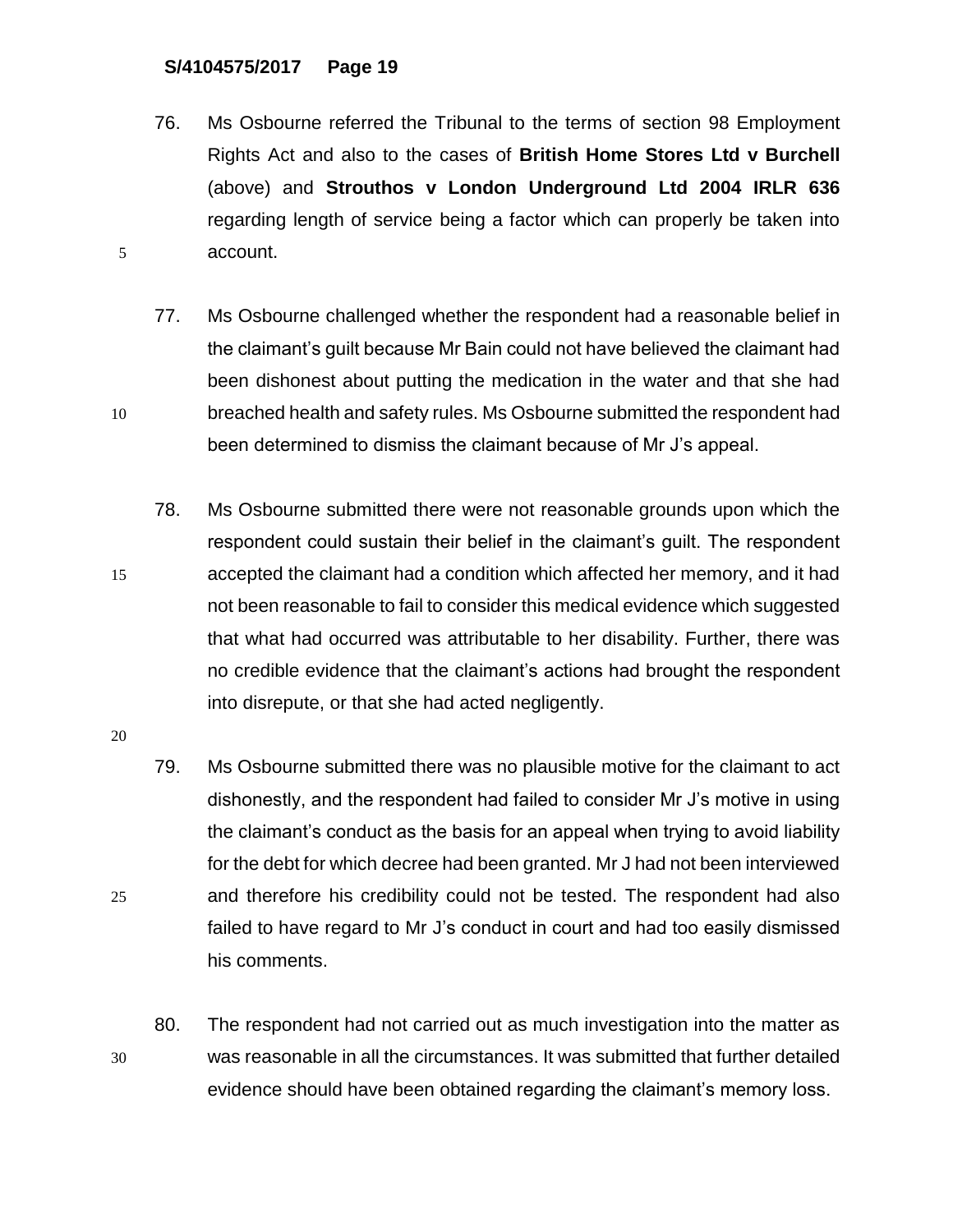- 81. Ms Osbourne submitted the dismissal had been unfair because the health and safety report prejudiced the investigation; the sanction had been excessive and there had been a failure to consider and attach sufficient weight to the claimant's 20 years of service and unblemished record. The respondent did 5 not suspend the claimant: they allowed her to continue, without supervision, to work with the public. This, it was submitted, undermined the respondent's belief in the claimant's guilt particularly as the claimant was permitted to undertake this role after the allegations had been investigated and the charges formulated.
- 10
- 82. Ms Osbourne invited the Tribunal to find the dismissal was unfair and to order reinstatement or re-engagement, failing which compensation. The fact the claimant was not suspended undermined the respondent's position that trust had been broken. There was, and remains, a workable solution. The 15 respondent has vacancies at the claimant's grade and reinstatement would be practicable.
	- 83. Ms Osbourne invited the Tribunal to find any contributory conduct to be at the lower end of the scale particularly given the claimant's medical condition.
- 20
- 84. The claimant had attempted to mitigate her loss in the period prior to be signed off as unfit for work.

# **Discussion and Decision**

- 25
- 85. We firstly had regard to the terms of section 98 Employment Rights Act which provide:
- "*(1) In determining for the purposes of this Part, whether the dismissal*  30 *of an employee is fair or unfair, it is for the employer to show –*
	- *(a) the reason (or, if more than one, the principal reason) for the dismissal and*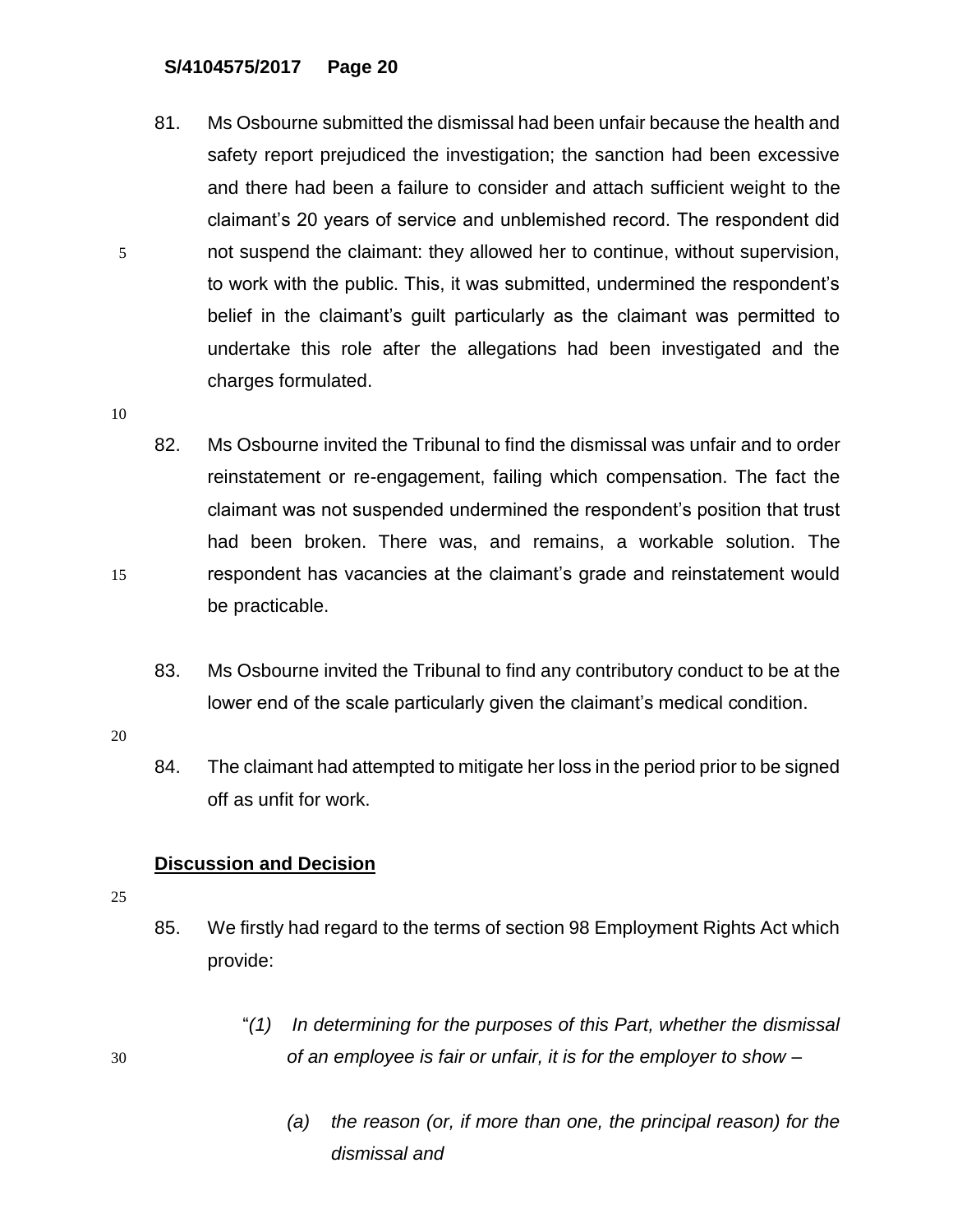- *(b) that it is either a reason falling within subsection (2) or some other substantial reason of a kind such as to justify the dismissal of an employee holding the position which the employee held.*
- *(2) A reason falls within this subsection if it –*
	- *(a) …*
	- *(b) relates to the conduct of the employee ..*

10

- *(4) Where the employer has fulfilled the requirements of subsection (1), the determination of the question whether the dismissal is fair or unfair (having regard to the reason shown by the employer) –*
- 15 *(a) depends on whether in the circumstances (including the size and administrative resources of the employer's undertaking) the employer acted reasonably or unreasonably in treating it as a sufficient reason for dismissing the employee, and*
- 20 *(b) shall be determined in accordance with equity and the substantial merits of the case.*
- 86. Section 98 sets out how a Tribunal should approach the question of whether 25 a dismissal is fair. There are two stages: first, the employer must show the reason for the dismissal and that it is one of the potentially fair reasons set out in section 98(1) or (2). Second, if the employer is successful at the first stage, the Tribunal must then determine whether the dismissal was fair or unfair under section 98(4). The respondent's position was that the reason for 30 the claimant's dismissal was conduct. We noted the claimant did not assert there had been another reason for her dismissal. The claimant did challenge whether the respondent had reasonable grounds to sustain their belief, but that is a different matter and one we shall deal with below. We were satisfied,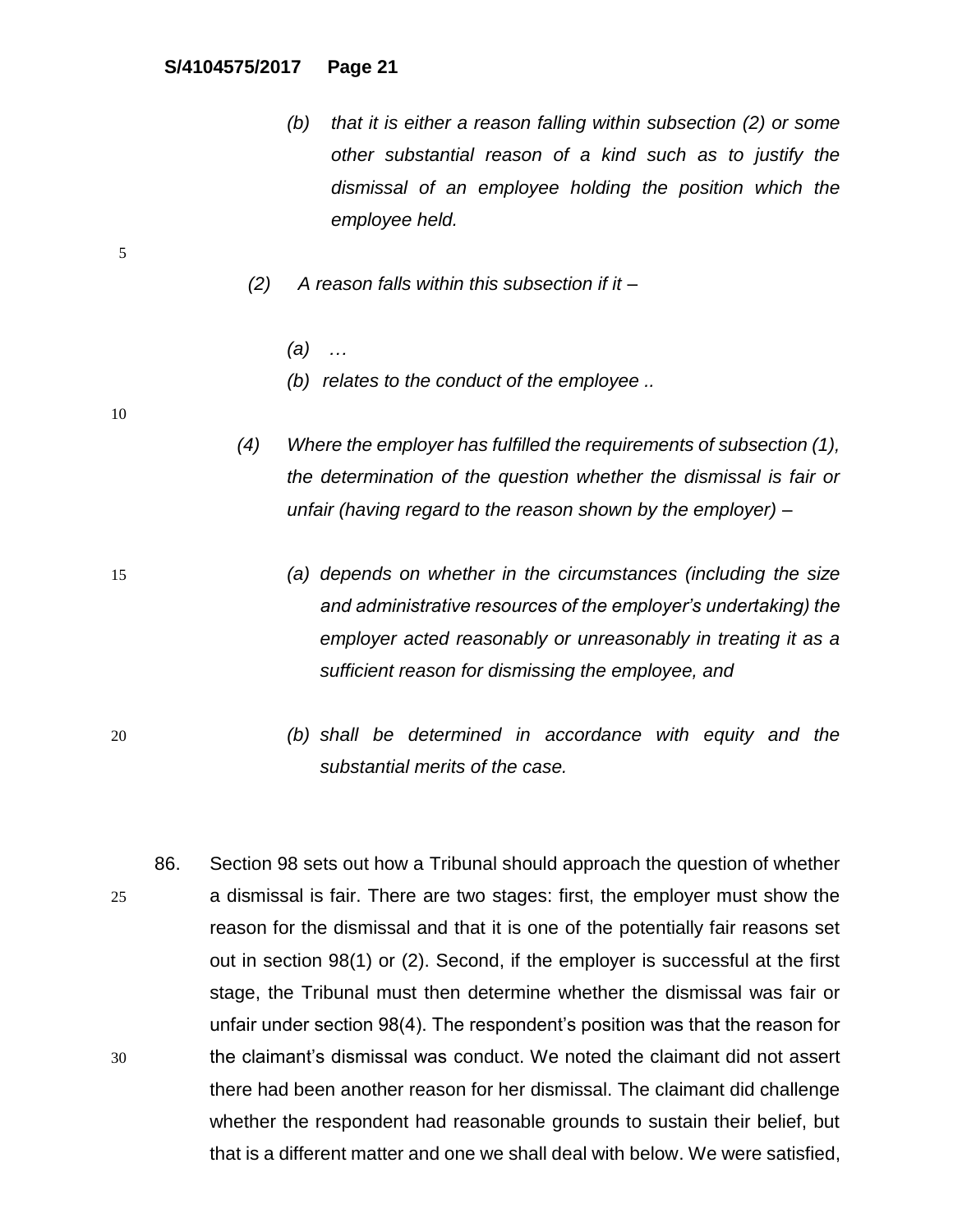having had regard to the matters set out below, that the respondent believed the claimant guilty of misconduct. The respondent has shown the reason for the dismissal was conduct, which is a potentially fair reason for dismissal falling within section 98(2)(b) Employment Rights Act.

- 87. We must now continue to consider the fairness of the dismissal in terms of section 98(4) Employment Rights Act. This requires the Tribunal to consider whether the respondent acted reasonably in dismissing the employee for the reason given. We were referred to the *Burchell* case and it is helpful to set 10 out the quidance from that case. The EAT held that the employer must show:-
	- it believed the employee was guilty of misconduct;
- it had in mind reasonable grounds upon which to sustain that belief 15 and
	- at the stage at which that belief was formed on those grounds, it had carried out as much investigation into the matter as was reasonable in the circumstances.
- 20
- 88. We decided to firstly consider the investigation carried out by the employer. We had regard to the fact an employer should carry out a full investigation before deciding whether dismissal is a reasonable response in the circumstances. The employer's task is to gather all available evidence 25 (including evidence in support of the employee) and, once in possession of the full facts, the employer will be in a position to make a reasonable decision about what action to take. The ACAS Guide emphasises that the more serious the allegations against the employee, the more thorough the investigation conducted by the employer should be.

30

89. There was no dispute in this case regarding the fact an incident occurred on 22 February 2017 when the claimant told two men in court that the water they had consumed may have contained her medication. The first people to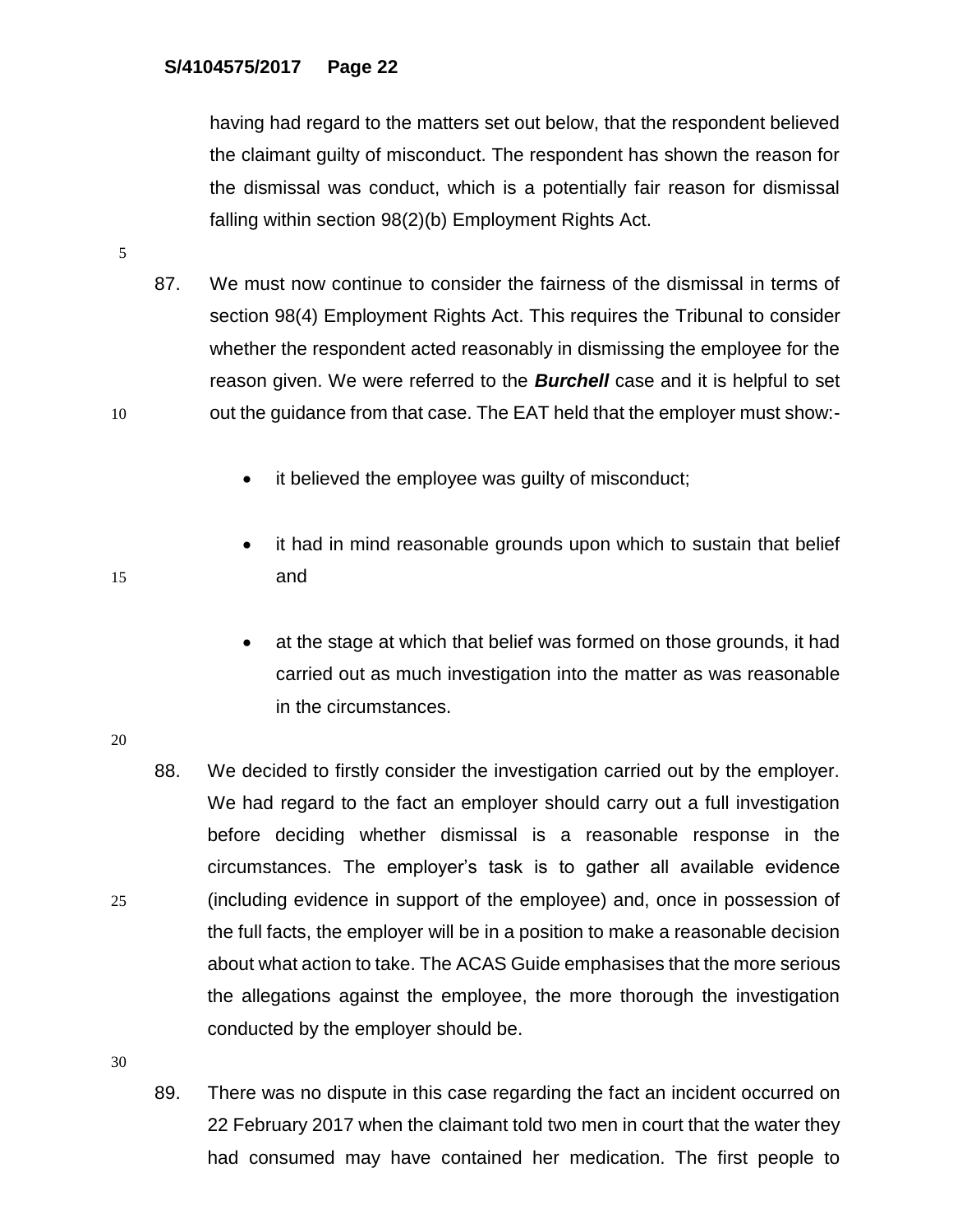interview the claimant were the health and safety investigators who met with the claimant on 23 February. They had, prior to speaking to the claimant, interviewed Mr McGhee, Sheriff Clerk; Mr J and Mr M the two men in court. They had also established that the water consumed by the men had not 5 contained the claimant's medication.

- 90. The health and safety investigation was undertaken because the respondent has a duty to investigate incidents or accidents that occur to ensure there is an evaluation of the cause, and to assess current preventative measures and 10 make improvements to prevent a recurrence. The report (page 193) produced by Mr Miller went far beyond this remit. Mr Miller conducted a wholesale investigation into the incident, made assumptions and reached conclusions far outwith his remit. For example, Mr Miller's report included the following assumptions/conclusions:
- 15
- there was an exchange of words between all parties in which Mr J made adverse comments "*most probably to diffuse the situation"*;
- Gerry McGhee gave *"an honest account"* of the incident;
- During the interview process it was perceived by both investigators that *"although she was accepting responsibility with her words, she by no means thought that this situation was at all important and was in many ways complacent about the whole incident and potential*  25 *consequences for both the individuals concerned and SCTS";*
	- *"The overall view of both Paul and I was that Mandy was not telling the whole truth about what had occurred";*
- 30 *"she began to backtrack on what had happened blaming the lack of clarity on her illness and work";*
	- It is clear that Mandy had returned from her duty to escort the sheriff off the bench, on entering the court room had seen Mr M and Mr J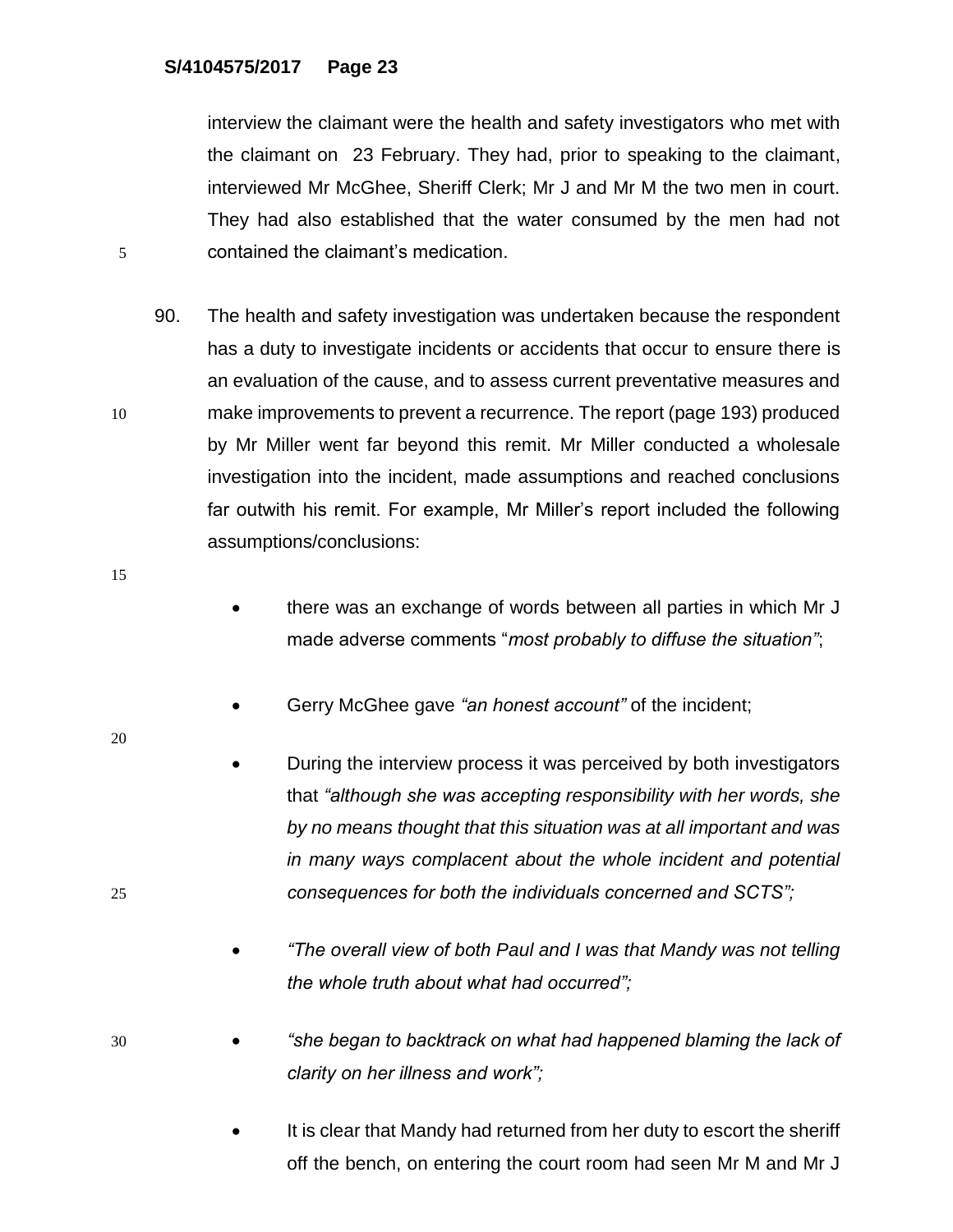drinking her water and overreacted to the situation, this resulted in Mandy stating to Mr M and Mr J that there was medication in the water, *"there can be no doubt that Mandy would have known that not to be true as the water jug was clear and had no taste. In addition*  5 *Mandy showed no remorse for her actions and did not appear worried they had taken this medication.."*

- Mandy Davies has clearly not shown the values and behaviours held by SCTS and behaved inappropriately.
- This contravention (of the Health and Safety at Work Act) causes me concern as should a claim be made by Mr M or Mr J, I firmly believe that a Sheriff or Judge would have no hesitation in highlighting this staff member's contravention which would be 15 embarrassing for our organisation and costly.
	- *Mandy Davies should be considered for formal discipline procedure for her actions which fall within the gross misconduct area ..*
- 20 91. Mr Miller was not conducting a disciplinary investigation. The claimant had attended the meeting with the health and safety officers on the understanding they wanted to have "a wee word" with her about the events the previous day. She was not accompanied or represented and not prepared for the route the meeting took. Further, she had no opportunity to respond to the 25 assumptions/conclusions reached until well into the disciplinary process.
- 92. There was no evidence to suggest whether Mr Miller was aware of the claimant's condition and, if so, whether he took it into account. There was reference in the report, at paragraph 11, where Mr Miller noted the claimant 30 began to "*backtrack on what had happened, blaming the lack of clarity on her illness and work"*. There was nothing in the report to explain what weight, if any, Mr Miller attached to this. The tone of the report and the language used tended to suggest Mr Miller was not aware of the claimant's condition and did not take it into account. For example, he referred to the claimant taking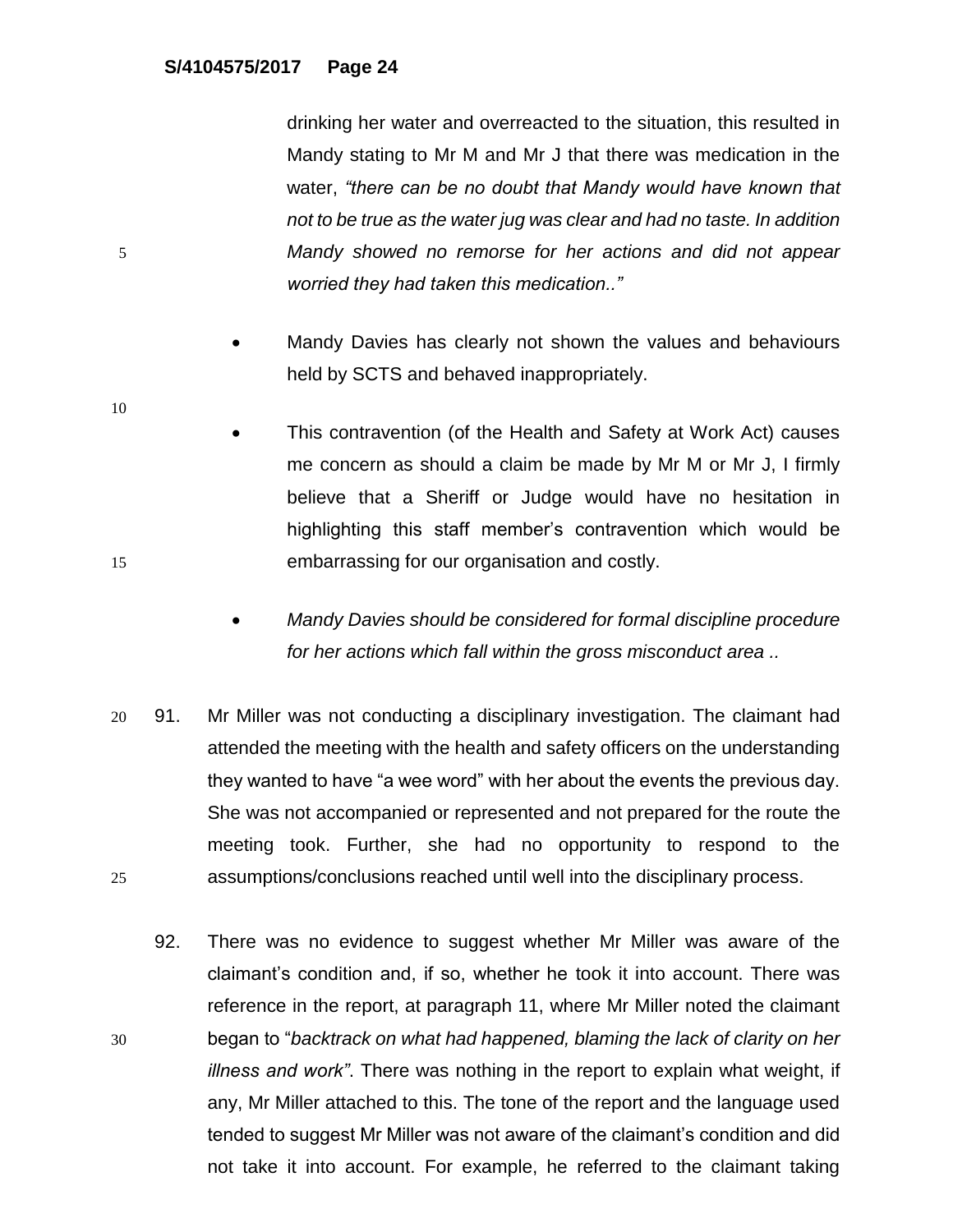Cystopurin for a kidney problem, when the packet clearly stated the medicine was for the treatment of cystitis.

93. Mr Miller strayed far outwith his remit and produced a damning report which, 5 we considered, tainted the subsequent process. We reached that conclusion because Mr Pirie, who conducted the disciplinary investigation into the incident, was provided with a copy of the health and safety report, included it as part of his investigation and relied upon it. Further, we considered the report took the disciplinary process in a particular direction which meant the 10 respondent failed to recognise and/or give consideration to what the claimant was telling them. For example, the respondent concluded the claimant lied about there being medication in the water and they failed to consider the claimant's position that she had been confused about whether she had taken her medication and whether it was in the water. Mr Bain and Mr McQueen, at 15 this Hearing, simply dismissed the suggestion that the claimant had been confused and made a mistake. We considered the respondent failed to have regard to this, or to give it sufficient weight, because they were already focussed, as a result of the health and safety report, on the conclusion the claimant had lied.

20

94. The claimant, and her representative, raised the issue of the Health and Safety report with Mr Bain at the start of the disciplinary hearing. Mr Bain confirmed he intended to place weight on the factual aspects of the report but not the opinions expressed. Mr Bain recognised Mr Miller had strayed far 25 outwith his remit in producing the report. We asked ourselves whether the action of disregarding the opinions of Mr Miller was an approach which fell within the band of reasonable responses which a reasonable employer might have adopted in the same or similar circumstances. We concluded that it was not, and we reached that conclusion because (i) Mr Bain knew the health and 30 safety officers had strayed far beyond their remit; (ii) Mr Bain had, by then, read the report and the opinions; (iii) Mr Pirie had read the report and included it in his investigation and (iv) he was influenced by the report and already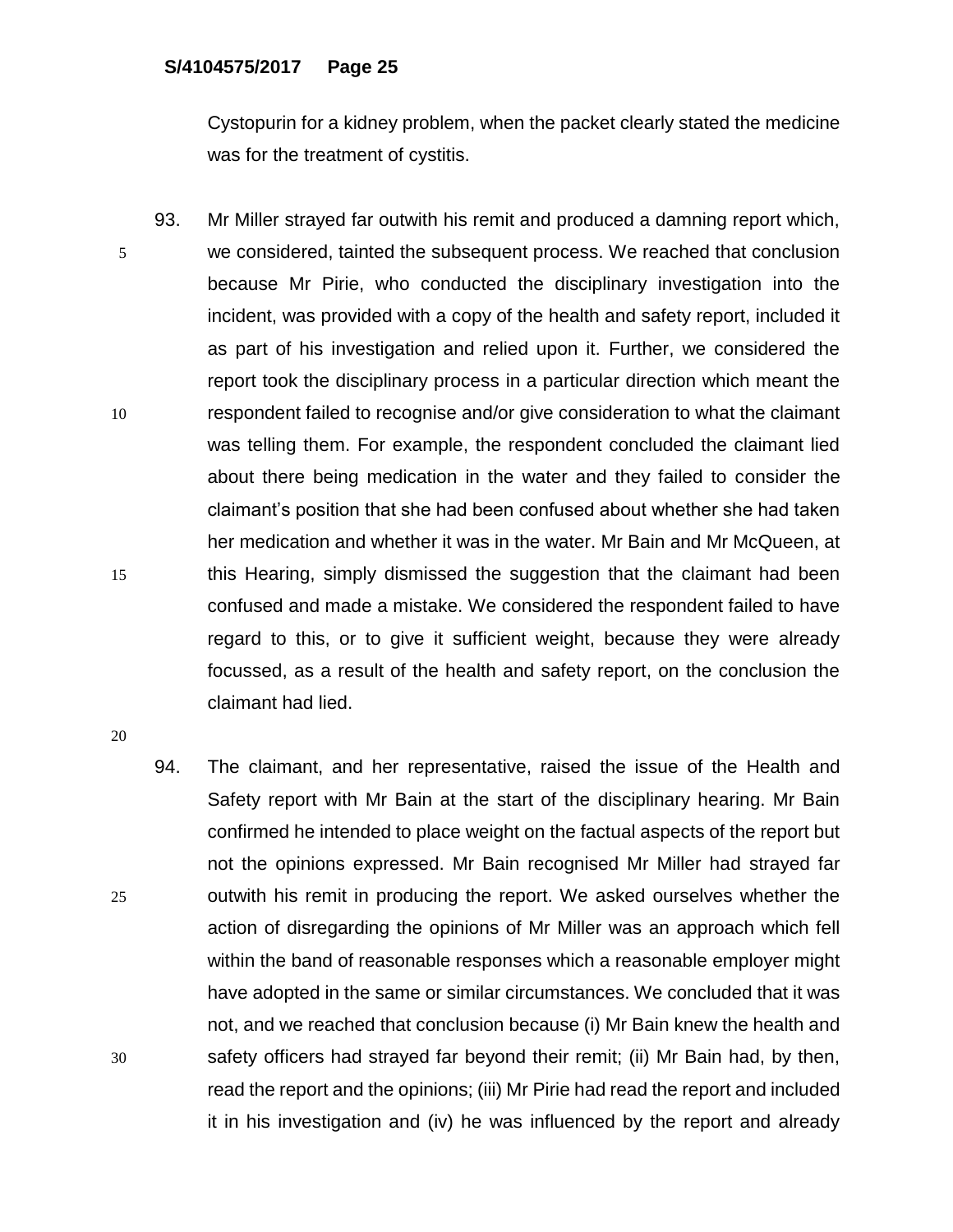focussed on the claimant having lied about there being medication in the water.

95. Mr McQueen told the Tribunal he did not place any weight on the opinions set 5 out in the health and safety investigation/report. We concluded (as set out below) that this did not rectify the previous error for the same reasons as set out above. The health and safety report had tainted the whole process and that taint was not removed by simply disregarding the opinions of the health and safety officers.

- 96. We concluded the health and safety report tainted the subsequent disciplinary process and this was not remedied by Mr Bain's (or Mr McQueen's) actions. This was a fundamental flaw in the process followed by the respondent.
- 15 97. Mr Pirie conducted the investigation into the incident. He was asked to carry out the investigation on 27 February and he did so by interviewing Mr McGhee, Mr J, Mr M and the claimant. He also had regard to the health and safety report, but did not show this to the claimant or seek her comments. He also had regard to the occupational health report dated 9<sup>th</sup> March 2017, which 20 confirmed the claimant was suffering from peri-menopausal symptoms which included heavy bleeding, stress, anxiety, palpitations, memory loss, pins and needles in her hands and feet and severe anaemia causing tiredness, light headedness and fainting.
- 25 98. Mr Pirie knew, by the time he interviewed the claimant, that there had not been medication in the water consumed by the two men in court. The claimant also knew this. We considered it important to view the questions asked of the claimant, and her answers, in this context. We, for example, noted in Mr Pirie's investigation report (page 169) that he asked the claimant if she had put any 30 other substance or solution in the water jug, and she had replied no. Mr Pirie notes that "given the importance of this evidence" he asked her to confirm that she did not place anything in the water. She replied that she did not. It appeared very odd to this Tribunal for Mr Pirie to ask the claimant these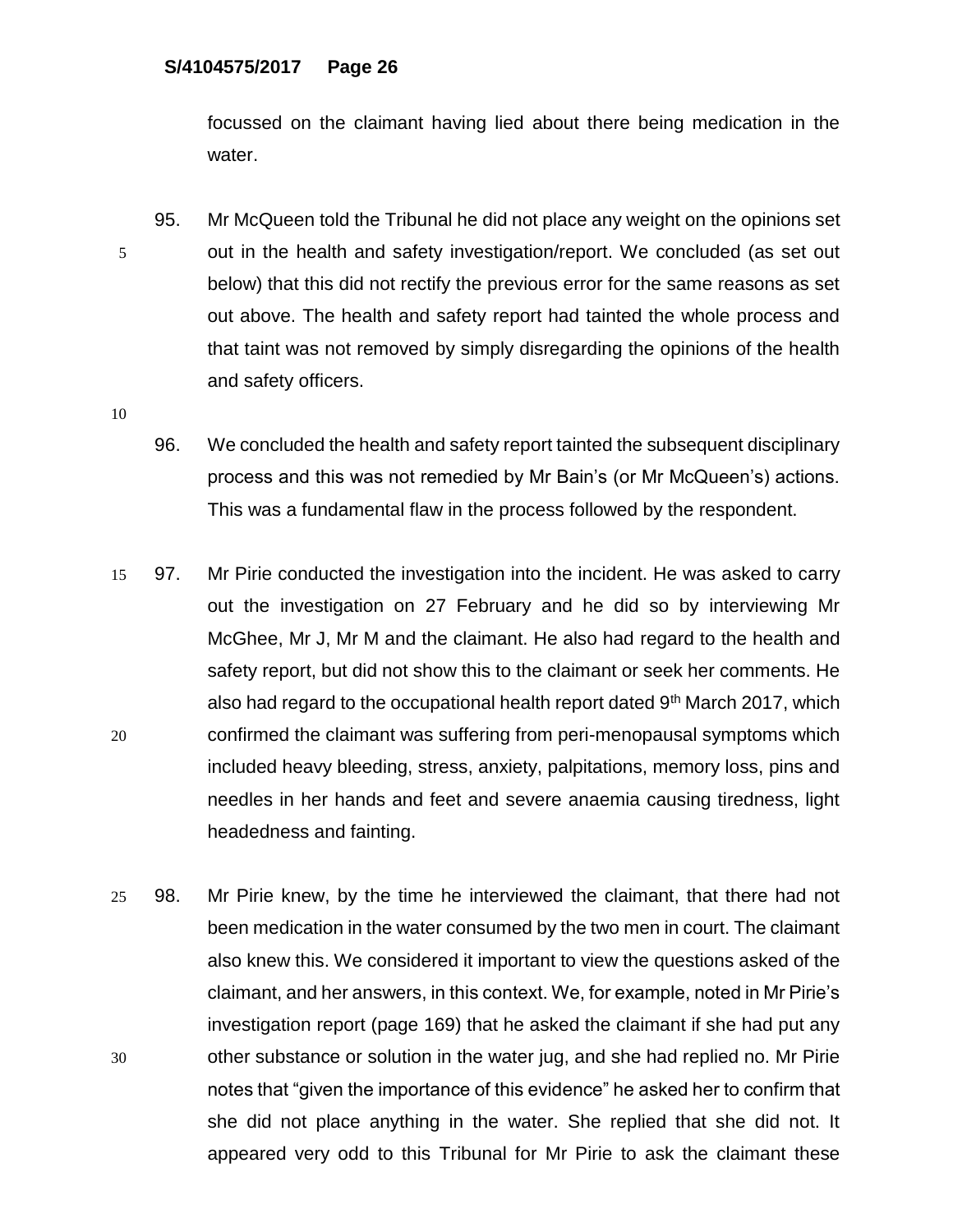questions when he knew that nothing had been added to the water. Further, he appeared to attach no weight to the fact the claimant gave that answer because she now knew there was nothing in the water.

- 5 99. Mr Pirie subsequently used the claimant's answer to find the claimant's evidence inconsistent. He noted (page 170) that the claimant stated she did not put any solution or substance into the water, yet later the claimant (when explaining what she said to the two men) stated that there may be medication in it. Mr Pirie used the claimant's answers to (i) conclude she lacked credibility 10 and (ii) conclude she had lied about there being medication in the water jug. He failed to ascertain whether the claimant's response that there was no medication in the water was based on her knowledge at the time, or whether it was based on the fact she had been told this by the health and safety officers. This was a crucial and fundamental omission by Mr Pirie and we 15 considered it was an omission caused by the fact the health and safety officers had concluded the claimant was lying and Mr Pirie proceeded on that basis.
- 100. Mr Pirie's first investigation was flawed because he had the health and safety 20 report but did not disclose this to the claimant or seek her views. Mr Bain rectified that flaw by asking Mr Pirie to carry out a supplementary investigation and disclose the health and safety report to the claimant. Mr Pirie did this, but decided he could not consider the points raised by the claimant's trade union representative, Mr Carroll, regarding the health and safety report.

25

101. Mr Pirie's supplementary investigation also had regard to the fact Mr J had lodged an appeal against the decree granted against him for a monetary sum. Mr Pirie interviewed Neil Christie, Head of Civil Department, and learned the basis of the appeal was that Mr J asserted he had been unfit to conduct his 30 case due to the incident which had occurred with the water. Mr J maintained he had been distracted and confused and that this had resulted in a complete loss of concentration.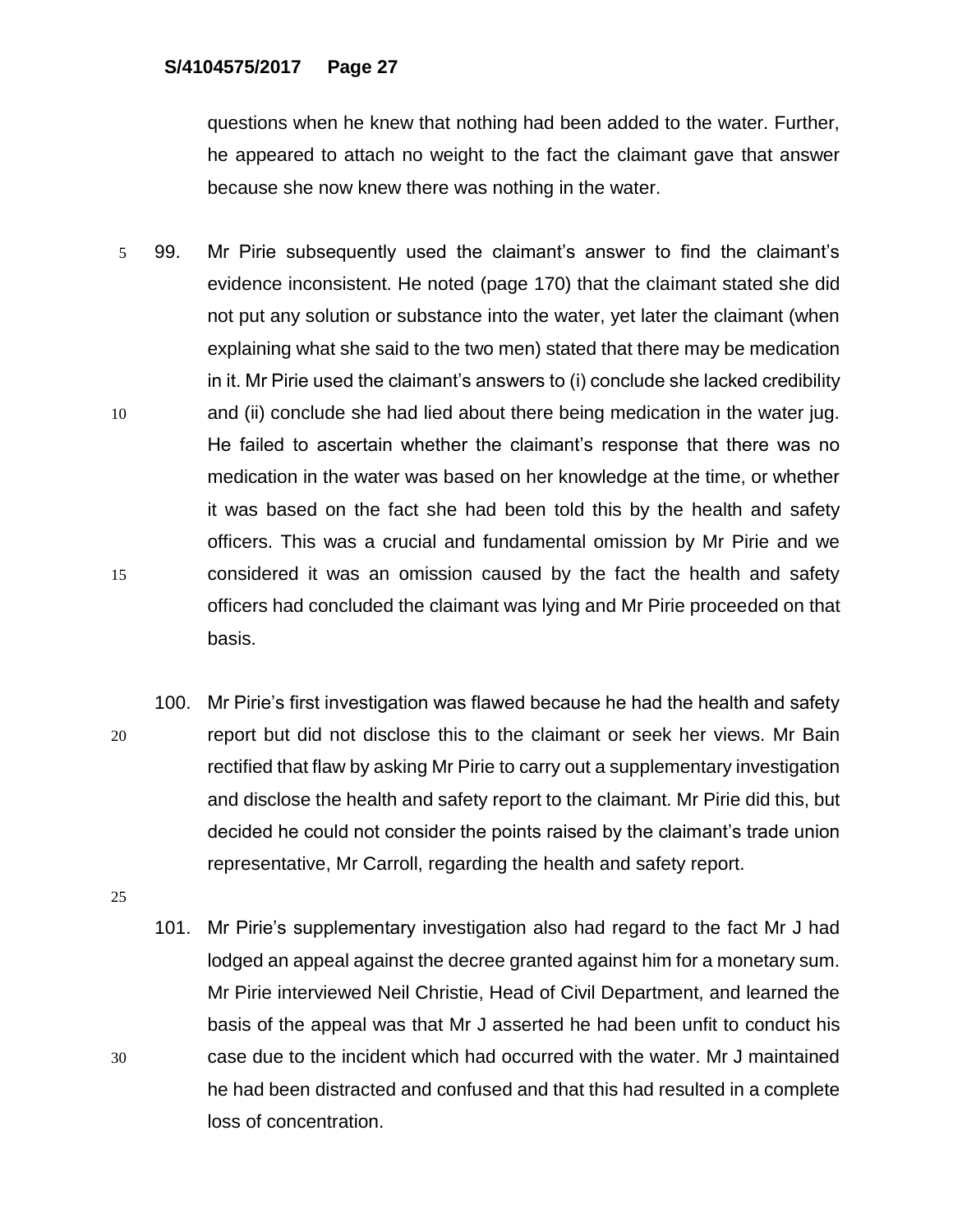- 102. Mr Pirie also had before him the Draft Stated Case for the Sheriff Appeal Court (page 257). The document contained the following points:-
- I am unable to discern the point of law upon which the appeal is to 5 proceed. I do not understand my findings in fact or law to be challenged.
- When this matter called before me, no prior incident involving any member of court staff had been brought to my attention nor did the 10 appellant seek an adjournment.
	- At no point during the proceedings did the appellant indicate that he was not able to conduct the proof.
- 15 At no point during the proceedings did I have any reason to question the appellant's fitness or his ability to represent himself.
	- I explained the procedure to be adopted at a proof and asked the appellant whether he was ready to proceed. He stated that he was.
- 20
- The appellant explained the basis for his counterclaim in clear and lucid terms. He was able to explain the history of the action .. the basis upon which he challenged the respondent's decision .. [he] cross examined the respondent's witness .. was able to refer the 25 witness to particular productions.
- 103. Mr Pirie, in the investigation report, referred to having the Draft Stated Case, but he made no reference to the points made by the Sheriff. We acknowledged the material point was the fact there was an appeal, however, 30 the Sheriff's comments were relevant to consider, and may have been considered as mitigation. We noted there is an onus on an employer investigating alleged misconduct to gather information both for and against the employee. We considered there was a lack of balance in Mr Pirie's report.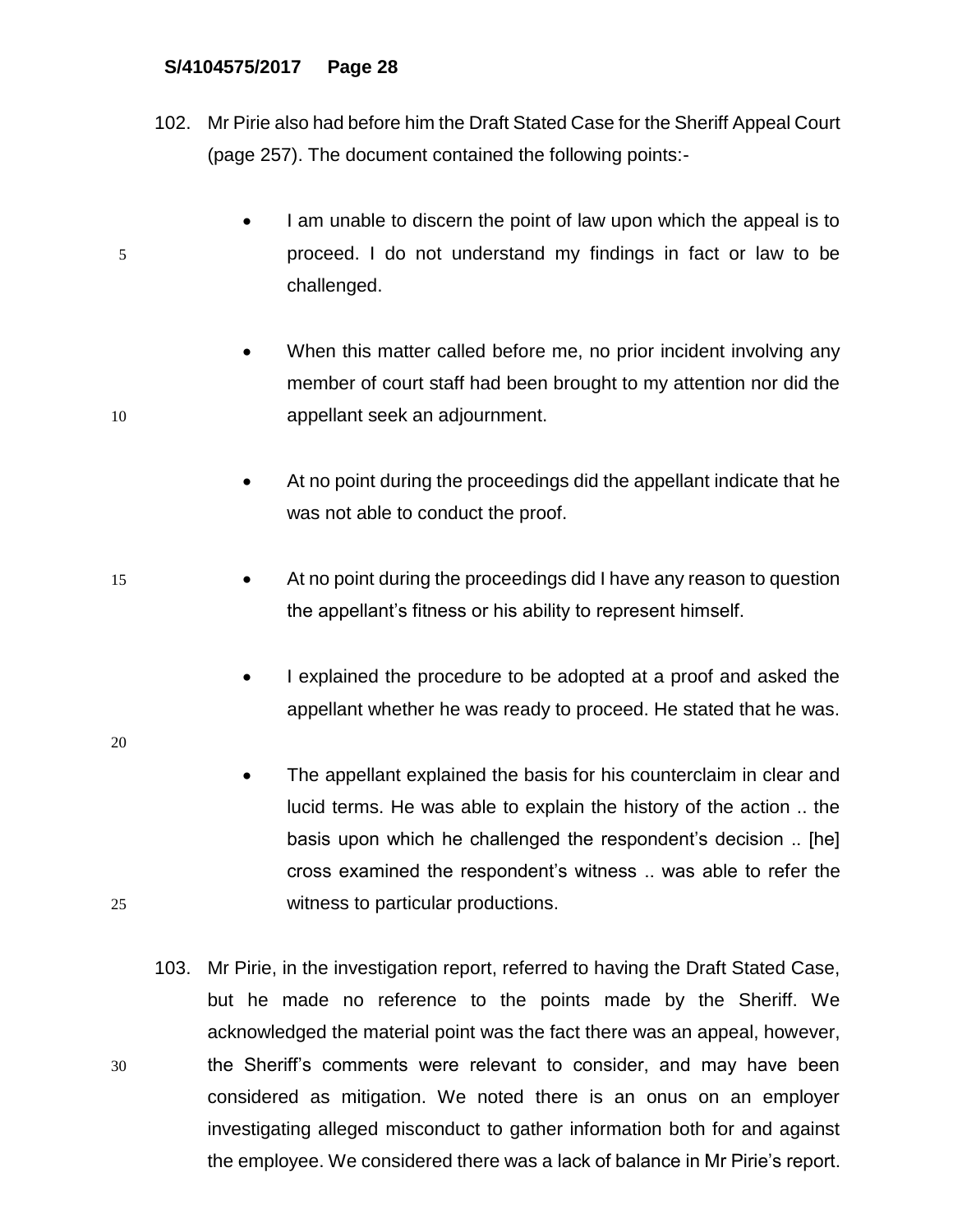- 104. We further considered that our above conclusion was supported by the fact Mr Pirie found Mr J to be a credible and reliable witness in circumstances where (a) he had never met him and (b) there were inconsistencies in the 5 statements of Mr J and Mr M. Mr Pirie made no reference to this in his report.
- 105. Mr Pirie was aware (because the claimant had told him) that her line manager was aware of her health difficulties over the last year and that the occupational health report noted it was likely the claimant would be covered by the Equality 10 Act. Mr Pirie, in light of that information, failed to have due regard to the claimant's medical condition. He noted the claimant's position was that *"she could not remember what she did with the medicine, whether it went into the water, she was stressed and confused"* but he simply dismissed this as being "*not credible*" and gave no explanation for his conclusion.
- 15
- 106. We, having had regard to all of the above points, accepted Mr Pirie interviewed the relevant witnesses: the claimant did not suggest others should have been interviewed by Mr Pirie. However, we, in addition to concluding the health and safety report tainted the whole process, further concluded the first 20 investigation was flawed because Mr Pirie had the health and safety report which he did not disclose to the claimant and the second investigation was lacking in balance and failed to give due consideration to the claimant's position that she had been confused about whether the medication had been put into the water jug, and that confusion was caused by her medical 25 condition.
- 107. We next had regard to whether the respondent had reasonable grounds to sustain its belief that the claimant was guilty of the misconduct alleged. Mr Bain conducted the disciplinary hearing on 10 May. The letter of 24April (page 30 281) set out the seven allegations of misconduct which the claimant had to answer.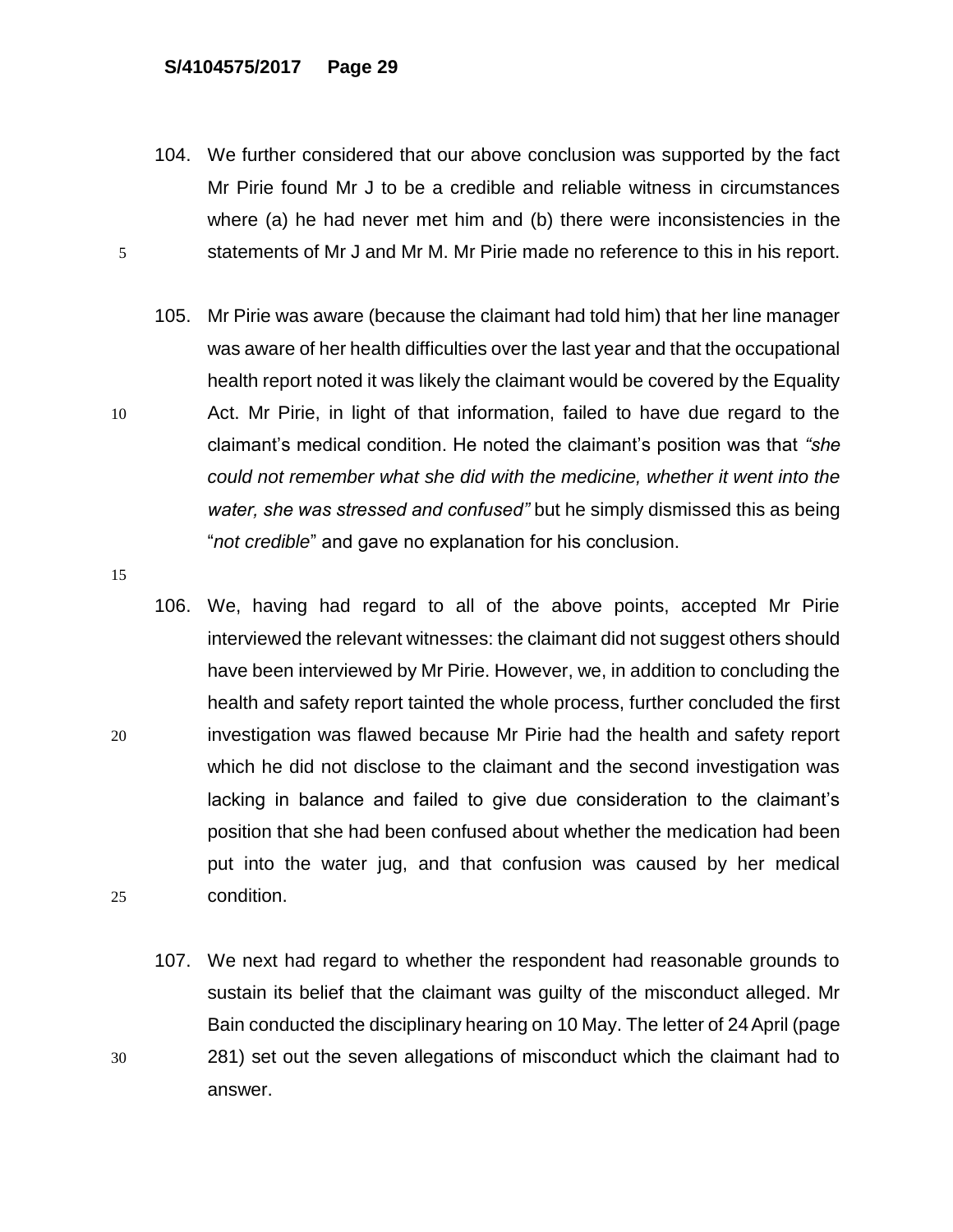- 108. The respondent believed the claimant had informed the two men in court that the water they consumed had her medication in it, and that she had raised her voice in the court room. We acknowledged the respondent had reasonable grounds upon which to sustain their belief in these two matters 5 based on the evidence gathered from the witnesses and the claimant.
- 109. The key finding, however, made by the health and safety officers; Mr Pirie, Mr Bain and Mr McQueen was that the claimant "knowingly misled" the two men in court, management and the health and safety officers into believing there 10 was medication in the water consumed by the two men. The respondent believed the claimant knew there was no medication in the water, but lied about it. Mr Bain reached that conclusion because the claimant had initially been clear that there had been medication in the water, but changed her position after the health and safety officers told her the medication would have 15 changed the colour and taste of the water. Mr Bain did not consider the claimant's actions in the court room were those of someone who was anxious or unable to remember clearly what happened. He considered the claimant had been familiar with the medicine over a period time and considered it reasonable to expect her to know the medication would change the colour 20 and taste of the water. Mr Bain concluded the claimant's change in position was not down to poor memory, but because she had lied about the medication being in the water and then changed her story once her lie had been exposed.
- 110. We acknowledged the claimant did initially think there was medication in the 25 water, and that she subsequently changed that view once the health and safety officers introduced the fact the medication would turn the water pink and alter its taste. We also acknowledged that Mr Bain had questioned the claimant about how long she had been taking the medicine. The claimant told Mr Bain that "*it had been a couple of days*". Mr Bain thought there had been 30 reference to her taking it for several weeks, but the claimant told him she took it once per day, and that she had seen the nurse that week and had been advised her symptoms had returned.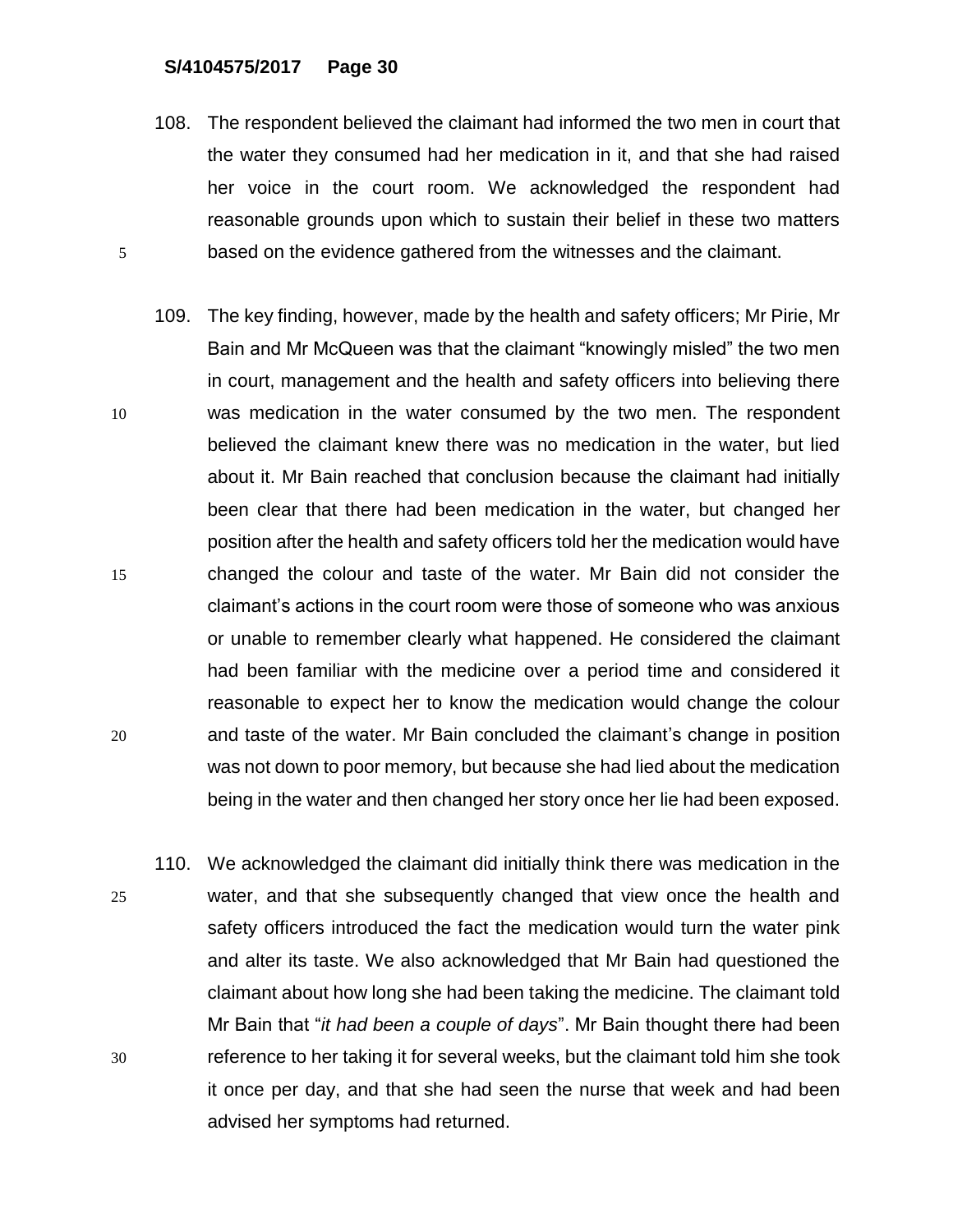- 111. We considered the respondent did not have reasonable grounds upon which to sustain their belief that the claimant knew there was no medication in the water but lied about it. We say that for two reasons: firstly because the respondent failed to properly consider the claimant's explanation that she had 5 made a mistake. The claimant repeatedly told the respondent she could not remember if she had put the medication into the water and that she was confused and stressed. The respondent simply disregarded this explanation. Mr McQueen told the Tribunal he did not accept the claimant's position that she had forgotten whether the medication was in the water. He gave no 10 explanation why he did not accept her position. He later told the Tribunal that *"stress may have affected the initial outburst"*. He, however, did not see any contradiction in his two statements. The sole focus of the respondent was that the claimant had changed her position and this supported the conclusion she had lied. They gave no thought or consideration to the claimant's explanation: 15 they closed their minds to any other explanation for what had happened.
- 112. The second reason was because the respondent failed to properly consider the claimant's medical condition There was no dispute regarding the fact Mr Bain had available to him the occupational health report and a personal 20 statement from the claimant explaining the impact of the condition on her. The respondent understood the claimant could be affected by memory loss and confusion. The respondent however, having decided the claimant had lied, focussed on considering whether the claimant's condition would have caused her to lie. This completely missed the point of what the claimant was saying. 25 The respondent failed to have regard to the claimant's explanation that the confusion/memory loss related to her inability to remember whether she had put the medication into the water; and that confusion had caused her to act as she had.
- 30 113. The claimant, throughout the disciplinary process, said that she had intended to take her medication that morning, but she could not remember if she had or not. She had been flustered upon returning to court to find lots of people there but no clerk. She could not remember if she had put the medication into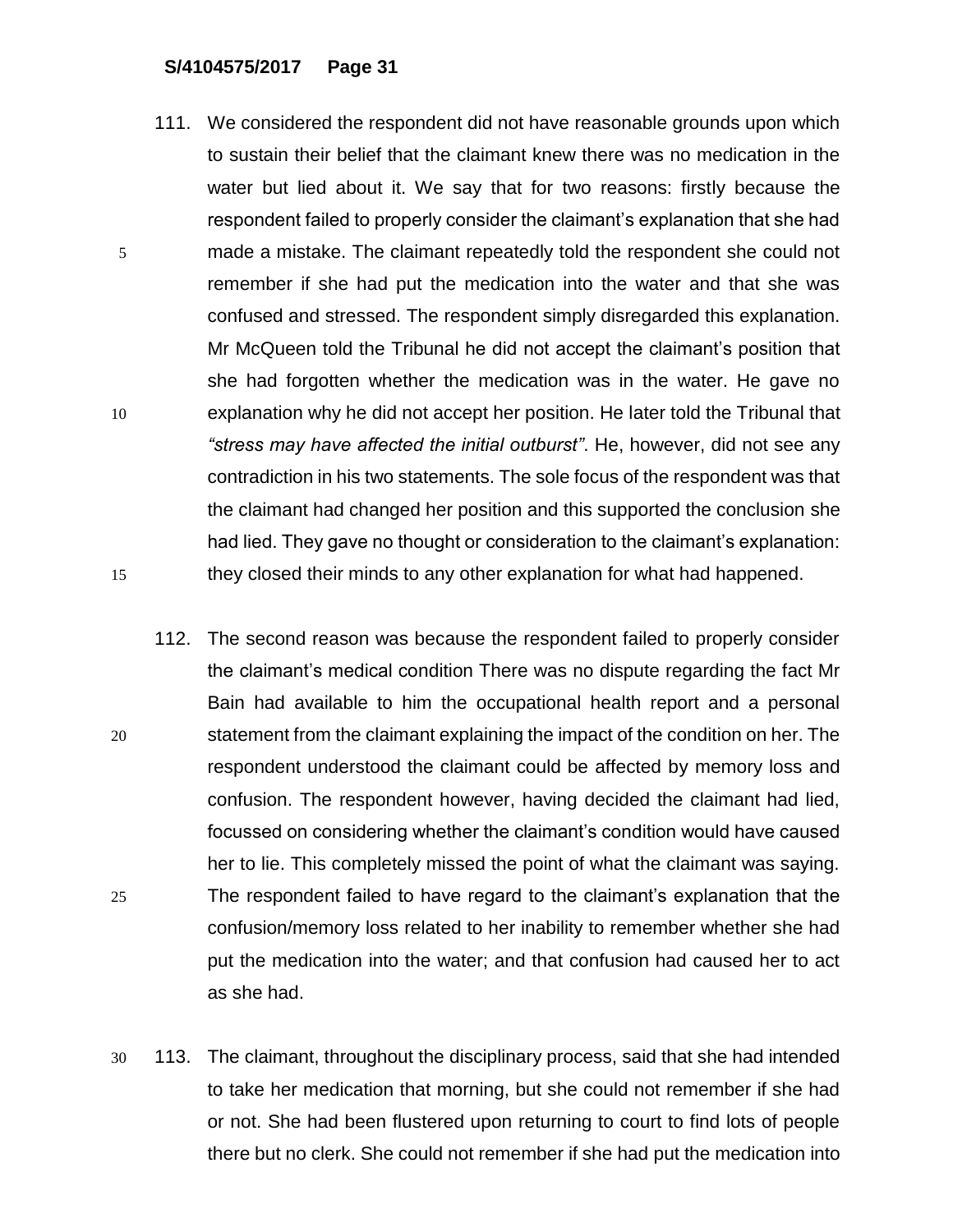the water, but, when she noticed her pencil case was open, she genuinely thought the sachet had been added to the jug. The claimant's concern was that if she had done that, the two men had consumed water with the medication in it.

- 114. The respondent attached weight to the claimant being clear that medication had been placed in the water and that items on her desk had been moved. The respondent concluded this did not demonstrate someone who was anxious or unable to remember clearly what happened. This conclusion again 10 misunderstood/misinterpreted the claimant's position that her confusion related to whether the medication had been added to the water. The claimant, thinking the medication had been added to the water, acted as set out above and maintained that position until it became clear she had made an error.
- 15 115. We noted that none of the respondent's witnesses could offer any reasonable response when asked why they thought the claimant would lie about such a matter. Mr Pirie noted in his Investigation Report (page 275), and without having asked the claimant, that *"there is no reason I can think of for comments being made re medicine in the water for reasons other than to cause stress*  20 *or annoyance to the recipients".* There was also a suggestion by Mr McQueen that he could only surmise the claimant was agitated or frustrated about the items on her desk being moved. We considered these responses to be weak and without foundation in circumstances where the claimant was not asked to explain why she had lied. The responses also failed to understand the 25 significance to the claimant of her pencil case having been moved: this was where she had placed the medication and it was where she kept her sanitary protection
- 116. Mr Bain also concluded the claimant had, by her actions, brought the 30 respondent into disrepute. This conclusion was based on the fact of Mr J's appeal in which he blamed the claimant's actions for distracting him and rendering him unable to properly present his defence. There was no dispute regarding the fact Mr J's appeal was based on the incident which occurred on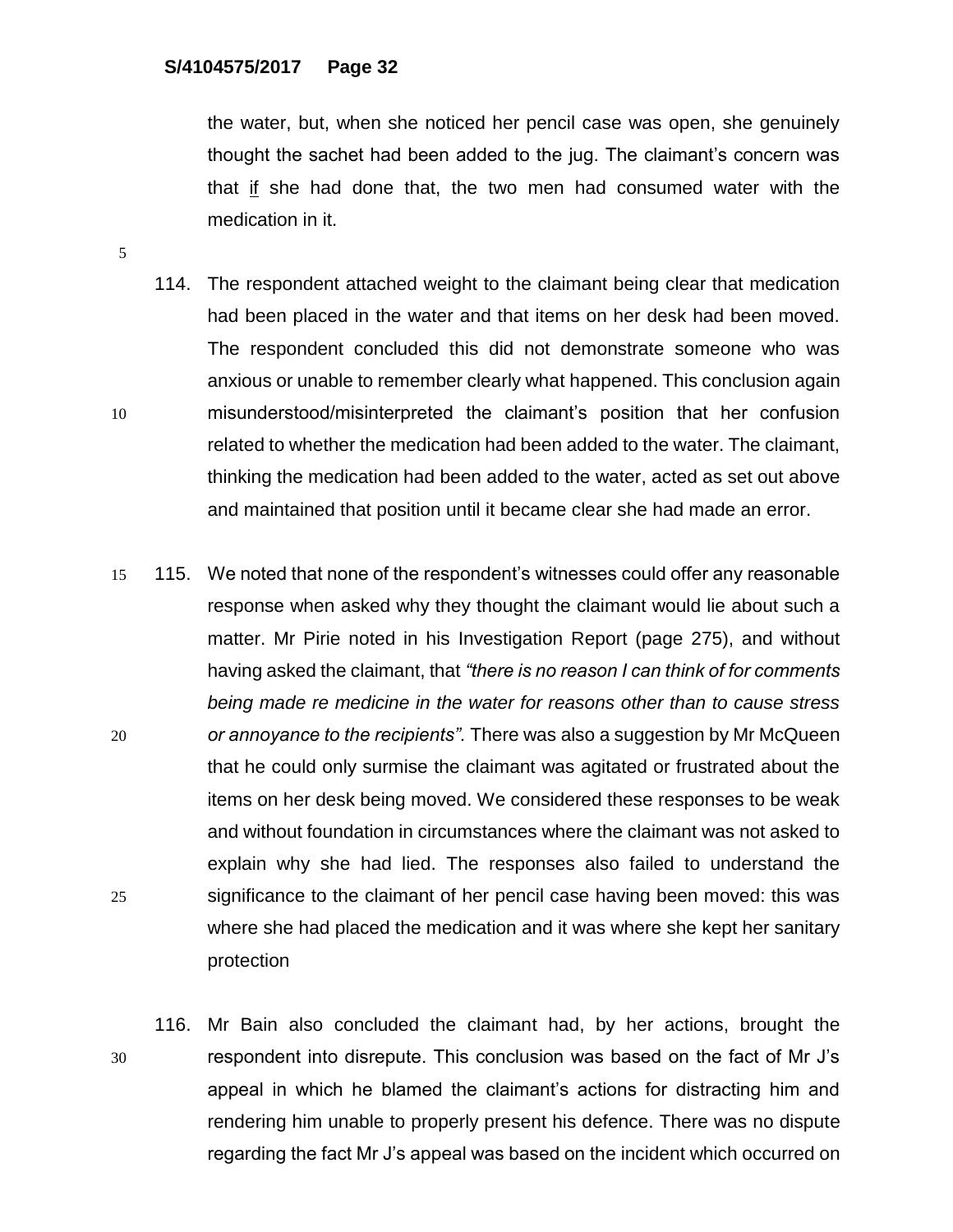22 February. However, Mr Bain, in reaching his conclusion, looked no further than the fact of the appeal. He told this Tribunal that he did not look at the merits of the appeal, but simply took the view that Mr J had been sufficiently affected to lodge the appeal. Mr Bain did not have regard to the Draft Stated 5 Case prepared by Sheriff Anwar which cast doubt on what Mr J said in the grounds of appeal and he did not take into consideration that Mr J, having had decree granted against him for the sum of £1,613.05 may have had a motive for using what had happened to give him the basis for an appeal.

- 10 117. We concluded Mr Bain did not have reasonable grounds for deciding the claimant had brought the respondent into disrepute in circumstances where he failed to have regard to material facts, and where his decision was influenced by the fact he believed the claimant had lied. Furthermore, we considered the respondent's position regarding reputational damage was 15 undermined by the fact Mr McQueen relied on a different matter to Mr Bain. Mr McQueen told the Tribunal the reputational damage arose from the fact this incident occurred in open court. This was not a matter previously raised as part of the disciplinary allegations and was not relied upon by Mr Bain.
- 20 118. Mr Bain further concluded the claimant had raised her voice when speaking to the two men in court. The claimant accepted she had raised her voice to make herself heard in the busy courtroom, although she denied shouting. We were satisfied, given the claimant's position, that Mr Bain had reasonable grounds to conclude the claimant had raised her voice when speaking to the 25 two men in court.
- 119. Mr Bain also found the claimant had not shown remorse. He told the Tribunal that "*if the claimant had come in the next day and held up her hands, it would have been significant and I'm sure it would have been dealt with in a different*  30 *way. People can make a mistake and regret it."* Mr Bain did not explain what he meant by this statement: what did he want the claimant to hold her hands up to?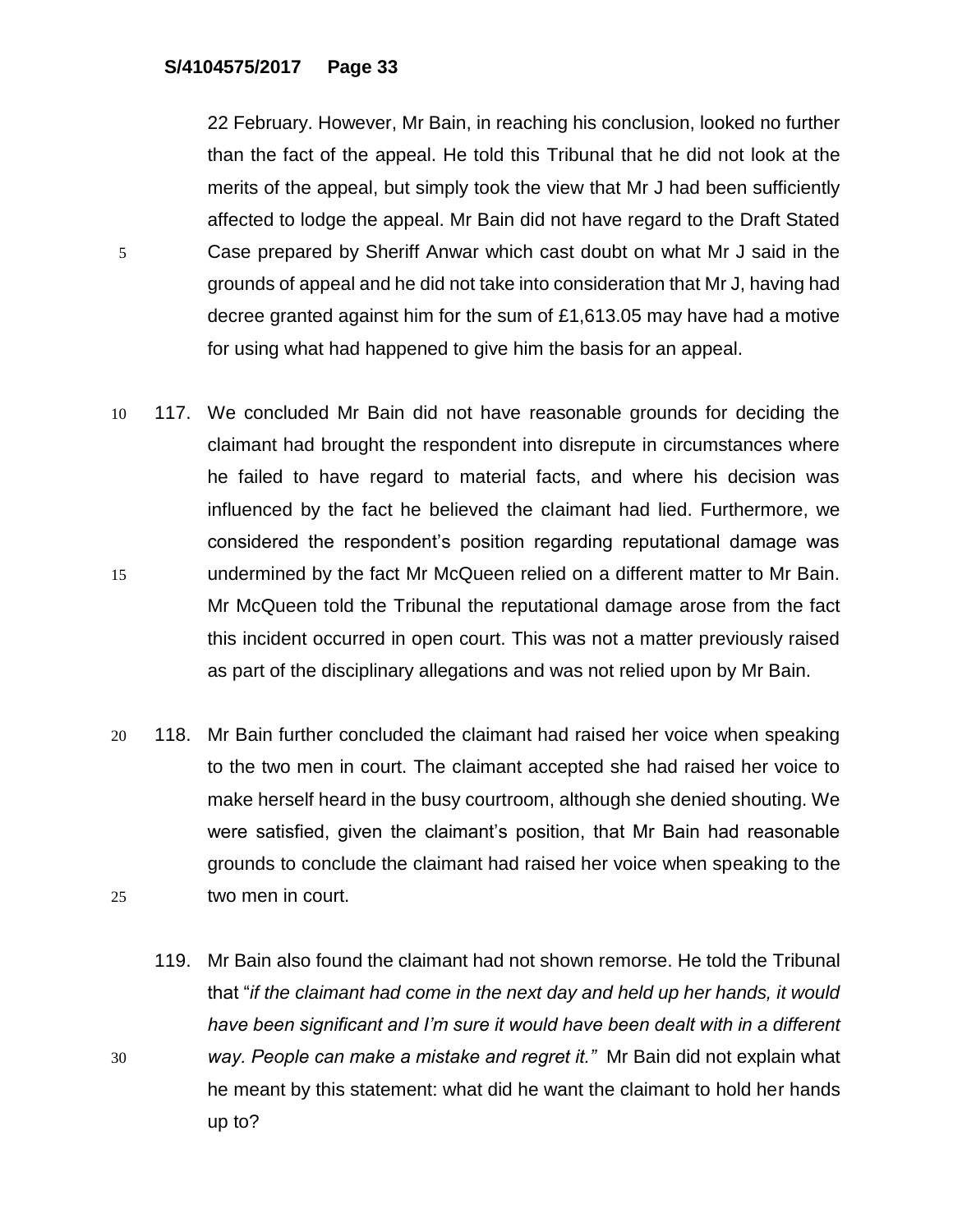120. We concluded Mr Bain did not have reasonable grounds to support a conclusion that the claimant had not shown remorse. We, in reaching this conclusion, considered Mr Bain failed to have regard to the remorse the claimant did in fact show. For example, the claimant, in her personal 5 statement which was provided to Mr Bain (page 318) stated that she *"did not mean any harm; I did not have any deliberate intention to and definitively did not want to, upset anyone".* The claimant's representative also noted the claimant had a willingness to learn from these events. The claimant was very upset by what had happened, and was sorry it had come to this.

- 121. We, in conclusion, decided Mr Bain did not have reasonable grounds to support his conclusion that the claimant had lied, had brought the respondent into disrepute and had not shown remorse. Mr Bain did have reasonable grounds to support the conclusion the claimant had raised her voice.
- 15
- 122. The claimant's appeal was heard by Mr McQueen, whose role it was to review the decision to dismiss and decide if the process was fair and if the sanction was appropriate. We, as stated above, noted Mr McQueen did not rely on the opinions included in the health and safety report, but we considered this did 20 not remedy the flaw because the health and safety report tainted the whole process. This taint was not remedied simply by not relying on aspects of the report when others before Mr McQueen had clearly relied on and been influenced by the report.
- 25 123. Mr McQueen also concluded the claimant had lied and he reached this conclusion because the claimant's position had been clear and consistent until questioned by the health and safety officers. Mr McQueen dismissed the suggestion the claimant may have remembered once being told of the change in water colour once the medication is added. In addition to this Mr McQueen 30 did not consider the claimant's medical condition had been a factor because the claimant had been clear and had not given the impression of confusion or memory loss.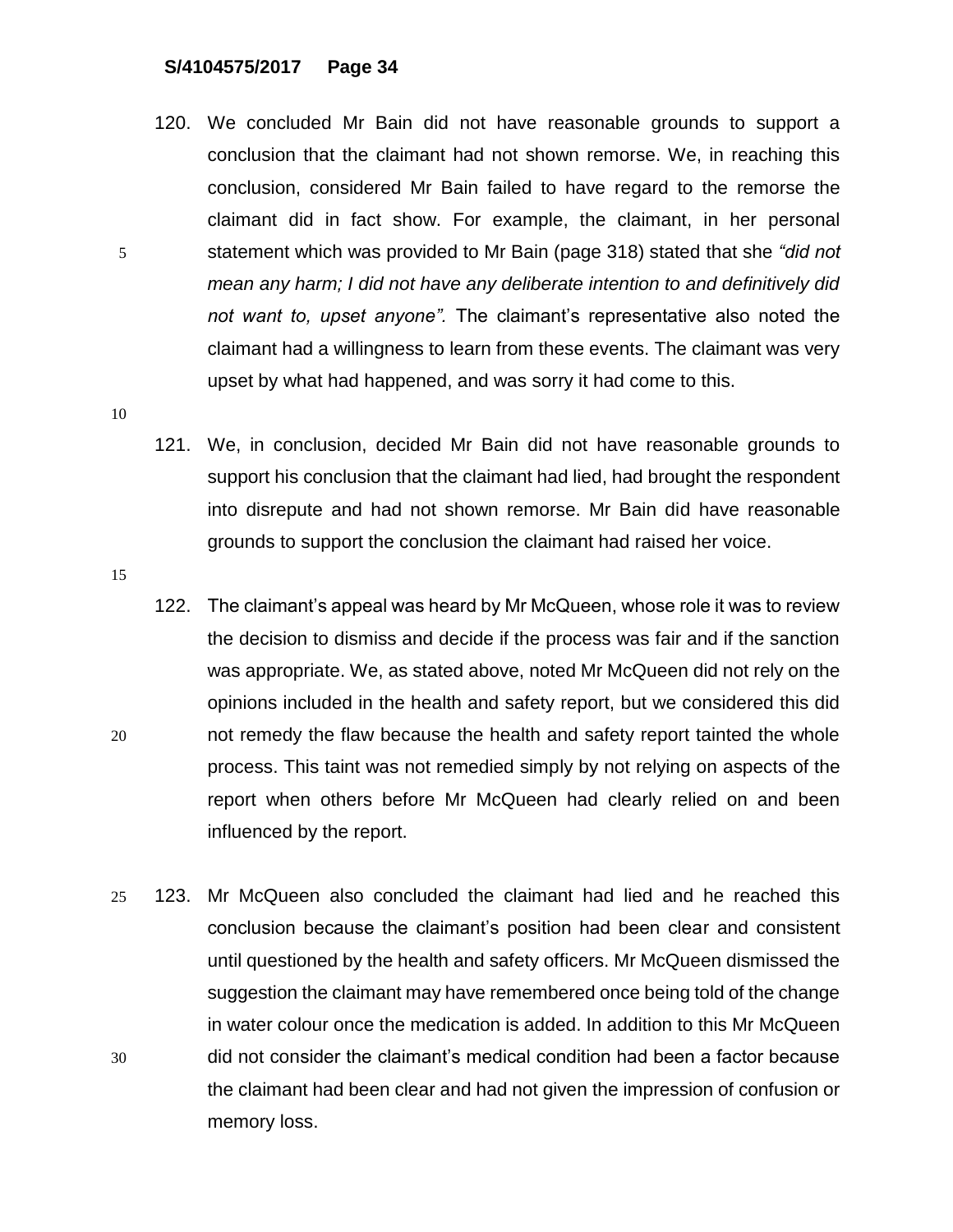- 124. Mr McQueen was critical of the claimant because she had not shown remorse. We again noted Mr McQueen did not explain what he meant by this. The issue of remorse was a theme focussed upon in the health and safety report. We accepted the claimant's evidence and found as a matter of fact that she did 5 show remorse when she told Mr McQueen at the appeal hearing that she was sorry it had come to this and that she had had no intention to harm or cause upset to anyone. We, in the circumstances, concluded Mr McQueen had no reasonable grounds for concluding the claimant had not shown remorse.
- 10 125. We considered, for all of the reasons set out above in relation to Mr Bain's decision, that the appeal did not remedy the earlier flaws in the process.
- 126. We, in conclusion, decided the respondent believed the claimant guilty of the alleged misconduct, but they did not have reasonable grounds upon which to 15 sustain their belief in the principal issue that the claimant had lied about medication in the water. Further, we decided the investigation carried out by the respondent was flawed because the first investigation had regard to the health and safety report without disclosing it to the claimant and the first and second investigations lacked balance. In addition to this the health and safety 20 investigation and report tainted the disciplinary process, and rendered it fundamentally flawed, because the health and safety officers strayed far outwith their remit and reached conclusions and expressed opinions they were not entitled to reach.
- 25 127. The claimant faced seven allegations of misconduct. The third allegation (failure to comply with section 7 of the Health and Safety Act at Work Act 1974) was not taken forward by Mr Bain. We found (above, and in respect of allegations 1, 2 and 7) the respondent had no reasonable grounds upon which to sustain their belief the claimant lied, or that she brought the respondent into 30 disrepute. We considered lying was also at the heart of the remaining allegations (4, 5 and 6).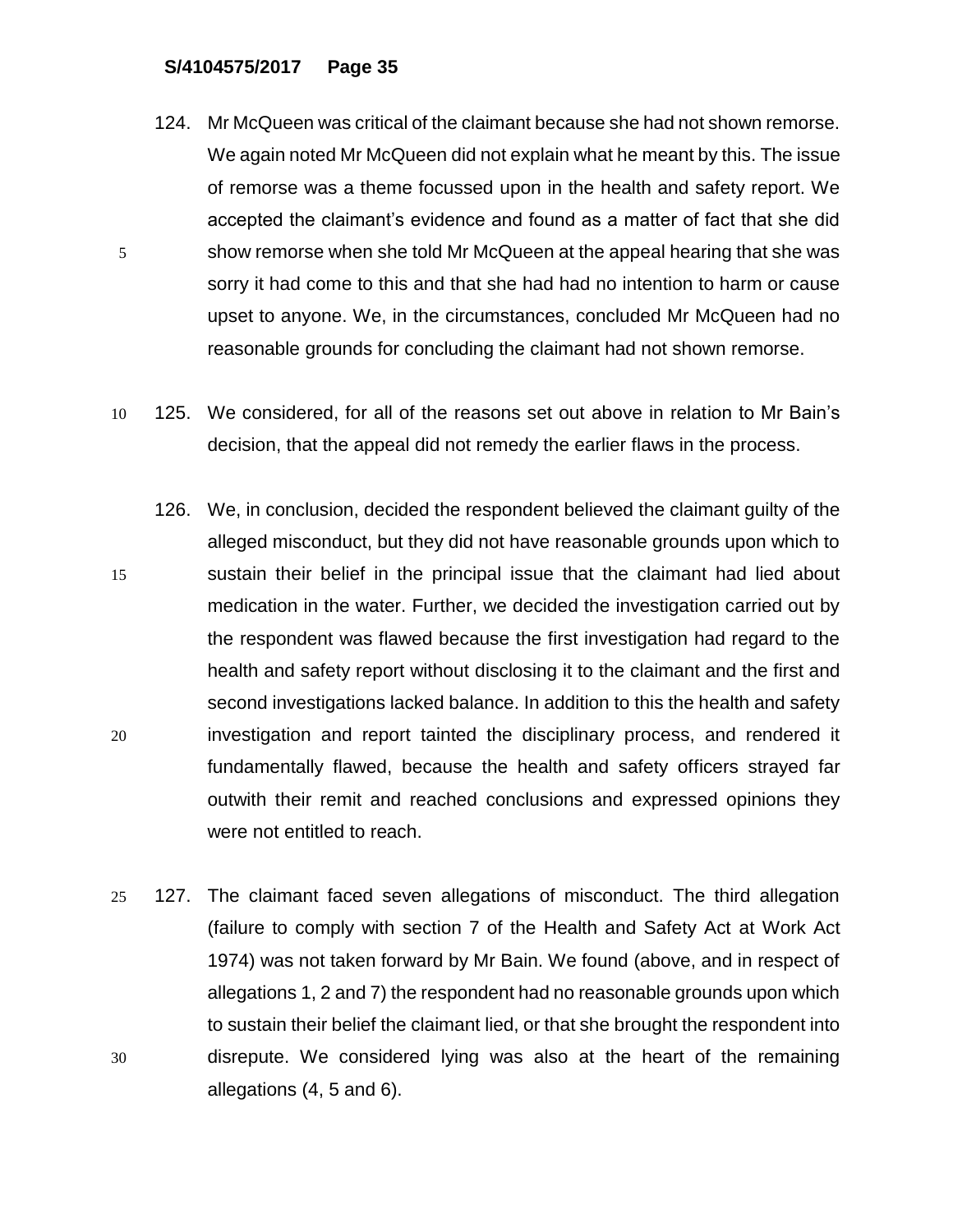128. We must now ask whether the decision of the respondent to dismiss the claimant for misconduct in the circumstances was fair or unfair. We were referred to the case of **Iceland Frozen Foods Ltd v Jones** (above) and it is helpful to set out the guidance from that case.

> *"We consider that the authorities establish that in law the correct approach for the Tribunal to adopt in answering the question posed by section 98(4) is as follows:*

- 10 *(1) the starting point should always be the words of section 98(4) themselves;*
- *(2) in applying the section a Tribunal must consider the reasonableness of the employer's conduct, not simply whether they (the members of*  15 *the Tribunal) consider the dismissal to be fair;*
	- *(3) in judging the reasonableness of the employer's conduct, a Tribunal must not substitute its decision as to what was the right course to adopt for that of the employer;*
	- *(4) in many (though not all) cases there is a band of reasonable responses to the employee's conduct within which one employer might reasonably take one view, and another quite reasonably take another;*
- *(5) the function of the Tribunal, as an industrial jury, is to determine whether in the particular circumstances of each case the decision to dismiss the employee fell within the band of reasonable responses which a reasonable employer might have adopted. If the dismissal*  30 *falls within the band the dismissal is fair: if the dismissal falls outside the band, it is unfair."*

20

5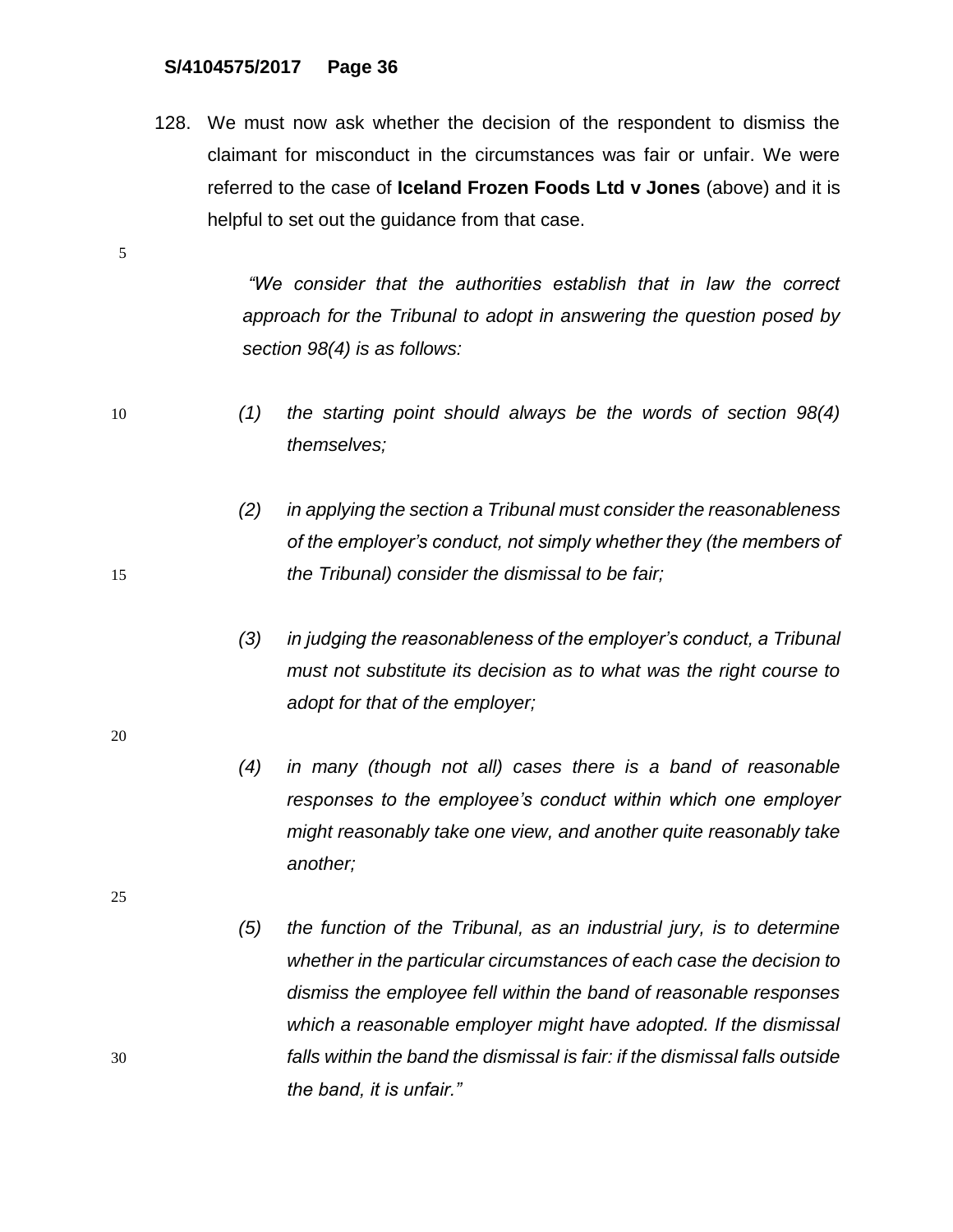- 129 The Court of Appeal in **Foley v Post Office 2000 ICR 1283** confirmed the test as set out above remained binding on employment tribunals.
- 130. We reminded ourselves that it is not for this Tribunal to decide whether we 5 would have dismissed the claimant. The question we must ask is whether the decision of the respondent to dismiss the claimant fell within the band of reasonable responses which a reasonable employer might have adopted in the circumstances. We, in answering the question whether the decision to dismiss fell within the band of reasonable responses, had regard to the 10 following conclusions reached above:
	- the health and safety investigation and report strayed into matters far outwith its remit and tainted the subsequent disciplinary process, and we considered this a fundamental flaw;
- the investigation carried out by Mr Pirie was flawed because (i) it initially relied on the health and safety report without disclosing it to the claimant; (ii) the investigation report was not balanced and (iii) it failed to have proper regard to the claimant's explanation and the 20 medical information;
- there were not reasonable grounds upon which to sustain the belief the claimant lied. The respondent's conclusion the claimant lied was blinkered, failed to have regard to the claimant's explanation and 25 the medical information and was one which fell outside the band of reasonable responses;
- the respondent did not have reasonable grounds upon which to sustain their belief the claimant brought the respondent into 30 disrepute in circumstances where they failed to have regard to material facts and were influenced by their belief the claimant had lied;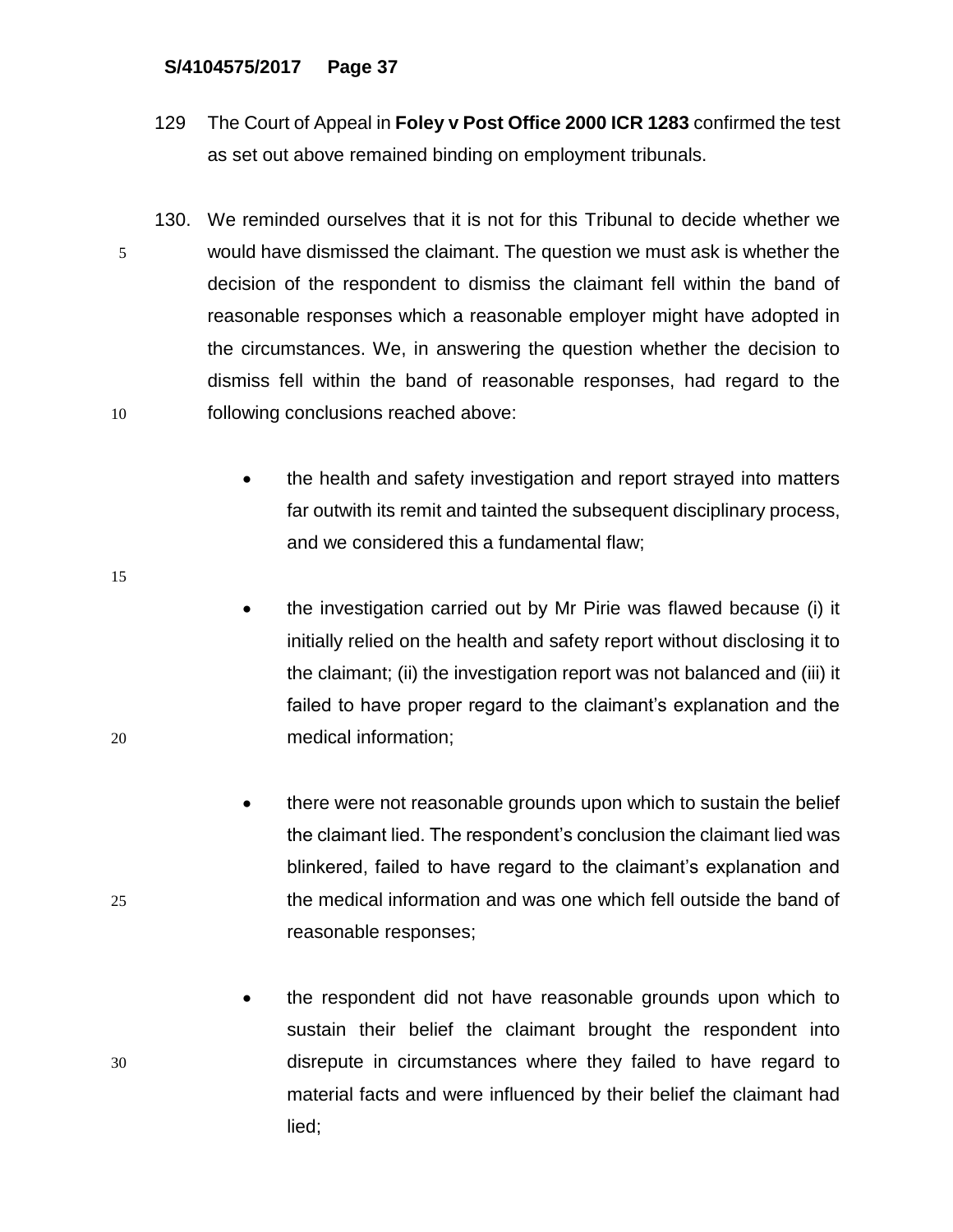- the respondent did not have reasonable grounds upon which to sustain their belief the claimant had not shown remorse and
- the appeal process did not remedy the earlier errors but instead 5 compounded them.
- 131. We also had regard to the following points. Firstly we had regard to the fact the claimant had 20 years unblemished service with the respondent. The Court of Appeal, in the case of **Strouthos v London Undergrounds Ltd**  10 **2004 IRLR 636** held that length of service was relevant when deciding the appropriate sanction. They acknowledged there can be conduct so serious that dismissal is appropriate irrespective of service, but held that it had been wrong to say that length of service was not relevant. Mr Bain told the Tribunal he had given consideration to length of service, but he had regarded the 15 incident as "extreme" and he "could not pull it back from gross misconduct". Mr McQueen also told the Tribunal he had taken it into account but as the misconduct was a serious issue it was not as relevant.
- 132. We acknowledged the responses given by Mr Bain and Mr McQueen, but 20 there was no explanation by them regarding how they had taken it into account, and why the claimant's 20 years of service had not mitigated the seriousness of the offence. This was particularly so given the fact (a) Mr Bain acknowledged the incident had been out of character for the claimant; (b) they knew of her medical condition and (c) the claimant had not been suspended.
- 25
- 133. Secondly, the respondent's Conduct and Discipline Policy provides that the manager will *"seriously consider"* suspension where the case to be investigated is thought to involve serious or gross misconduct. Mr McQueen told the Tribunal the respondent "*tends to only suspend in cases which could*  30 *be influenced by the person not being suspended".* Mr Bain took the decision not to suspend the claimant because there was a "*workable solution*" and because it is preferable to keep people working.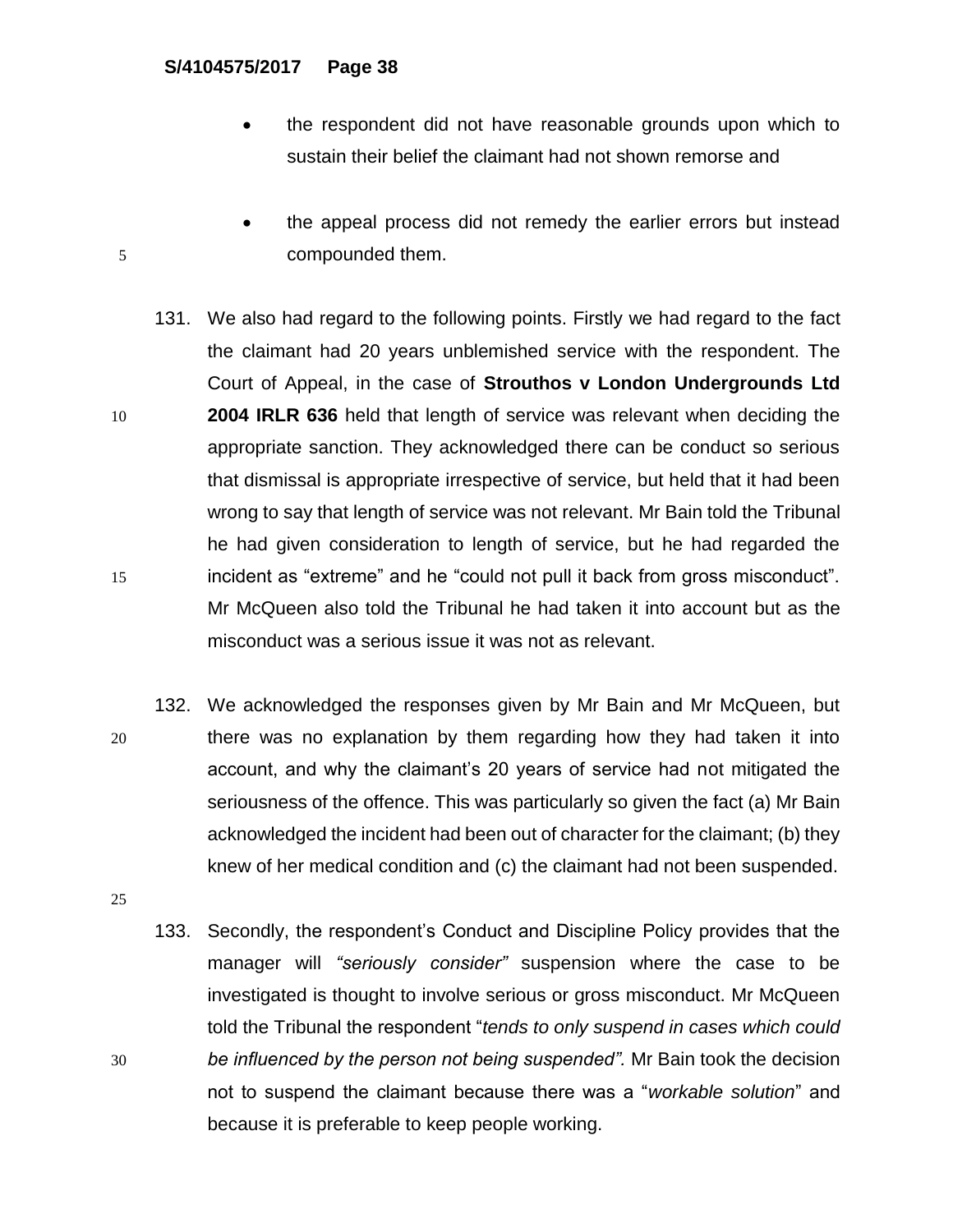- 134. We considered the respondent's reasons, whilst being good reasons not to suspend the claimant, undermined their position regarding the seriousness of the alleged misconduct. This was a claimant who, according to the respondent, was facing allegations of gross misconduct involving lying, a 5 breach of trust and a breach of the respondent's core values. This was a case which Mr Bain told us *"struck at the core of SCTS values and behaviours; the incident was extreme".* We considered that in those circumstances the decision not to suspend the claimant undermined the respondent's position regarding the seriousness of the alleged misconduct, particularly as the 10 claimant was placed in a customer-facing role dealing with witnesses/members of the public.
- 135. Thirdly, we also had regard to the fact Mr Bain and McQueen told the Tribunal that if the claimant had shown remorse it would have been a mitigating factor 15 and *"it may have been possible for another outcome to have been reached".*
- 136. Mr Bain recognised that people can make a mistake, however he then dismissed each occasion when the claimant told him this is what had happened. For example, the claimant's representative told Mr Bain *"she was*  20 *anxious and concerned about what possibly was in the water when she had come back into court. She could not remember if the medication was in the water and this was a symptom of the premenopausal condition. She had seen her desk disturbed. The pencil case was open when it had not been opened previously. She had become anxious and had difficulty remembering."* In 25 addition to this, the claimant, in her personal statement said *"I was anxious and concerned should anyone have consumed what I intended to take."* The claimant also provided details about how she had been feeling that day and referred to "*not being in the best frame of mind, and I wasn't feeling myself. I was bleeding heavily, passing clots, sweating profusely, I was anxious that I*  30 *had to drink lots of water as I had cystitis, which can occur when I bleed heavily, I was worried about changing sanitary protection as I did not want to*  leak in front of members of the public and worried about leaving court to get *to the toilet."*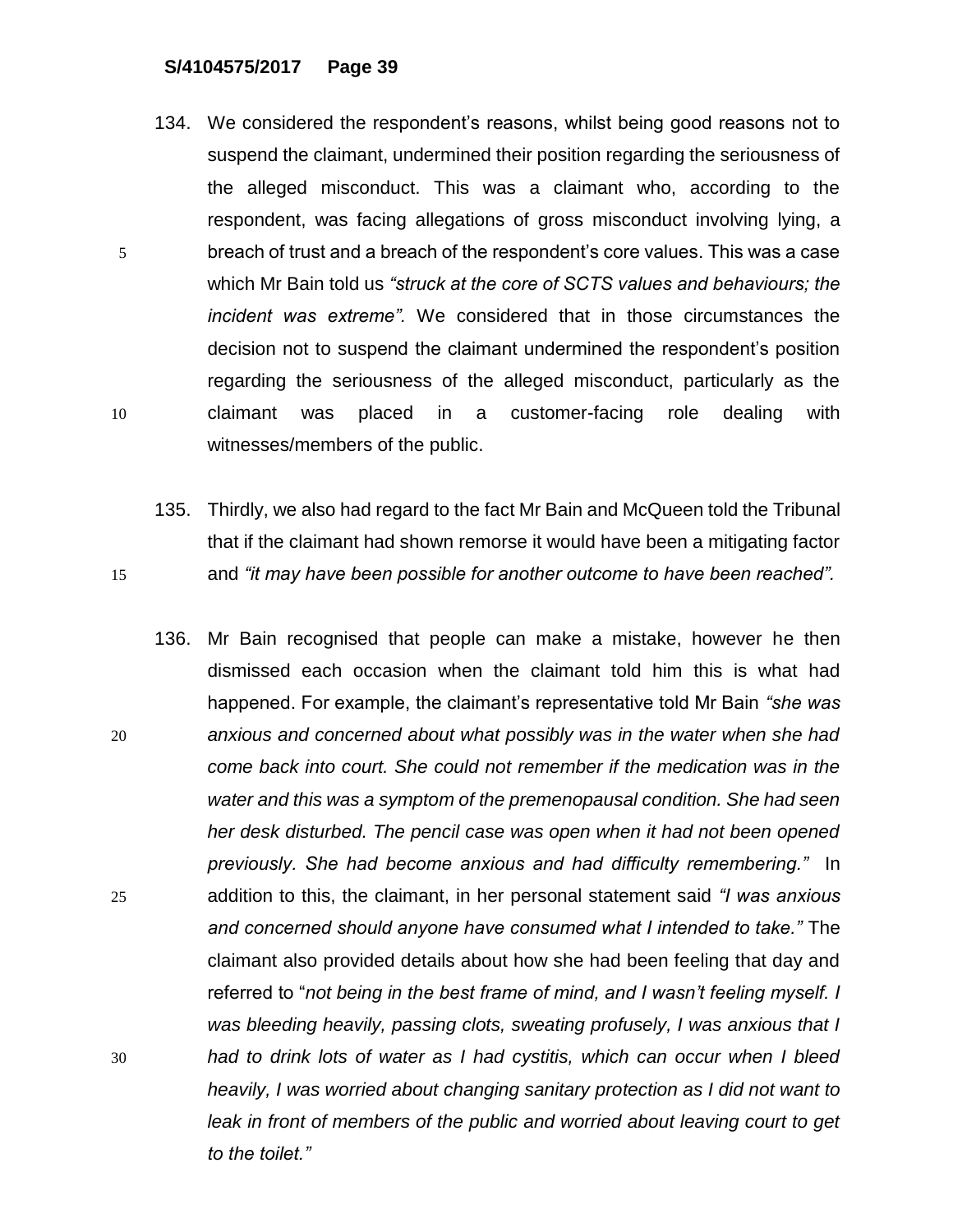137. We decided, having had regard to all of the points set out above, that the decision of the respondent to dismiss the claimant fell outside the band of reasonable responses which a reasonable employer might have adopted. The 5 dismissal was unfair.

138. We next turned to consider the claimant's complaint of disability discrimination in terms of section 15 Equality Act, which provides that a person discriminates against a disabled person if s/he treats the disabled person unfavourably 10 because of something arising in consequence of the disabled person's disability, and the employer cannot show that the treatment is a proportionate means of achieving a legitimate aim.

- 139. We were referred to the case of **Basildon & Thurrock NHS Foundation**  15 **Trust v Weerasinghe** (above) where it was stated *"The current statute requires two steps. There are two links in the chain, both of which are causal, though the causative relationship is differently expressed in respect of each of them. The Tribunal has first to focus upon the words "because of something" and therefore has to identify "something", and second upon the*  20 *fact that that "something" must be "something arising in consequence of [the employee's] disability, which constitutes a second causative link. There are two separate stages."*
- 140. In the case of **Pnaiser v NHS England** guidance was given as to the 25 approach to claims of discrimination arising from disability. It was said: *"A Tribunal must first identify whether there was unfavourable treatment and by whom: in other words, it must ask whether A treated B unfavourably in the respects relied upon by B. No question of comparison arises. The Tribunal must determine what caused the impugned treatment, or what was the reason*  30 *for it. The focus at this stage is on the reason in the mind of A. An examination of the conscious or unconscious thought processes of A is likely to be required, just as it is in a direct discrimination case. Again, just as there may be more than one reason or cause for impugned treatment in a direct*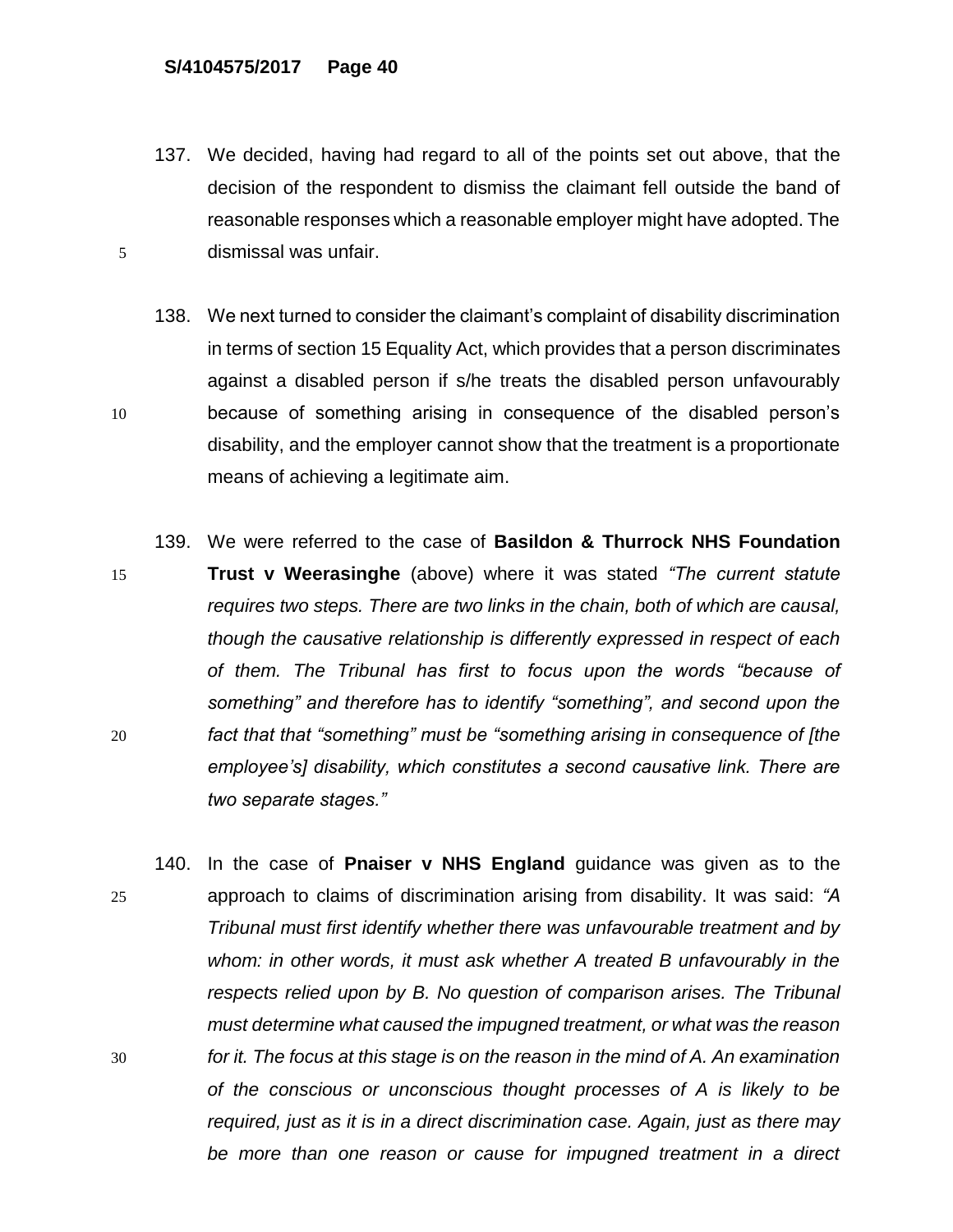*discrimination context, so too, there may be more than one reason in a section 15 case. The "something" that causes the unfavourable treatment need not be the main or sole reason, but must have at least a significant (or more than trivial) influence on the unfavourable treatment, and so amount to an effective*  5 *reason for or cause of it."*

- 141. The unfavourable treatment in this case was the dismissal of the claimant. We next asked what caused the dismissal of the claimant. The reason for the dismissal was the conduct of the claimant. The claimant's conduct was 10 affected by her disability insofar as her condition caused her to be confused and forgetful about whether she had taken her medication and whether she had put it in the water jug. This situation caused the claimant to advise the two men they had consumed water containing her medication: it also caused her to be anxious and to react to the situation by raising her voice. We were 15 entirely satisfied there was a clear causal link between the claimant's disability and her conduct on 22 February.
- 142. The respondent did not set out, in their response to the claim, the legitimate aim of the respondent. Indeed, this only formed part of a supplementary 20 submission made by Mr Nicol once Ms Osbourne had identified the omission. The legitimate aim of the respondent was said to be having an honest and trustworthy staff; and it was submitted that dismissal of the claimant was a proportionate means of achieving this legitimate aim.
- 25 143. We noted, having had regard to the case of **Hardy & Hansons plc v Lax** (above) that in considering whether prima facie discrimination is justified, it is for the Tribunal to weigh the reasonable needs of the business against the discriminatory effect of the employee's act and consider whether the former outweighs the latter.

30

144. We also had regard to the Employment and Human Rights Commission's Employment Code which sets out guidance on objective justification. We noted that in terms of a legitimate aim, the aim should be legal, should not be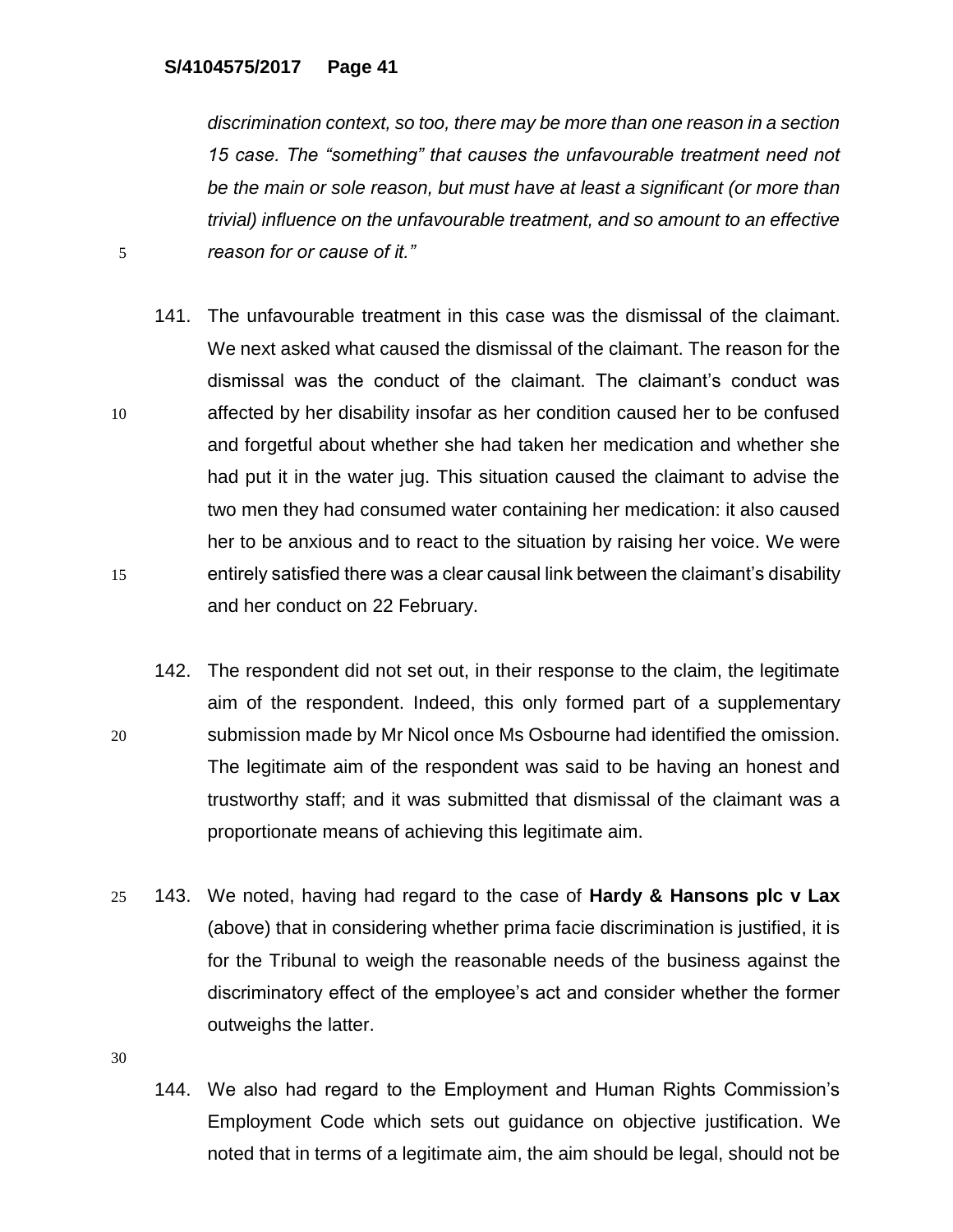discriminatory in itself, and must represent an real, objective consideration. Further, as to proportionality, the measure adopted by the employer does not have to be the only possible way of achieving the legitimate aim but the treatment will not be proportionate if less discriminatory measures could have 5 been taken to achieve the same objective.

- 145. We accepted having an honest and trustworthy staff could be a legitimate aim and it is an aim which is reflected in the core values of the respondent. We could not accept, however, that dismissal of the claimant in the circumstances 10 of this case, was a proportionate means of achieving that aim. We considered it was not proportionate to dismiss the claimant and fail to have regard to the impact of her disability on her conduct on the day in question. Further, it was not proportionate to fail to have regard to the fact the claimant continued working for the respondent without issue during the period of suspension, and 15 the fact there were other alternatives available to the respondent, such as a warning, which could have achieved the same aim but would not have had the same discriminatory effect.
- 146. We decided the decision of the respondent to dismiss the claimant in this case 20 was not proportionate, and was not a proportionate means of achieving their aim. We decided the respondent discriminated against the claimant for a reason arising in consequence of her disability.
- 147. We must now consider the issue of remedy. Mr Nicol, in his submissions, 25 invited the Tribunal to have regard to reducing compensation having had regard to *Polkey* and contributory conduct. We shall deal with the issue of contributory conduct below. We concluded, with regard to the issue of a **Polkey** reduction, not to make any reduction. We found (above) that the health and safety investigation report tainted the subsequent disciplinary 30 process. The health and safety report was a fundamental flaw in the process followed by the employer. We also considered that if the health and safety investigation report had not far exceeded its remit, there was every chance Mr Bain would have accepted the claimant's explanation for what had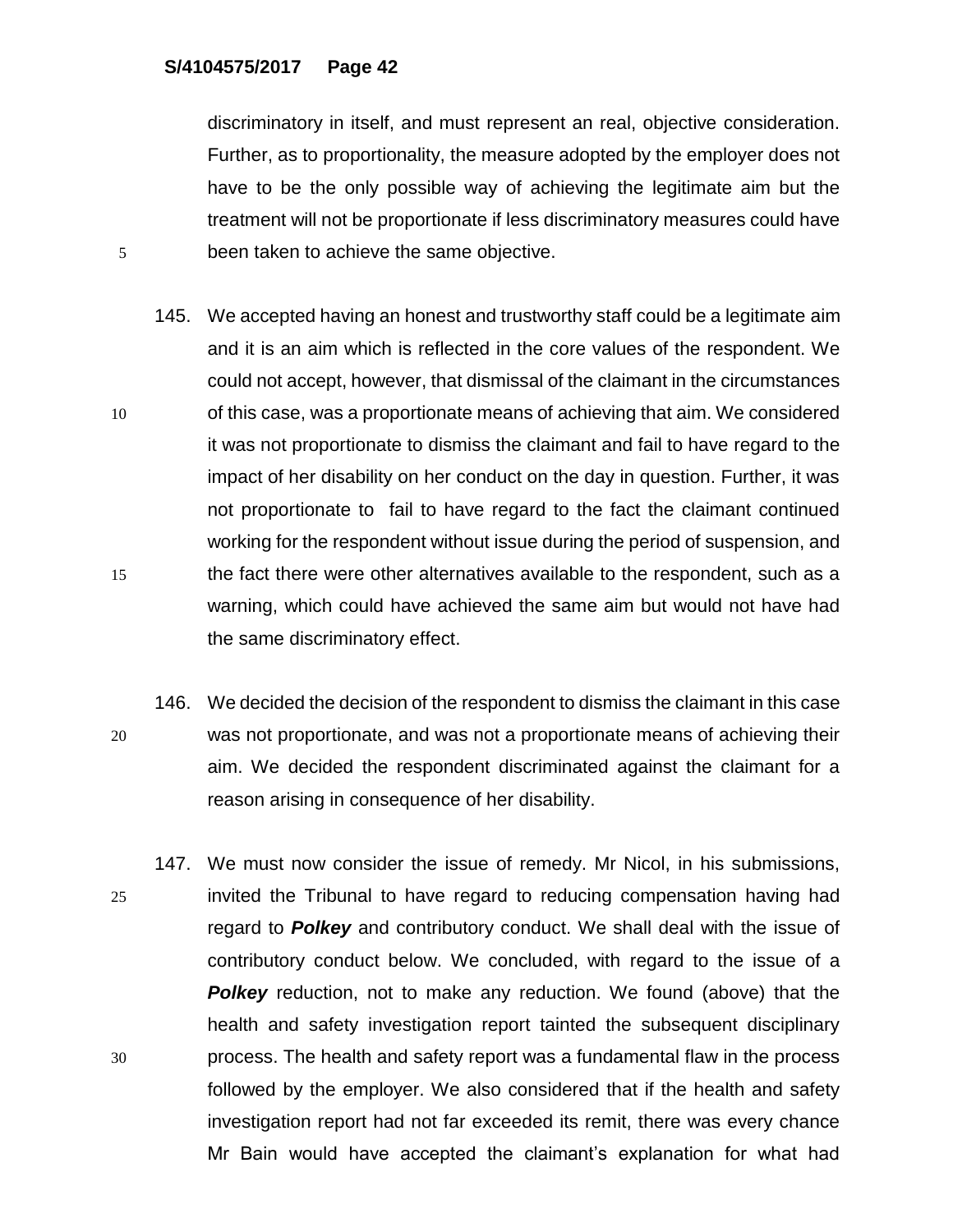happened: that is, that she made a mistake. We say that because it reflects our conclusion (above) that the health and safety report tainted the subsequent process and influenced subsequent thinking and decisions in this case.

5

- 148. Mr Nicol also invited the Tribunal to find the claimant had not mitigated her loss. However, there was nothing to support this submission, and we were entirely satisfied that in the period prior to becoming unfit for work, the claimant had looked, and applied for, appropriate vacancies.
- 10

149. The claimant wished, if successful, to be reinstated to the post of Court Officer. We had regard to section 116 Employment Rights Act, which provides that *"In exercising its discretion under section 113, the Tribunal shall first consider whether to make an order for reinstatement and in so doing shall*  15 *take into account (a) whether the complainant wished to be reinstated; (b) whether it is practicable for the employer to comply with an order for reinstatement and (c) where the complainant caused or contributed to some extent to the dismissal, whether it would be just to order his reinstatement."*

20 150. We have stated above that the claimant wished to be reinstated to her position as a Court Officer. We next had regard to whether it is practicable for the respondent to comply with an order for reinstatement. Mr McQueen told the Tribunal he thought reinstatement would be very difficult because trust had been broken on a fundamental value and the relationship was not 25 recoverable. We have set out (above) our conclusion that the fact the claimant was not suspended, and the fact she continued to work in a customer-facing role dealing with witnesses and members of the public, undermined the respondent's position that trust had been broken. We do not set out our reasons again, but had regard to all of the points made above in this respect.

30

151. We, in addition to the above, had regard to the fact that it was the claimant's (alleged) lie which caused trust to be broken. We have concluded the respondent did not have reasonable grounds to sustain their belief that the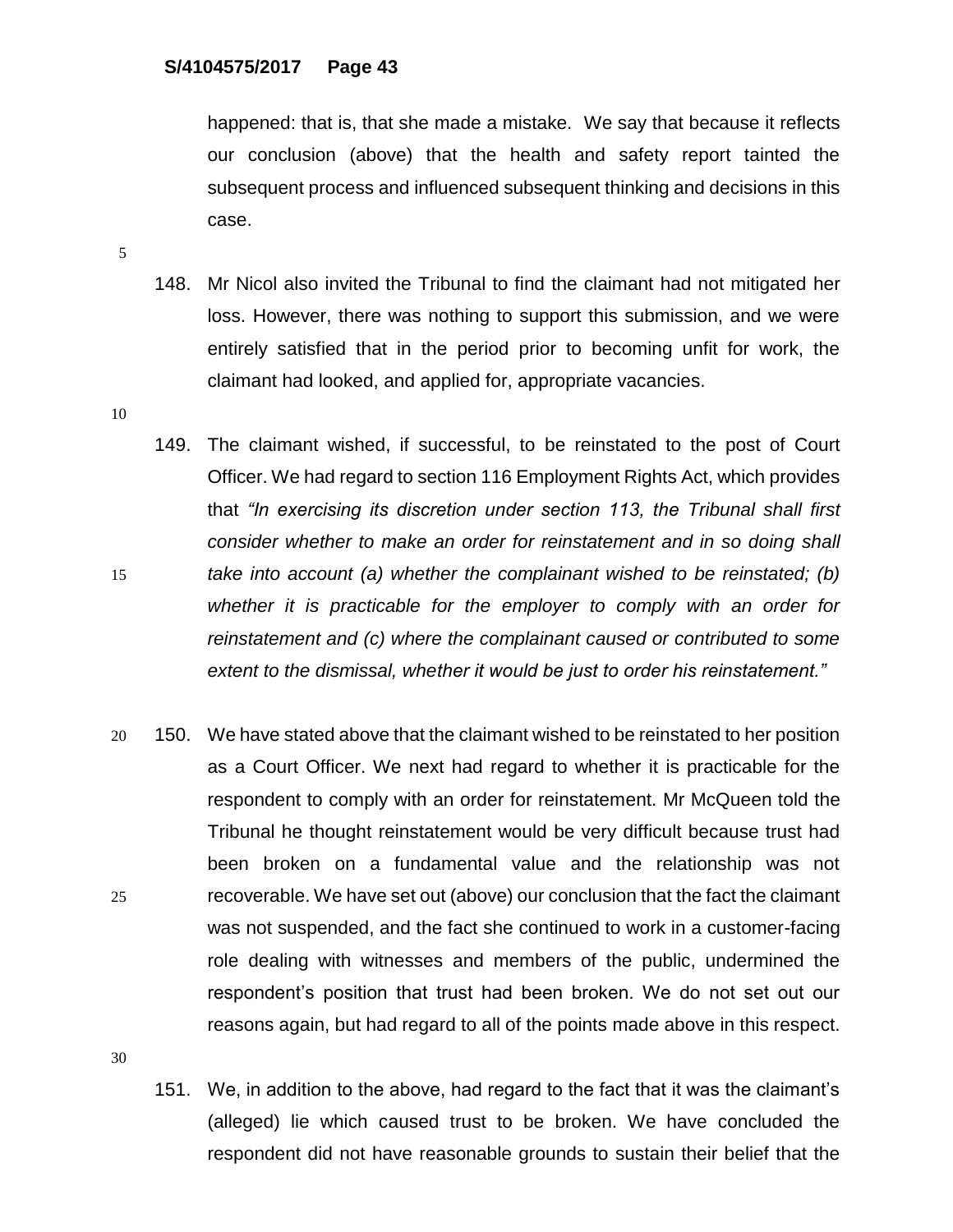claimant lied. We, accordingly, were satisfied that if there were no grounds upon which to sustain the respondent's belief that the claimant lied, there was no basis upon which to maintain that trust had been broken.

- 5 152. We also had regard to the fact Mr McQueen is located in a different building/city to the claimant and has no day to day dealings with the claimant. Mr Bain is based in the same building but does not directly manage the claimant, and is due to retire shortly. Further, we had regard to the fact the claimant's line managers had been aware of her condition and had been very 10 supportive, ensuring the claimant had easy access to a toilet when required and moving court rooms to accommodate this.
	- 153. We took into account the fact the claimant has 20 years' service with the respondent and an unblemished record. The claimant performed well at work.
- 15

154. We also took into account the fact that Mr McQueen told the Tribunal that if the claimant had shown remorse, it would have been mitigation and it may have been possible for another outcome to have been reached. We considered this demonstrated there was, and would have been, scope for a 20 continuing relationship between the parties.

- 155. We next had regard to the fact the claimant is currently signed off as unfit for work. We accepted the claimant's evidence that these events, leading to her dismissal, have had an impact on her. We had regard to the fact – as set out 25 above – the claimant felt the support she needed had been put in place by her line managers prior to her dismissal, and there was no suggestion this support could not be put back in place if the claimant returned to work. We also accepted the claimant's evidence that she believed her GP would be supportive of a return to work because the claimant's "mindset" would be 30 improved by a finding that she was to return to work.
	- 156. We had to balance what the claimant told us, with the fact we do not know whether the claimant will be fit to return to work. However, the claimant struck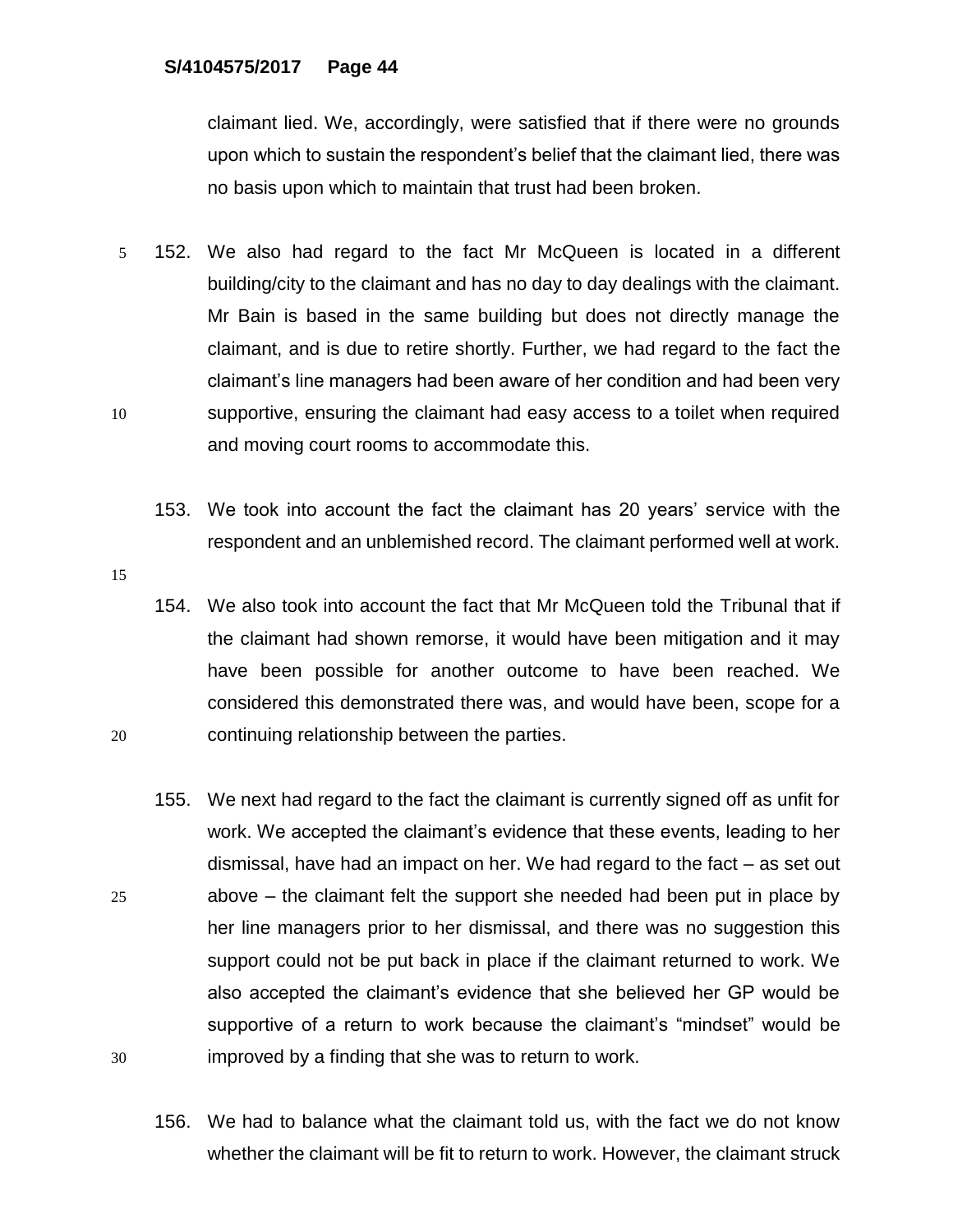us as someone who wants to work, and who had made an effort to attend for work in circumstances which cannot have been comfortable. We concluded, for these reasons, that the fact the claimant is currently unfit for work should not preclude an order for reinstatement.

- 157. We concluded, after having had regard to the points set out above, that it would be practicable for the respondent to comply with an order for reinstatement.
- 10 158. We next considered whether it would be just to make such an order where the claimant's conduct has caused or contributed to some extent to her dismissal. We considered the claimant did contribute to her dismissal in respect of the manner in which she dealt with the issue. The claimant addressed the two men in a raised voice in an open, busy court in circumstances where it would 15 have been more appropriate, and professional, to have taken them to one side to have a quiet word. We have balanced this, however, with the fact the way in which the claimant behaved that day, was out of character and that her over-reaction was part and parcel of the anxiety caused by her condition. We, for these reasons, considered that notwithstanding the contributory conduct, 20 it would be just in the circumstances to make an order for reinstatement.
- 159. We decided, having had regard to all of the above points, to make an order for reinstatement. An order for reinstatement is an order that the employer shall treat the claimant in all respects as if she had not been dismissed 25 (section 114 Employment Rights Act). The Tribunal is required to specify (a) the amount payable by the employer in respect of any benefit which the claimant might reasonably be expected to have had but for the dismissal (including arrears of pay) for the period between the date of termination of employment and the date of reinstatement; (b) any rights and privileges 30 (including seniority and pension rights) which must be restored to the employee and (c) the date by which the order must be complied with.